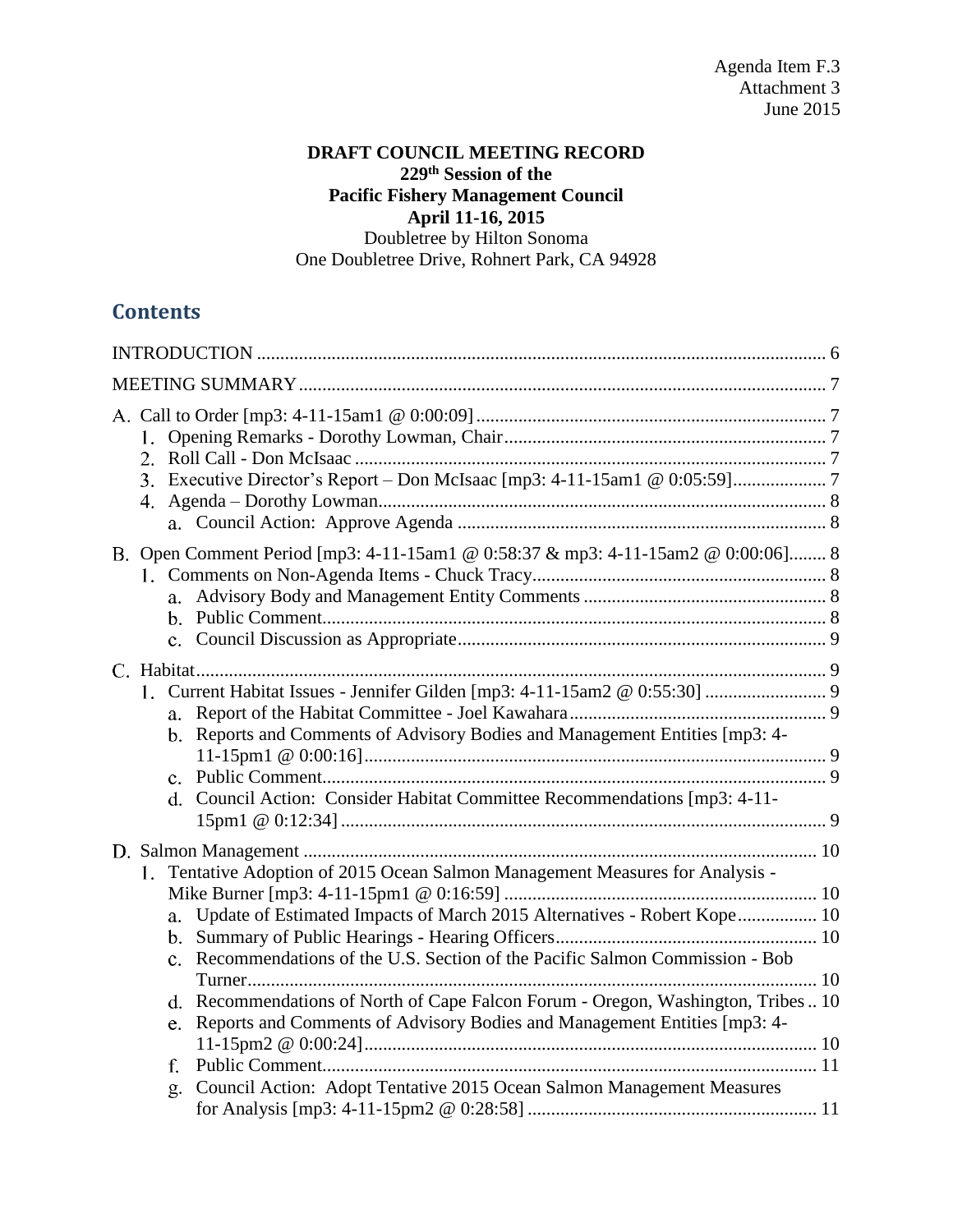|    |    | 2. Methodology Review Preliminary Topic Selection - Mike Burner [mp3: 4-11-15pm3        |  |
|----|----|-----------------------------------------------------------------------------------------|--|
|    |    | Reports and Comments of Advisory Bodies and Management Entities 12                      |  |
|    |    |                                                                                         |  |
|    |    | c. Council Action: Provide Guidance on Potential Methodologies to Review in             |  |
|    |    |                                                                                         |  |
|    |    | 3. Clarify Council Direction on 2015 Ocean Salmon Management Measures - Mike            |  |
|    |    |                                                                                         |  |
|    |    | a. Reports and Comments of Advisory Bodies and Management Entities 13                   |  |
|    |    |                                                                                         |  |
|    |    |                                                                                         |  |
|    |    | 4. Additional Council Direction on 2015 Ocean Salmon Management Measures - Mike         |  |
|    |    | a. Reports and Comments of Advisory Bodies and Management Entities 13                   |  |
|    |    |                                                                                         |  |
|    |    |                                                                                         |  |
|    |    | 5. Final Action on 2015 Ocean Salmon Management Measures - Mike Burner [mp3: 4-         |  |
|    |    |                                                                                         |  |
|    |    | a. Reports and Comments of Advisory Bodies and Management Entities 13                   |  |
|    |    |                                                                                         |  |
|    |    | Council Action: Adopt Final Management Measures for 2015 Ocean Salmon<br>$\mathbf{c}$ . |  |
|    |    |                                                                                         |  |
| Е. |    |                                                                                         |  |
|    |    | 1. National Marine Fisheries Service Report (NMFS) - Kelly Ames [mp3: 4-11-15pm3        |  |
|    |    |                                                                                         |  |
|    |    |                                                                                         |  |
|    |    | b. Fisheries Science Center Activities - John Stein, Michelle McClure 15                |  |
|    |    | Reports and Comments of Advisory Bodies and Management Entities 15<br>$\mathbf{c}$ .    |  |
|    |    | d.                                                                                      |  |
|    |    |                                                                                         |  |
|    | 2. | Trawl Cost Recovery Report - Jim Seger [mp3: 4-12-15am1 @ 0:01:24] 15                   |  |
|    |    |                                                                                         |  |
|    |    |                                                                                         |  |
|    |    | d. Council Action: Consider any Necessary Action Based on the Cost Recovery             |  |
|    |    |                                                                                         |  |
|    |    | 3. Salmon Endangered Species Act Reconsultation Update - Kit Dahl [mp3: 4-12-           |  |
|    |    |                                                                                         |  |
|    |    | Reports and Comments of Advisory Bodies and Management Entities 16<br>a.                |  |
|    |    | $b_{-}$                                                                                 |  |
|    |    | c. Council Action: Recommend Preliminary Options for ESA Salmon Consultation            |  |
|    |    | Standards for Groundfish Fisheries [mp3: 4-12-15am1 @ 1:38:12] 16                       |  |
|    |    | 4. Finalize Methodology Review Process Council Operating Procedure - John DeVore        |  |
|    |    |                                                                                         |  |
|    |    | a. Reports and Comments of Advisory Bodies and Management Entities [mp3: 4-             |  |
|    |    |                                                                                         |  |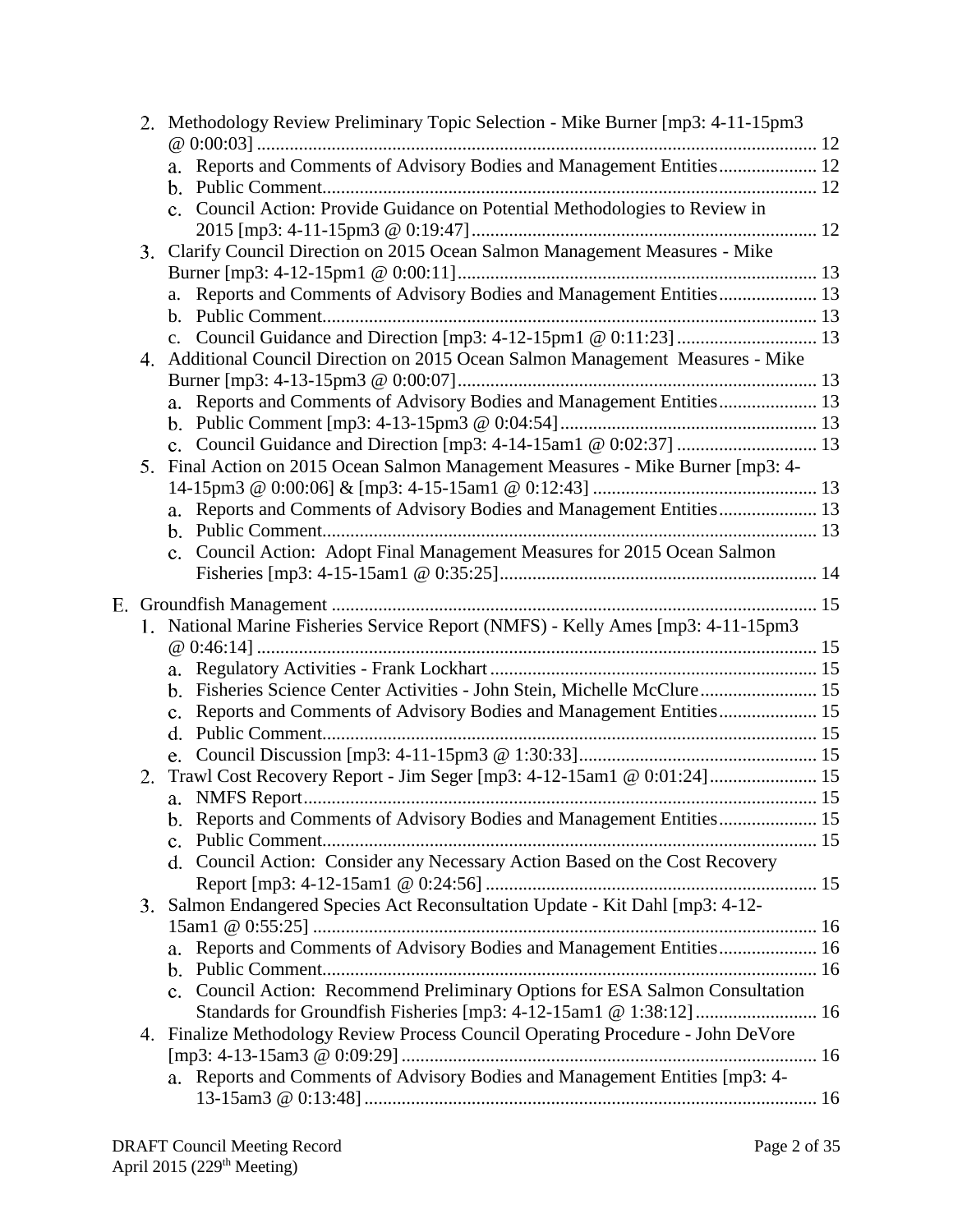|    |             | c. Council Action: Adopt Groundfish Methodology Review Process COP [mp3: 4-       |    |
|----|-------------|-----------------------------------------------------------------------------------|----|
|    |             |                                                                                   |    |
|    |             | 5. Groundfish Essential Fish Habitat Amendment Scoping, Including Rockfish        |    |
|    |             | Conservation Area (RCA) and Area Adjustments - Kerry Griffin and Kelly Ames       |    |
|    |             |                                                                                   |    |
|    |             | a. Reports and Comments of Advisory Bodies and Management Entities [mp3: 4-       |    |
|    |             |                                                                                   |    |
|    |             |                                                                                   |    |
|    |             | c. Council Action: Determine Scope of Issues to be Addressed in a Fishery         |    |
|    |             | Management Plan (FMP) Amendment or Other Actions; Provide Guidance on             |    |
|    |             | Development and Analysis of Alternatives as Appropriate [mp3: 4-14-15am2          |    |
|    |             |                                                                                   |    |
|    |             | 6. Final Action on Widow Rockfish Reallocation and Divestiture Issues - Jim Seger |    |
|    |             |                                                                                   |    |
|    |             | a. Reports and Comments of Advisory Bodies and Management Entities 22             |    |
|    |             |                                                                                   |    |
|    |             | c. Council Action: Adopt Final Preferred Alternatives for Widow Rockfish          |    |
|    |             | Reallocation and Divestiture Issues [mp3: 4-15-15am3 @ 0:00:03] & [mp3: 4-        |    |
|    |             |                                                                                   | 22 |
| 7. |             | Blackgill and Slope Rockfish Reallocation - John DeVore [mp3: 4-15-15pm2 @        |    |
|    |             |                                                                                   |    |
|    |             | a. Reports and Comments of Advisory Bodies and Management Entities [mp3: 4-       |    |
|    |             |                                                                                   |    |
|    |             |                                                                                   |    |
|    |             | c. Council Action: Adopt Preliminary Preferred Alternatives for Blackgill and     |    |
|    |             |                                                                                   |    |
| 8. |             | Inseason Adjustments Including Carryover and Regulatory Amendment to Manage       |    |
|    |             |                                                                                   |    |
|    | a.          |                                                                                   |    |
|    |             | c. Council Action: Consider Inseason Adjustments as necessary and Adopt           |    |
|    |             | Preliminary Preferred Alternatives for Management of Set-Asides [mp3: 4-16-       |    |
|    |             |                                                                                   |    |
|    |             | 9. Final Action to Implement 2015 Pacific Whiting Fishery under the U.S.-Canada   |    |
|    |             | Pacific Whiting Agreement - John DeVore [mp3: 4-14-15pm2 @ 0:31:08]  26           |    |
|    | a.          |                                                                                   |    |
|    | $b_{\cdot}$ | Reports and Comments of Advisory Bodies and Management Entities [mp3: 4-          |    |
|    |             |                                                                                   |    |
|    |             |                                                                                   |    |
|    |             | d. Council Action: Consider any Necessary Action for Implementation of the 2015   |    |
|    |             |                                                                                   |    |
|    |             |                                                                                   |    |
|    |             |                                                                                   |    |
|    |             | 1. Seabird Protection Update - Kit Dahl [mp3: 4-12-15am2 @ 0:00:14] 27            |    |
|    | a.          |                                                                                   |    |
|    |             | b. Reports and Comments of Advisory Bodies and Management Entities 27             |    |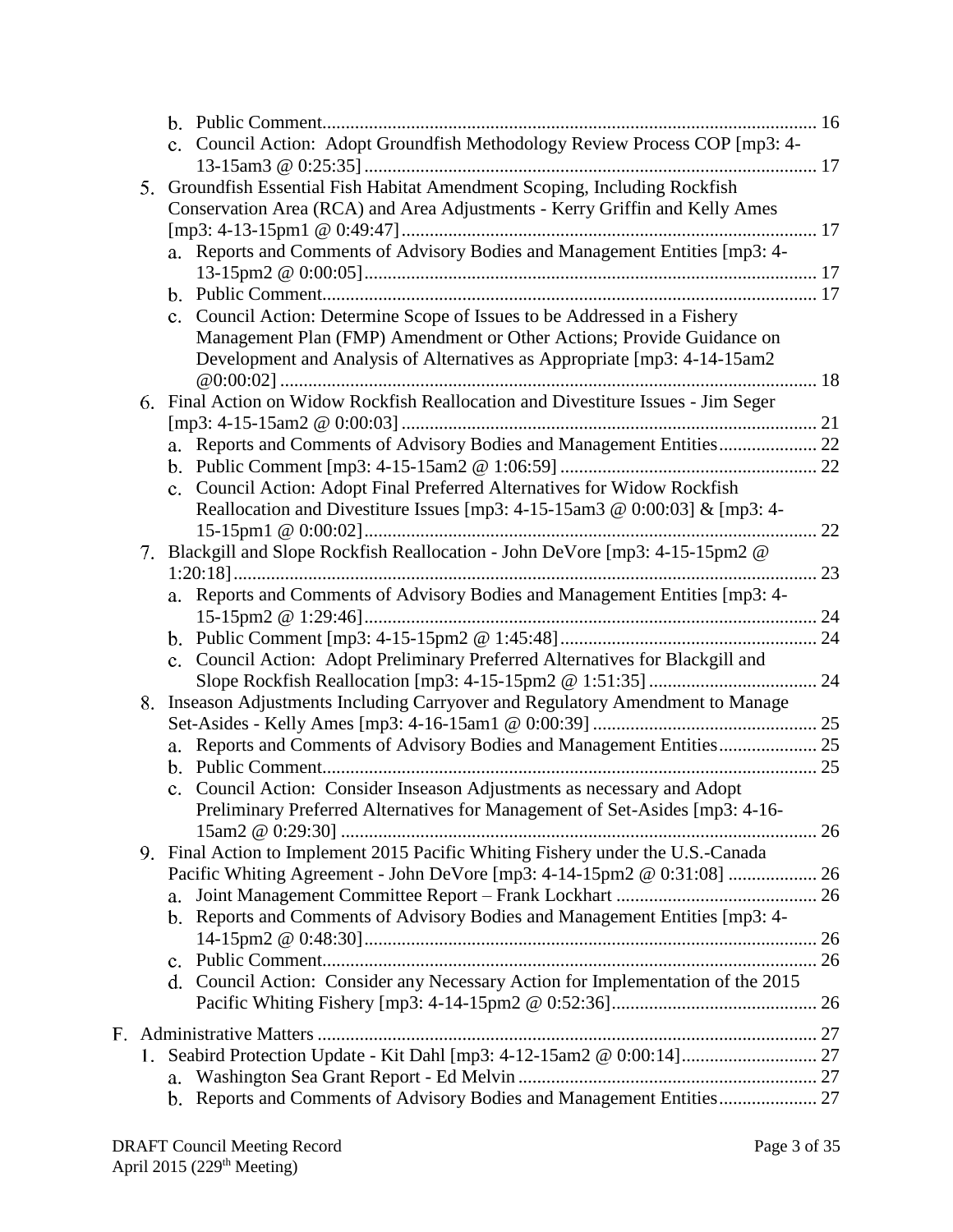|    | d. Council Action: Consider Report on Seabird Protection Measures [mp3: 4-12-         |    |
|----|---------------------------------------------------------------------------------------|----|
|    |                                                                                       |    |
|    | 2. Prepare Comments on Proposed Changes to National Standard Guidelines 1, 3, and 7   |    |
|    |                                                                                       |    |
|    |                                                                                       |    |
|    | b. Reports and Comments of Advisory Bodies and Management Entities [mp3: 4-           |    |
|    |                                                                                       |    |
|    | d. Council Action: Provide Guidance for Submitting Comments on the Proposed           |    |
|    |                                                                                       |    |
| 3. |                                                                                       |    |
|    | a. Council Action: Approve Previous Council Meeting Minutes [mp3: 4-16-15pm1          |    |
|    | 4. Membership Appointments and Council Operating Procedures - Chuck Tracy [mp3:       |    |
|    |                                                                                       |    |
|    | Reports and Comments of Advisory Bodies and Management Entities 28                    |    |
|    |                                                                                       |    |
|    | c. Council Action: Consider Appointments to Council Committees and Advisory           |    |
|    | Bodies; Adopt Changes to Council Operating Procedures [mp3: 4-16-15pm1 @              |    |
|    |                                                                                       | 28 |
| 5. | Future Council Meeting Agenda and Workload Planning - Don McIsaac [mp3: 4-16-         |    |
|    |                                                                                       |    |
|    | a. Reports and Comments of Advisory Bodies and Management Entities 29                 |    |
|    |                                                                                       |    |
|    | c. Council Discussion and Guidance on Future Meeting Agenda and Workload              |    |
|    |                                                                                       |    |
|    |                                                                                       |    |
|    | 1. Final Action on Sardine Assessment, Specifications, and Management Measures -      |    |
|    |                                                                                       |    |
|    |                                                                                       |    |
|    | b. Reports and Comments of Advisory Bodies and Management Entities [mp3: 4-           |    |
|    |                                                                                       |    |
|    | $\mathbf{c}$ .                                                                        |    |
|    | Council Action: Adopt Pacific Sardine Assessment and Final Harvest<br>d.              |    |
|    | Specifications and Management Measures for 2015-2016 Sardine Fishery [mp3:            |    |
|    | 2. Finalize Methodology Review COP - Kerry Griffin [mp3: 4-13-15am2 @ 0:52:38] 31     |    |
|    | Reports and Comments of Advisory Bodies and Management Entities 31<br>a.              |    |
|    |                                                                                       |    |
|    | c. Council Action: Adopt Coastal Pelagic Species Methodology Review Process           |    |
|    |                                                                                       |    |
|    |                                                                                       |    |
|    |                                                                                       |    |
|    | 1. Final Action on Incidental Landing Restrictions for 2015-2016 Salmon Troll Fishery |    |
|    |                                                                                       |    |
|    | a. Reports and Comments of Advisory Bodies and Management Entities 32                 |    |
|    |                                                                                       |    |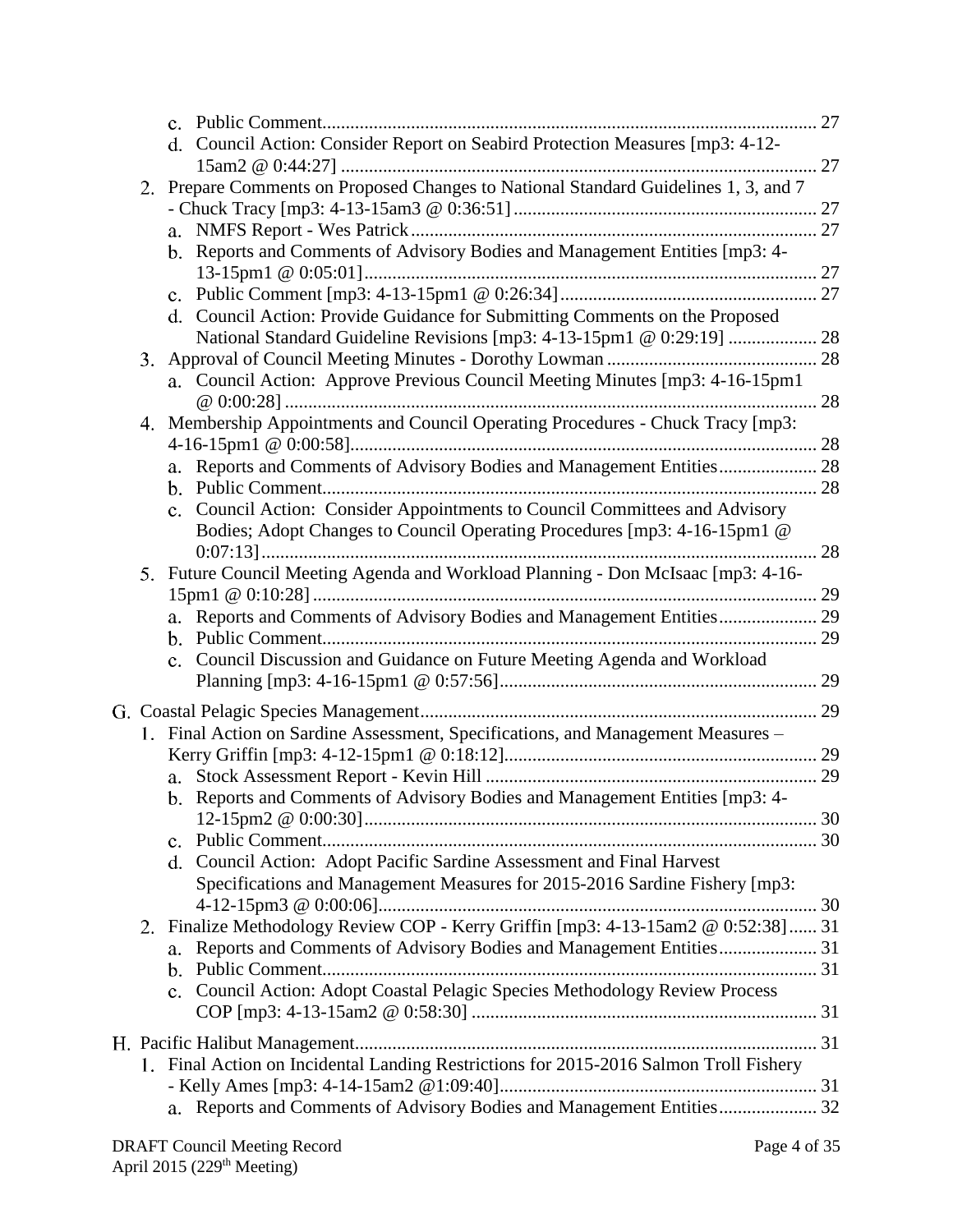|                                                                                    | 32 |
|------------------------------------------------------------------------------------|----|
| c. Council Action: Adopt Final Incidental Pacific Halibut Catch Recommendations    |    |
| for 2015 and April 2016 Non-Indian Salmon Troll Fisheries [mp3: 4-14-15am2         |    |
|                                                                                    |    |
| L.                                                                                 |    |
| 1. Regulations for Vessel Movement Monitoring - Brett Wiedoff [mp3: 4-14-15pm1 @   |    |
|                                                                                    |    |
| Reports and Comments of Advisory Bodies and Management Entities [mp3: 4-<br>a.     |    |
|                                                                                    |    |
| c. Council Action: Adopt a Range of Alternatives for Vessel Movement Monitoring    |    |
| Regulations in Council Area Commercial Fisheries [mp3: 4-14-15pm2 @                |    |
|                                                                                    |    |
| $J_{-}$                                                                            |    |
| 1. Consideration to Schedule Emergency Action for Changes to the 2014-2015 Pacific |    |
|                                                                                    |    |
|                                                                                    |    |
|                                                                                    |    |
| c. Council Action: Consider Scheduling Emergency Action to Consider Changes to     |    |
|                                                                                    |    |
| Emergency In-Season Action in the 2014-2015 Pacific Sardine Fishery - Kerry<br>2.  |    |
|                                                                                    |    |
| a. Reports and Comments of Advisory Bodies and Management Entities [mp3: 4-        |    |
|                                                                                    |    |
| c. Council Action: consider Emergency Action for Changes to the 2014-15 Pacific    |    |
|                                                                                    |    |
|                                                                                    |    |
|                                                                                    |    |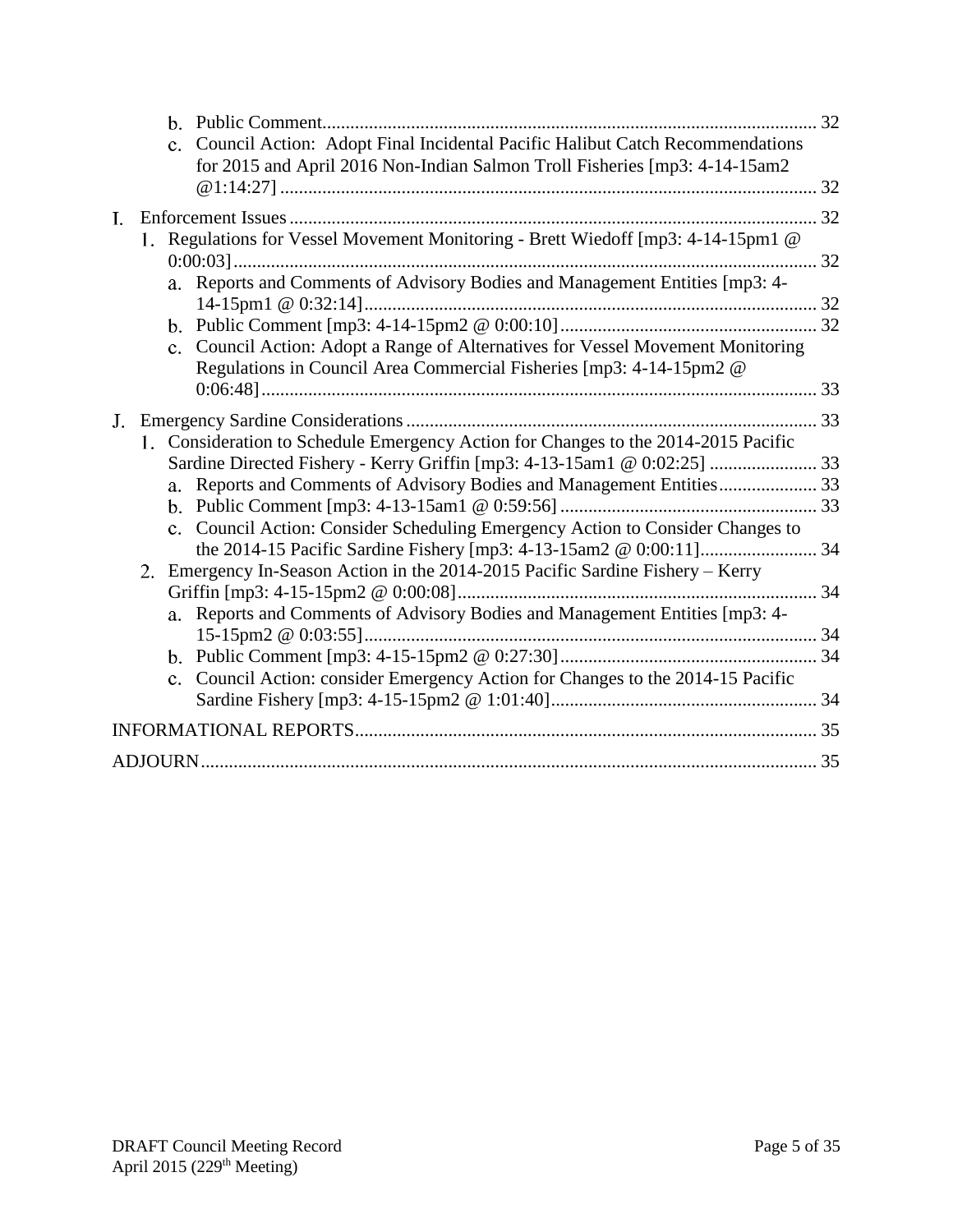# <span id="page-5-0"></span>**INTRODUCTION**

This document contains or identifies the various elements, documents, and sources comprising the complete and official record of Council meeting discussions and actions. In addition to the Meeting Summary, which follows this introductory section (see #7 below), it includes information or references that serve as the functional detailed minutes for this Council meeting as required by §302(i)(2)(E) of the Magnuson-Stevens Act. The full record is maintained at the Council office, is available on the Council website [\(http://www.pcouncil.org/\)](http://www.pcouncil.org/) or upon request from the Council office, and consists of the following:

- 1. **Meeting Notice and Proposed Agenda** These documents are available on the Council Website prior to and following each meeting at<http://www.pcouncil.org/>.
- 2. **Attendance Records** These documents are available for the Council meeting and each advisory body meeting by request from the Council office.
- 3. **All Documents, Reports, and Presentations for Council Consideration** These items include (1) all documents produced or received for the meeting briefing book, validated by a label assigned by the Council Secretariat and distributed to Council Members; (2) written public comments received at the Council meeting in accordance with agenda labeling requirements; and (3) electronic material or handout materials used in presentations to Council Members during the open session. They are available from links in the Meeting Summary of this document or at [http://www.pcouncil.org/council-operations/council-meetings/past](http://www.pcouncil.org/council-operations/council-meetings/past-meetings/)[meetings/.](http://www.pcouncil.org/council-operations/council-meetings/past-meetings/)
- 4. **Council Decisions Summary Document –** This document is distributed shortly after each Council meeting. It provides very brief descriptions of most key Council decisions and is available at<http://www.pcouncil.org/resources/archives/council-meeting-decisions/> and also provided by agenda item in the Meeting Summary of this document.
- 5. **Draft or Final Decision Documents Finalized after the Council Meeting** Documents such as Environmental Impact Statements or Environmental Assessments are available on the Council website as they are completed.
- 6. **Gavel-to-Gavel Audio Recordings** These recordings contain the testimony, presentations, discussions, and actions occurring at the meeting and are labeled by date and time (e.g., 04- 11-15am10) and have been annotated as to the time on the recording for the start of each agenda line item to help facilitate review. The recordings may be accessed from the links contained within the Meeting Summary of this document or at [http://www.pcouncil.org/council](http://www.pcouncil.org/council-operations/council-meetings/past-meetings/)[operations/council-meetings/past-meetings/.](http://www.pcouncil.org/council-operations/council-meetings/past-meetings/)
- 7. **Meeting Summary** (immediately follows this section) The Meeting Summary lists, in agenda item order, the briefing book documents, reports, presentations, and Council motions and actions, including a brief summary from the Council Decisions Summary Document for each agenda item. It constitutes the meeting record formally approved by the Council. The agenda heading for each agenda item, and most listed documents, serve as internet links to the actual briefing book documents. Internet links in brackets (e.g.,[\[mp3: 11-11-14pm1](ftp://ftp.pcouncil.org/pub/R1411_November_2014_Recordings/11-14-14pm1Copy.mp3) @01:21:15]) refer to the audio recording and elapsed time on the recording at which the agenda item was initiated. Links to the audio recordings are annotated by agenda item and may also be accessed at [http://www.pcouncil.org/council-operations/council-meetings/past-meetings/.](http://www.pcouncil.org/council-operations/council-meetings/past-meetings/)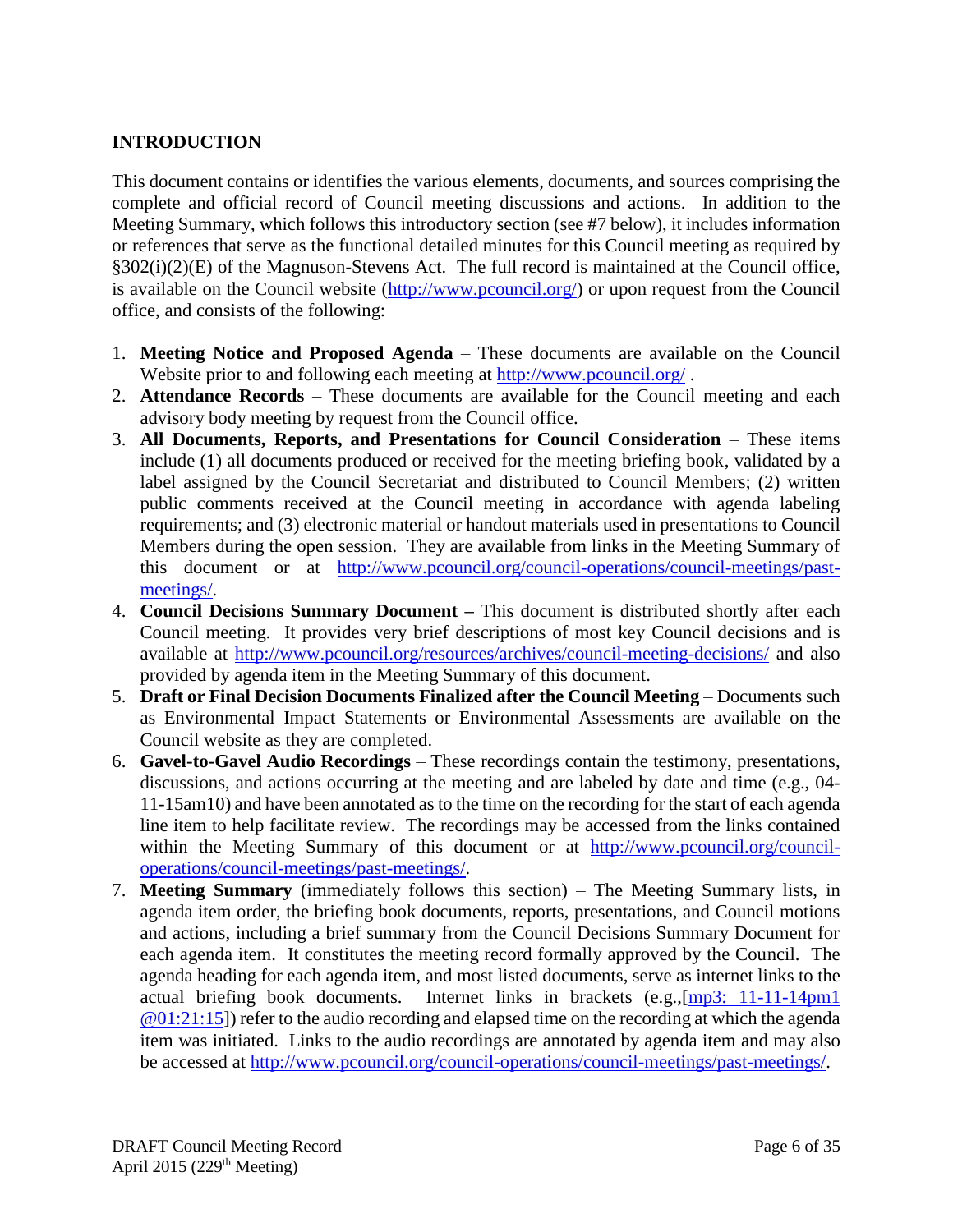### <span id="page-6-0"></span>**MEETING SUMMARY**

### <span id="page-6-1"></span>**Call to Order [\[mp3: 4-11-15am1](ftp://ftp.pcouncil.org/pub/R1504_April_2015_Recordings/4-11-15am1Copy.mp3) @ 0:00:09]**

### **Opening Remarks - Dorothy Lowman, Chair**

<span id="page-6-2"></span>Ms. Dorothy Lowman, Council Chair, called the 229<sup>th</sup> meeting of the Pacific Fishery Management Council (Council) to order at 9:00 a.m. on April 11, 2015. A closed session was held before this open session to discuss litigation and personnel matters.

#### <span id="page-6-3"></span>**Roll Call - Don McIsaac**

#### **Council Members present during the meeting week**:

| <b>National Marine Fisheries Service:</b> | Mr. Frank Lockhart, designee                          |
|-------------------------------------------|-------------------------------------------------------|
|                                           | Mr. Bob Turner, designee                              |
| Alaska State Official:                    | Mr. Charles Swanton (nonvoting designee)              |
| <b>Washington State Official:</b>         | Mr. Kyle Adicks, designee                             |
|                                           | Mr. Phil Anderson, designee                           |
|                                           | Ms. Michele Culver, designee                          |
| <b>Washington Obligatory:</b>             | Mr. Rich Lincoln                                      |
| Oregon State Official:                    | Mr. Troy Buell, designee                              |
|                                           | Mr. Chris Kern, designee                              |
| Oregon Obligatory:                        | Ms. Dorothy Lowman, Chair                             |
| California State Official:                | Mr. Chuck Bonham                                      |
|                                           | Mr. Bob Farrell, designee                             |
|                                           | Ms. Joanna Grebel, designee                           |
|                                           | Ms. Marci Yaremko, designee                           |
| California Obligatory:                    | Mr. David Crabbe                                      |
| Idaho State Official:                     | Mr. David Ortmann, designee                           |
| Idaho Obligatory:                         | Mr. Herb Pollard, Vice Chair                          |
| Tribal Official:                          | Mr. David Sones                                       |
| At-Large:                                 | Mr. William L. "Buzz" Brizendine                      |
|                                           | Mr. Jeff Feldner                                      |
|                                           | Mr. Dale Myer                                         |
|                                           | Mr. Dan Wolford                                       |
| <b>Pacific States Marine Fisheries</b>    |                                                       |
| Commission:                               | Dr. David Hanson, Parliamentarian, nonvoting designee |
| U.S. Coast Guard:                         | LCDR Gregg Casad, nonvoting designee                  |
|                                           |                                                       |

U.S. Fish and Wildlife Service: Dr. Steven Haeseker, nonvoting designee

#### **Absent from the Meeting:**

| Mr. David Hogan, nonvoting designee |
|-------------------------------------|
|                                     |

- <span id="page-6-4"></span>**[Executive Director's Report](http://www.pcouncil.org/wp-content/uploads/2015/04/A3_SupSitSum_EDsRpt_APR2015BB.pdf) – Don McIsaac [\[mp3: 4-11-15am1](ftp://ftp.pcouncil.org/pub/R1504_April_2015_Recordings/4-11-15am1Copy.mp3) @ 0:05:59]**
	- [Agenda Item A.3, Supplemental Attachment 1:](http://www.pcouncil.org/wp-content/uploads/2015/04/A3_SupAtt1_DraftMar2015Minutes_APR2015BB.pdf) Draft Council Meeting Record, 228th Session of the Pacific Fishery Management Council, March 6-12, 2015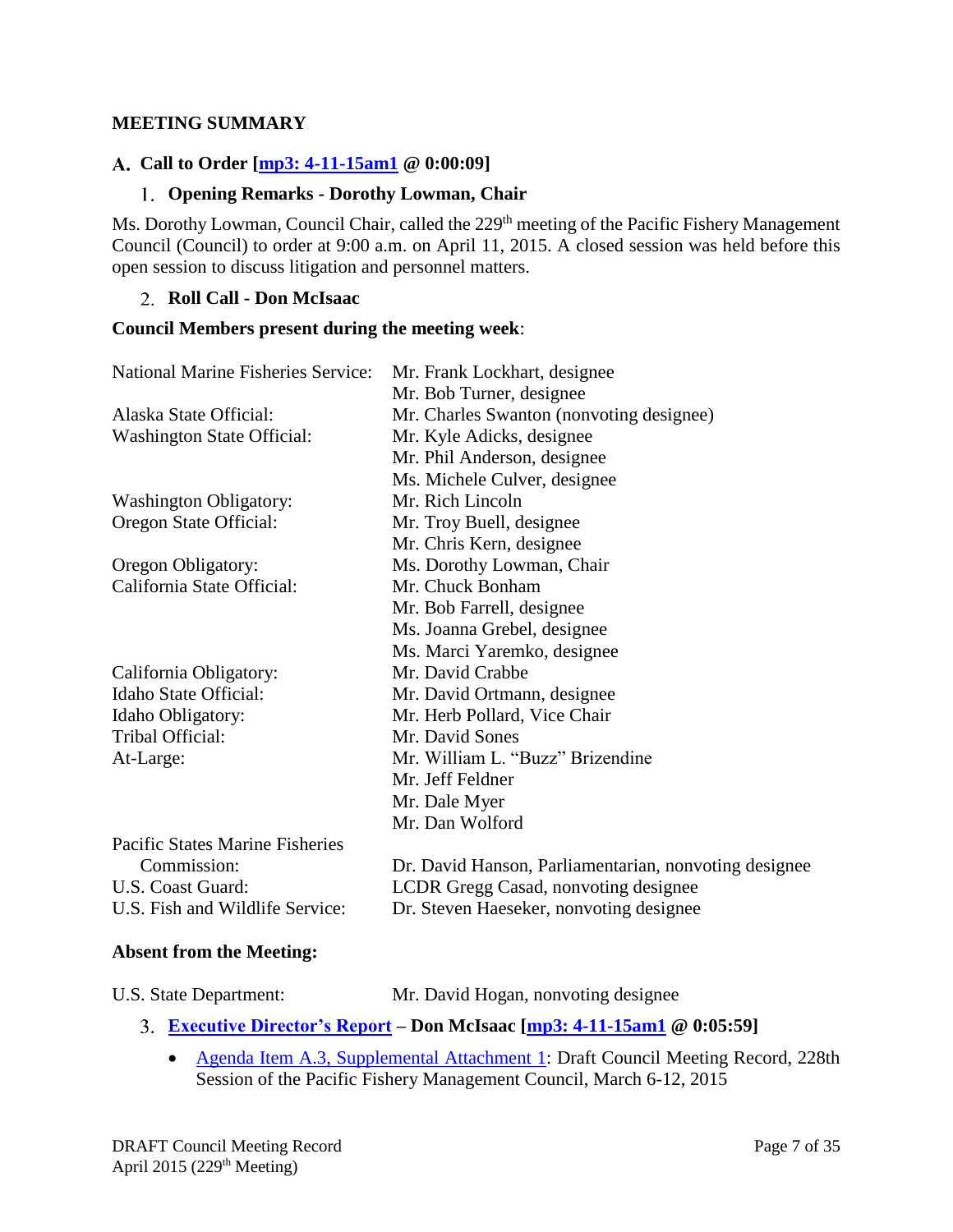### <span id="page-7-1"></span><span id="page-7-0"></span>**[Agenda](http://www.pcouncil.org/wp-content/uploads/2015/03/A4_Agenda_APR2015BB.pdf) – Dorothy Lowman**

- **Council Action: Approve Agenda**
- [Agenda Item A.4:](http://www.pcouncil.org/wp-content/uploads/2015/03/A4_Agenda_APR2015BB.pdf) April 2015 Proposed Council Meeting Agenda (*Includes Ancillary meetings, hotel meeting room map, and quick reference*)

**Motion**: Adopt Agenda Item A.4, April 11-16, 2015 Council Meeting Agenda with the addition of a widow rockfish allocation presentation before Agenda Item B.1. David Crabbe/Buzz Brizendine (Motion carried unanimously)

**[Note:** Under Agenda Item B.1, the meeting agenda was reconsidered and the Council added new Agenda Item J.1 to consider information and decide whether or not to schedule an agenda item later in the week to consider emergency inseason changes to the 2014-2015 sardine fishery. Under Agenda Item J.1, the Council again reconsidered the meeting agenda and added Agenda Item J.2, Emergency In-Season Action in the 2014-2015 Pacific Sardine Fishery.]

[**Note**: At this point [\[mp3: 4-11-15am1](ftp://ftp.pcouncil.org/pub/R1504_April_2015_Recordings/4-11-15am1Copy.mp3) @ 0:17:52], the Council had an introductory overview of the widow rockfish and divestiture issues of Agenda Item E.6 from Mr. Jim Seger. See Agenda Item E.6 later in these minutes for Mr. Seger's presentation and the complete agenda item.]

### <span id="page-7-3"></span><span id="page-7-2"></span>**Open Comment Period [\[mp3: 4-11-15am1](ftp://ftp.pcouncil.org/pub/R1504_April_2015_Recordings/4-11-15am1Copy.mp3) @ 0:58:37 & [mp3: 4-11-15am2](ftp://ftp.pcouncil.org/pub/R1504_April_2015_Recordings/4-11-15am2Copy.mp3) @ 0:00:06]**

- <span id="page-7-5"></span><span id="page-7-4"></span>**Comments on Non-Agenda Items - Chuck Tracy**
	- **Advisory Body and Management Entity Comments**
	- **Public Comment**
	- [Agenda Item B.1.b, Open Public Comment 1:](http://www.pcouncil.org/wp-content/uploads/2015/03/B1b_OpenPubComment1_CFSB_NMS_APR2015BB.pdf) Commercial Fishermen of Santa Barbara; Re: Opposition to Proposed Nomination of New Central California National Marine Sanctuary
	- [Agenda Item B.1.b, Open Public Comment 2:](http://www.pcouncil.org/wp-content/uploads/2015/03/B1b_OpenPubComment2_SeitzAMP_APR2015BB.pdf) Rob Seitz; Re: AMP implemented in 2011
	- [Agenda Item B.1.b, Open Public Comment 3:](http://www.pcouncil.org/wp-content/uploads/2015/03/B1b_OpenPubComment3_OceanaSardine_APR2015BB.pdf) Oceana; Re: Request for Immediate Emergency Action to Close the 2014-15 Pacific Sardine Fishery
	- [Agenda Item B.1.b, Open Public Comment 4:](http://www.pcouncil.org/wp-content/uploads/2015/03/B1b_OpenPubComment4_SteitzSardine_APR2015BB.pdf) Martin Steitz; Re: Concern about the significant number of California sea lion pups washing up on California beaches dead and dying
	- [Agenda Item B.1.b, Open Public Comment 5:](http://www.pcouncil.org/wp-content/uploads/2015/03/B1b_OpenPubComment5_MacCarterObserver_APR2015BB.pdf) L.E. MacCarter; Re: Concern with preserving the California Central Coast fleet of small family owned fishing boats
	- [Agenda Item B.1.b, Supplemental Open Public Comment 6:](http://www.pcouncil.org/wp-content/uploads/2015/04/B1b_SupOpenPubComment6_PEWforagefish_APR2015BB.pdf) PEW; Re: March Final Action on Unmanaged Forage Fish Initiative
	- [Agenda Item B.1.b, Supplemental Open Public Comment 7:](http://www.pcouncil.org/wp-content/uploads/2015/04/B1b_SupOpenPubComment7_CroonquistHalibut_APR2015BB.pdf) Croonquist; Adjusting the sport halibut season structure in Washington Waters
	- [Agenda Item B.1.b, Supplemental Open Public Comment 8:](http://www.pcouncil.org/wp-content/uploads/2015/04/B1b_SupOpenPubComment8_Lackey_APR2015BB.pdf) (Lackey) Comments on a review of the 2/11/2015 draft of the WCR Strategic Plan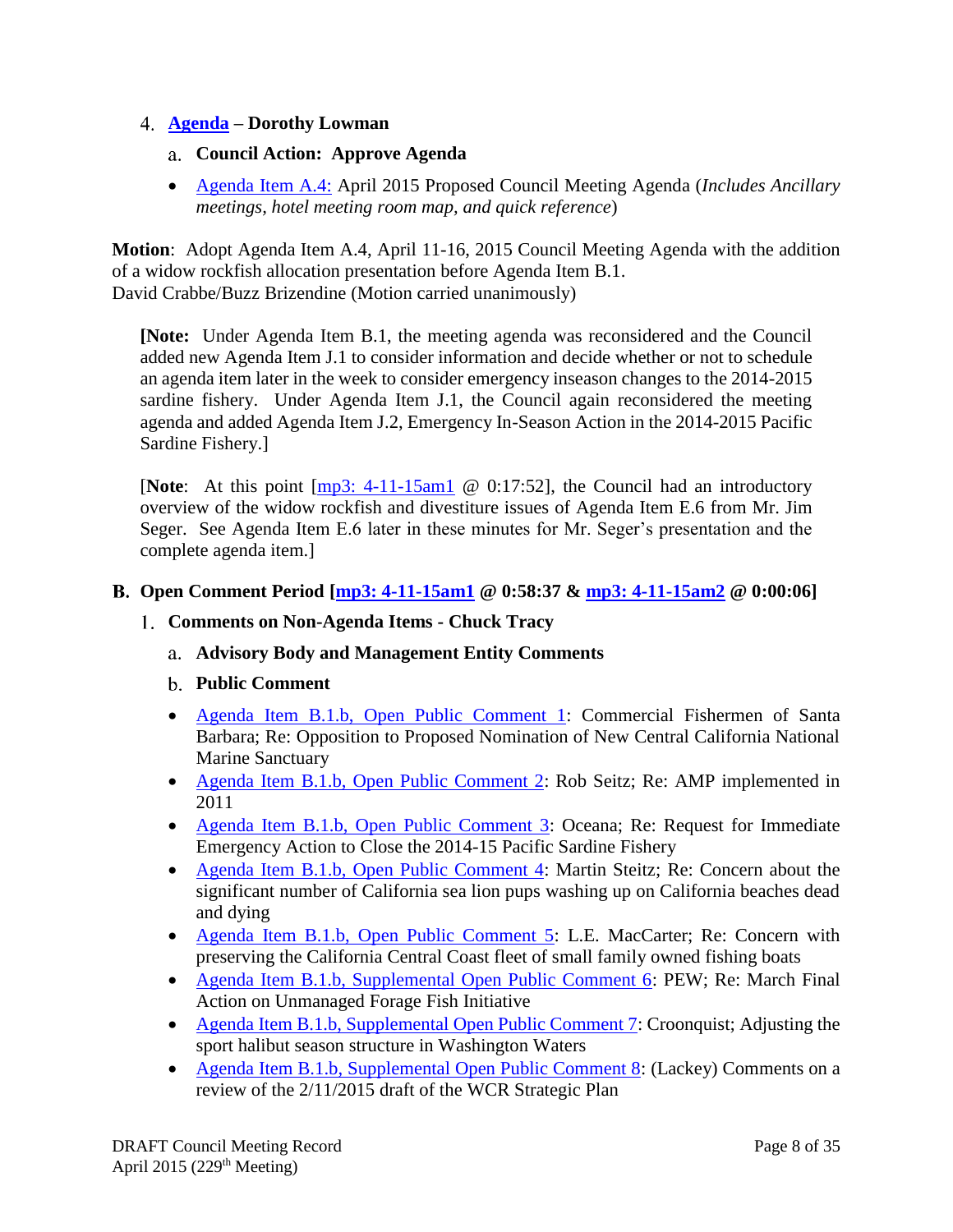- [Agenda Item B.1.b, Supplemental Open Public Comment 9:](http://www.pcouncil.org/wp-content/uploads/2015/04/B1b_SupOpenPubComment9_RoseCanyon_APR2015BB.pdf) (Rose Canyon Fisheries) Aquaculture Project
- [Agenda Item B.1.b, Supplemental Open Public Comment 10:](http://www.pcouncil.org/wp-content/uploads/2015/04/B1b_SupOpenPubComment10_OceanaEmergency_APR2015BB.pdf) Oceana; Request for Emergency Action to Close the Directed Sardine Fishery
- [Agenda Item B.1.c. Supplemental Procedural Slides:](http://www.pcouncil.org/wp-content/uploads/2015/04/B1c_SupProceduralSlidesEmergency_APR2015BB.pdf) Agenda Item B.1: Request for Emergency Closure of Current Sardine Fishery

Don Kent, Rose Canyon Fisheries Kevin Dunn, F/B Iron Lady Jeff Lackey, F/V Seeker, Inc. Christopher Kubiak, Morro Bay Community Quota Fund Rod Moore, West Coast Seafood Processors Association Geoff Shester, Oceana

### **Council Discussion as Appropriate**

<span id="page-8-0"></span>**Motion**: Reconsider the Adoption of Agenda Item A.4, April 2014 Council Meeting Agenda. Herb Pollard/Phil Anderson (Motion carried unanimously)

**Motion**: Amend Agenda Item A.4 to add an agenda item to be taken up after Agenda Item G.1 [i.e., Agenda Item J.1], to include reports from staff, advisory bodies, management entities, and public testimony for Council action on whether or not to schedule an agenda item later in the week to consider emergency inseason changes to the 2014-2015 sardine fishery. Herb Pollard/Phil Anderson (Motion carried unanimously)

**Staff Summary**: *This reconsideration of the meeting agenda was necessary based on information and a request to consider the emergency closure of the Pacific sardine fishery.*

# <span id="page-8-1"></span>**Habitat**

- <span id="page-8-4"></span><span id="page-8-3"></span><span id="page-8-2"></span>**[Current Habitat Issues](http://www.pcouncil.org/wp-content/uploads/2015/03/C1_SitSum_HabitatIssues_APR2015BB.pdf) - Jennifer Gilden [\[mp3: 4-11-15am2](ftp://ftp.pcouncil.org/pub/R1504_April_2015_Recordings/4-11-15am2Copy.mp3) @ 0:55:30]**
	- **Report of the Habitat Committee - Joel Kawahara**
	- [Agenda Item C.1.b, Supplemental HC Report](http://www.pcouncil.org/wp-content/uploads/2015/04/C1b_SupHC_Rpt_APR2015BB.pdf)
	- **Reports and Comments of Advisory Bodies and Management Entities [\[mp3: 4-](ftp://ftp.pcouncil.org/pub/R1504_April_2015_Recordings/4-11-15pm1Copy.mp3) [11-15pm1](ftp://ftp.pcouncil.org/pub/R1504_April_2015_Recordings/4-11-15pm1Copy.mp3) @ 0:00:16]**
	- [Agenda Item C.1.b, Supplemental SAS Report](http://www.pcouncil.org/wp-content/uploads/2015/04/C1b_SupSAS_Rpt_APR2015BB.pdf)
	- **Public Comment**
	- [Agenda Item C.1.c, Public Comment](http://www.pcouncil.org/wp-content/uploads/2015/03/C1c_PubCom_APR2015BB.pdf)

<span id="page-8-6"></span><span id="page-8-5"></span>Geoff Shester, Oceana Dave Hillemeier, Yurok Tribe

> **Council Action: Consider Habitat Committee Recommendations [\[mp3: 4-11-](ftp://ftp.pcouncil.org/pub/R1504_April_2015_Recordings/4-11-15pm1Copy.mp3) [15pm1](ftp://ftp.pcouncil.org/pub/R1504_April_2015_Recordings/4-11-15pm1Copy.mp3) @ 0:12:34]**

**Motion**: None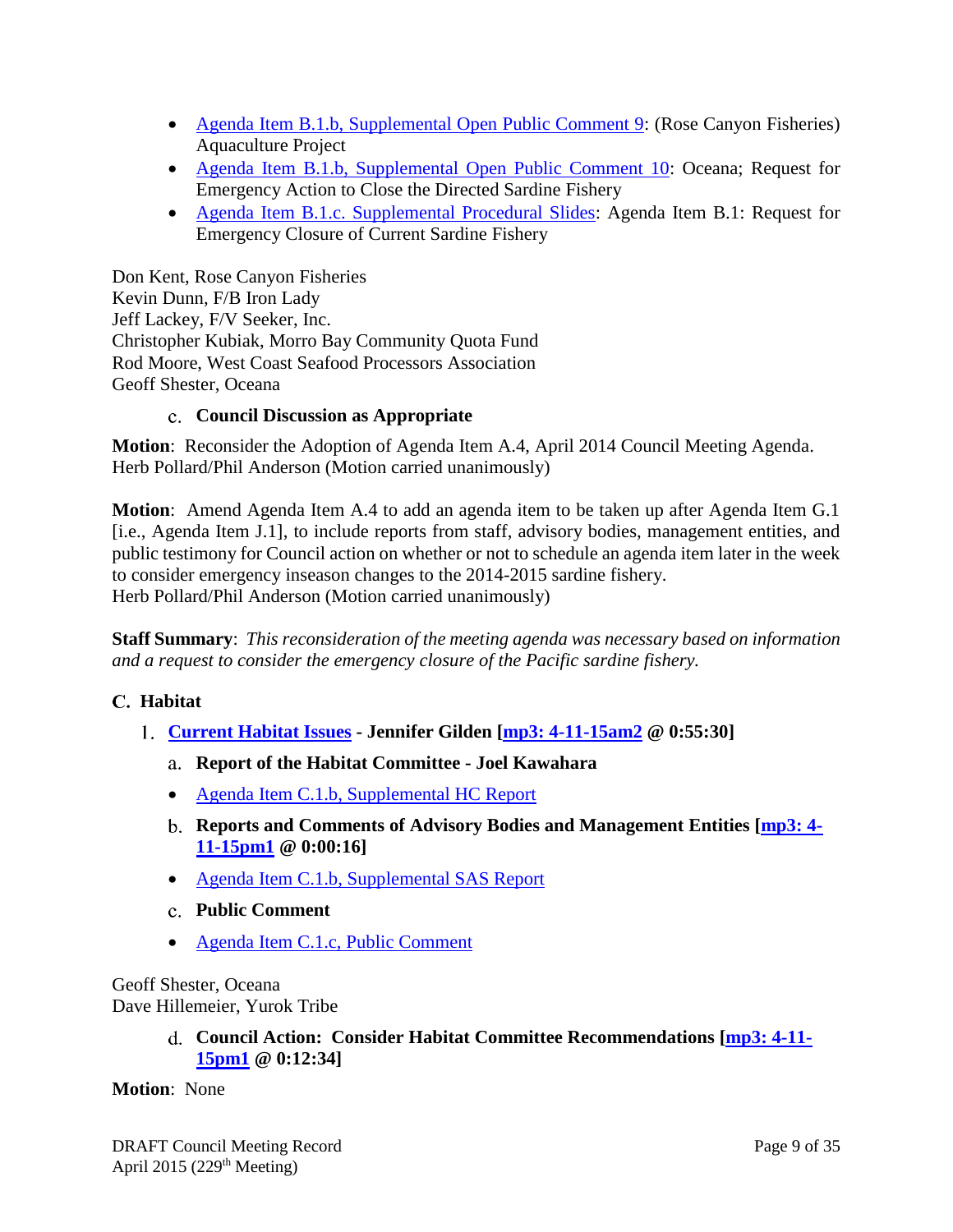**Staff Summary**: *The Council directed staff to write three letters on habitat issues. The first letter, to the Department of Interior, will express concerns about current-year water conditions and urge the Department of the Interior to use its authority to release Trinity River water as needed to avoid a fish kill in the Klamath/Trinity Basin. The second letter, recommended originally by the Salmon Advisory Subpanel, will be directed to the California Water Resources Control Board and will ask the Board to manage discharges from Shasta Dam in order to retain an adequate cold water pool for the 2015 winter-run Chinook brood. A third letter addressed to the Humboldt Bay Harbor District will be drafted for the June briefing materials, and will express concerns about the potential effects of proposed aquaculture projects on eelgrass beds, which are both essential fish habitat (EFH) and habitat areas of particular concern for salmon, groundfish, and coastal pelagic species.* 

# <span id="page-9-0"></span>**Salmon Management**

- <span id="page-9-6"></span><span id="page-9-5"></span><span id="page-9-4"></span><span id="page-9-3"></span><span id="page-9-2"></span><span id="page-9-1"></span>**[Tentative Adoption of 2015 Ocean Salmon Management Measures for Analysis](http://www.pcouncil.org/wp-content/uploads/2015/03/D1_SitSum_TentMgmtMeas_APR2015BB.pdf) - Mike Burner [\[mp3: 4-11-15pm1](ftp://ftp.pcouncil.org/pub/R1504_April_2015_Recordings/4-11-15pm1Copy.mp3) @ 0:16:59]**
	- [Preseason Report II:](http://www.pcouncil.org/salmon/stock-assessment-and-fishery-evaluation-safe-documents/preseason-reports/2015-preseason-report-ii/) Proposed Alternatives and Environmental Assessment Part 2 for 2015 Ocean Salmon Fishery Regulations
	- [Agenda Item D.1, Attachment 1:](http://www.pcouncil.org/wp-content/uploads/2015/03/D1_Att1_Emergency_APR2015BB.pdf) Emergency Changes to the Salmon FMP
	- [Agenda Item D.1, Attachment 2:](http://www.pcouncil.org/wp-content/uploads/2015/03/D1_Att2_ERule_FR_APR2015BB.pdf) FR 97-22094: Policy Guidelines for the Use of Emergency Rules
	- **Update of Estimated Impacts of March 2015 Alternatives - Robert Kope**
	- **Summary of Public Hearings - Hearing Officers**
	- [Agenda Item D.1.b, Supplemental Public Hearing Report 1:](http://www.pcouncil.org/wp-content/uploads/2015/04/D1b_SupPubHrgRpt1_Westport_APR2015BB.pdf) Westport, Washington, Public Hearing Summary
	- [Agenda Item D.1.b, Supplemental Public Hearing Report 2:](http://www.pcouncil.org/wp-content/uploads/2015/04/D1b_SupPubHrgRpt2_CoosBay_APR2015BB.pdf) Coos Bay, Oregon, Public Hearing Summary
	- [Agenda Item D.1.b, Supplemental Public Hearing Report 3:](http://www.pcouncil.org/wp-content/uploads/2015/04/D1b_SupPubHrgRpt3_FortBragg_APR2015BB.pdf) Fort Bragg, California, Public Hearing Summary
	- **Recommendations of the U.S. Section of the Pacific Salmon Commission - Bob Turner**
	- [Agenda Item D.1.c, Supplemental NMFS Report:](http://www.pcouncil.org/wp-content/uploads/2015/04/D1c_SupNMFS_Rpt_SwantonLtr_APR2015BB.pdf) Letter to Charles Swanton, ADFG, Regarding Chinook Model Calibration
	- **Recommendations of North of Cape Falcon Forum - Oregon, Washington, Tribes**
	- **Reports and Comments of Advisory Bodies and Management Entities [\[mp3: 4-](ftp://ftp.pcouncil.org/pub/R1504_April_2015_Recordings/4-11-15pm2Copy.mp3) [11-15pm2](ftp://ftp.pcouncil.org/pub/R1504_April_2015_Recordings/4-11-15pm2Copy.mp3) @ 0:00:24]**
	- [Agenda Item D.1.e, NMFS Report 1:](http://www.pcouncil.org/wp-content/uploads/2015/03/D1e_NMFSRpt1_SRWCimpact_APR2015BB.pdf) March 19, 2015 NMFS Memo from Michael O'Farrell to Bob Turner on Potential Sacramento Winter Chinook Impact Rates in 2016 **Fisheries**
	- [Agenda Item D.1.e, NMFS Report 2:](http://www.pcouncil.org/wp-content/uploads/2015/03/D1e_NMFSRpt2_SRWage2_APR2015BB.pdf) Incidence of Age-2 Sacramento River Winter Chinook in Ocean Fisheries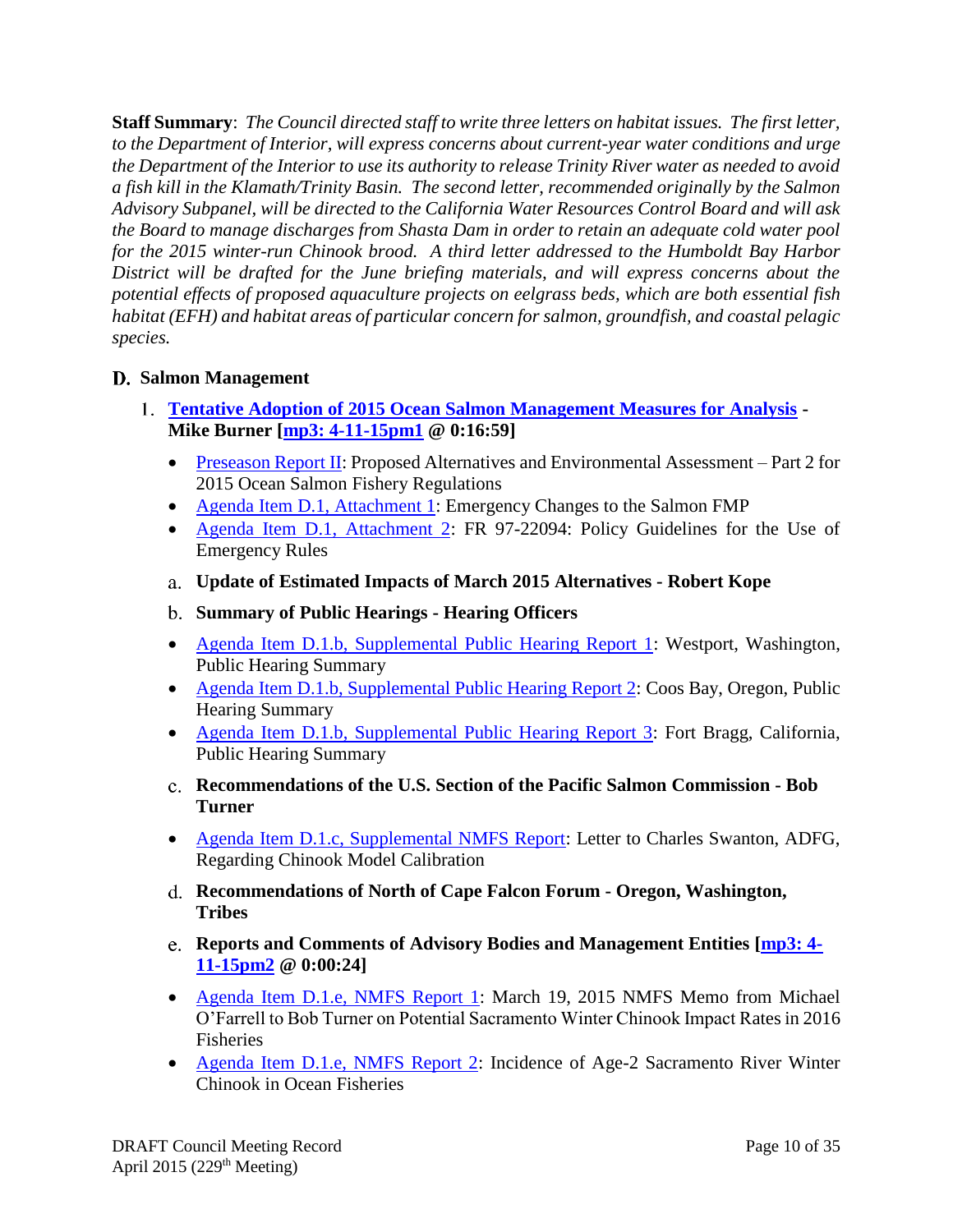- [Agenda Item D.1.e, Supplemental CDFW Report:](http://www.pcouncil.org/wp-content/uploads/2015/04/D1e_SupCDFW_Rpt_APR2015BB.pdf) CDFW approach to ocean salmon alternatives
- [Agenda Item D.1.e, Supplemental CDFW Report 2:](http://www.pcouncil.org/wp-content/uploads/2015/04/D1e_SupCDFW_Rpt2_APR2015BB.pdf) Age composition of scales collected at-sea by California Genetic Stock Identification Collaboration in 2010
- Agenda Item D.1.e, [Supplemental CDFW Report 3:](http://www.pcouncil.org/wp-content/uploads/2015/04/D1e_SupCDFW_Rpt3_APR2015BB.pdf) Sacramento River Winter Chinook Historical and Current Management
- [Agenda Item D.1.e, Supplemental CDFW Report 4:](http://www.pcouncil.org/wp-content/uploads/2015/04/D1e_SupCDFW_Rpt4_APR2015BB.pdf) Recommendations on Additional Winter-Run Protections in 2015 Ocean Fisheries
- [Agenda Item D.1.e, Supplemental STT Report](http://www.pcouncil.org/wp-content/uploads/2015/04/D1e_Sup_STT_Rpt_Mgt_Meas_APR2015BB.pdf)
- [Agenda Item D.1.e, Supplemental SAS Report:](http://www.pcouncil.org/wp-content/uploads/2015/04/D1e-Sup_SAS_Rpt_APR2015BB.pdf) Proposed 2015 Salmon Management Measures for Tentative Adoption
- [Agenda Item D.1.e, Supplemental Tribal Report](http://www.pcouncil.org/wp-content/uploads/2015/04/D1e-Sup_CRITFC_Rpt_APR2015BB.pdf) (CRITFC)
- <span id="page-10-0"></span>**Public Comment**
- [Agenda Item D.1.f, Public Comment](http://www.pcouncil.org/wp-content/uploads/2015/03/D1f_PubCom_APR2015BB.pdf)
- [Agenda Item D.1.f, Supplemental Public Comment 2](http://www.pcouncil.org/wp-content/uploads/2015/04/D1f_SupPubCom2_APR2015BB.pdf)
- [Agenda Item D.1.f, Supplemental Public Comment 3](http://www.pcouncil.org/wp-content/uploads/2015/04/D1f_SupPubCom3_APR2015BB.pdf)
- [Agenda Item D.1.f, Supplemental Public Comment 4](http://www.pcouncil.org/wp-content/uploads/2015/04/D1f_SupPubCom4_APR2015BB.pdf)

Bob Borck Mike Mansuy, Coastside Fishing Club Sean O'Rourke, UC Davis Jim Lowe, Coastside Fishing Club

# <span id="page-10-1"></span>**Council Action: Adopt Tentative 2015 Ocean Salmon Management Measures for Analysis [\[mp3: 4-11-15pm2](ftp://ftp.pcouncil.org/pub/R1504_April_2015_Recordings/4-11-15pm2Copy.mp3) @ 0:28:58]**

**Motion**: Salmon Technical Team (STT) to use the total allowable catches for aggregate abundance-based management fisheries that are associated with the Chinook Technical Committee Model Calibration #1503 as identified in [Agenda Item D.1.e, Supplemental STT Report.](http://www.pcouncil.org/wp-content/uploads/2015/04/D1e_Sup_STT_Rpt_Mgt_Meas_APR2015BB.pdf) Bob Turner/David Sones (Motion carried unanimously)

**Motion:** Tentatively adopt, for analysis by the STT, the following Treaty Indian ocean troll management measures:

- A Chinook quota of: 60,000
- $\bullet$  A coho quota of: 42,500

This would consist of a May/June Chinook-only fishery and a July/August/September all-species fishery. The Chinook will be split 30,000 in May/June and 30,000 in July-September. David Sones/Phil Anderson (Motion carried unanimously)

**Motion:** Tentatively adopt for STT collation and analysis the salmon management measures for the 2015 commercial and recreational ocean fisheries in the area from Cape Falcon, Oregon north to the U.S./Canada border as presented in [Agenda Item D.1.e, Supplemental SAS Report,](http://www.pcouncil.org/wp-content/uploads/2015/04/D1e-Sup_SAS_Rpt_APR2015BB.pdf) dated April 11, 2015.

Phil Anderson/Rich Lincoln (Motion carried unanimously)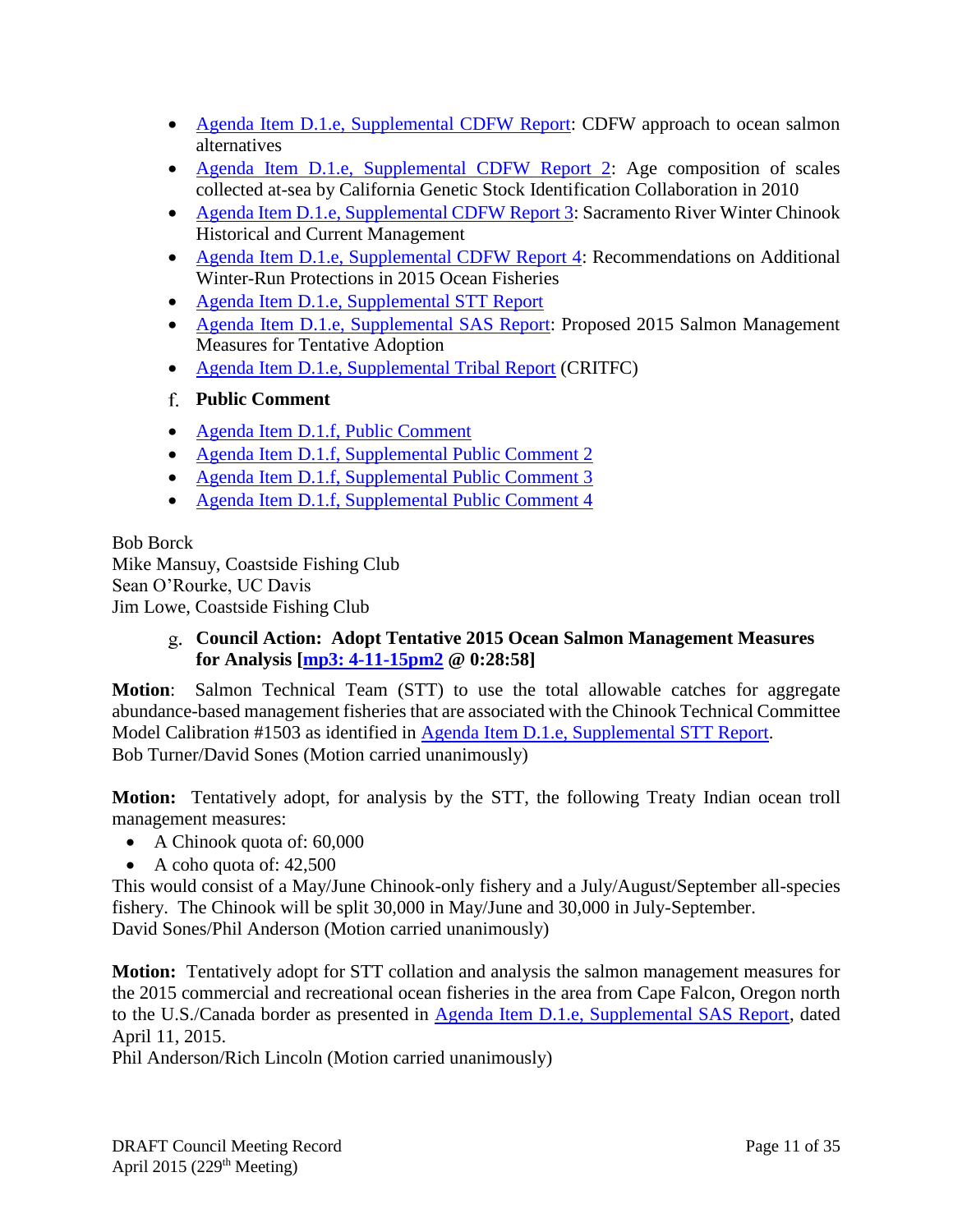**Motion:** Adopt for STT collation and analysis, the tentative management measures and quotas for non-Indian commercial and recreational fisheries from Cape Falcon to the Oregon/California border as shown in [Agenda Item D.1.e, Supplemental SAS Report,](http://www.pcouncil.org/wp-content/uploads/2015/04/D1e-Sup_SAS_Rpt_APR2015BB.pdf) dated April 11, 2015, including the commercial and recreational requirements, definitions, restrictions, or exceptions. Chris Kern/Jeff Feldner (Motion carried unanimously)

**Motion:** Adopt for STT collation and analysis, the tentative management measures and quotas for non-Indian commercial and recreational fisheries from the Oregon/California border to the U.S./Mexico border as shown in [Agenda Item D.1.e, Supplemental SAS Report,](http://www.pcouncil.org/wp-content/uploads/2015/04/D1e-Sup_SAS_Rpt_APR2015BB.pdf) dated April 11, 2015, including the commercial and recreational requirements, definitions, restrictions, or exceptions.

Marci Yaremko/Dan Wolford (Motion carried unanimously)

# **Staff Summary**: None

- <span id="page-11-1"></span><span id="page-11-0"></span>**[Methodology Review Preliminary Topic Selection](http://www.pcouncil.org/wp-content/uploads/2015/03/D2_SitSum_Meth_Review_APR2015BB.pdf) - Mike Burner [\[mp3: 4-11-15pm3](ftp://ftp.pcouncil.org/pub/R1504_April_2015_Recordings/4-11-15pm3Copy.mp3) @ 0:00:03]**
	- **Reports and Comments of Advisory Bodies and Management Entities**
	- [Agenda Item D.2.a, Supplemental SSC Report:](http://www.pcouncil.org/wp-content/uploads/2015/04/D2a_Sup_SSC_Rpt_MethRvw2015_APR2015BB.pdf) Scientific and Statistical Committee Report on Methodology Reviews for 2015
	- [Agenda Item D.2.a, Supplemental MEW Report](http://www.pcouncil.org/wp-content/uploads/2015/04/D2a_Sup_MEW_Rpt_MethRvw2015_APR2015BB.pdf)
	- [Agenda Item D.2.a, Supplemental CDFW Report](http://www.pcouncil.org/wp-content/uploads/2015/04/D2a_Sup_CDFW_Rpt_MethRvw2015_APR2015BB.pdf)
	- [Agenda Item D.2.a, Supplemental STT Report](http://www.pcouncil.org/wp-content/uploads/2015/04/D2a_Sup_STT_Rpt_MethRvw2015_APR2015BB.pdf)
	- [Agenda Item D.2.a, Supplemental SAS Report](http://www.pcouncil.org/wp-content/uploads/2015/04/D2a_Sup_SAS_Rpt_MethRvw2015_APR2015BB.pdf)

# **Public Comment**

#### <span id="page-11-3"></span><span id="page-11-2"></span>None

**Council Action: Provide Guidance on Potential Methodologies to Review in 2015 [\[mp3: 4-11-15pm3](ftp://ftp.pcouncil.org/pub/R1504_April_2015_Recordings/4-11-15pm3Copy.mp3) @ 0:19:47]**

# **Motion**: None

**Staff Summary**: *The Council adopted a preliminary list of topics for the 2015 salmon methodology review as follows, lead entities are shown in brackets:*

- *1) Update of the Chinook Fishery Regulation Assessment Model (FRAM) base period [Model Evaluation Workgroup (MEW)].*
- *2) Update documentation for Chinook and coho FRAM [MEW].*
- *3) Evaluation of a management line at Point Reyes for the Klamath Ocean Harvest Model (KOHM), Sacramento Harvest Model (SHM), and Winter Run Harvest Model [California Department of Fish and Wildlife (CDFW), National Marine Fisheries Service (NMFS)].*
- *4) Evaluation of a potential management line splitting the California Klamath Management Zone in the KOHM and SHM [CDFW, NMFS].*
- *5) Evaluation of winter Chinook contribution to ocean fisheries north and south of Point Sur [CDFW, NMFS].*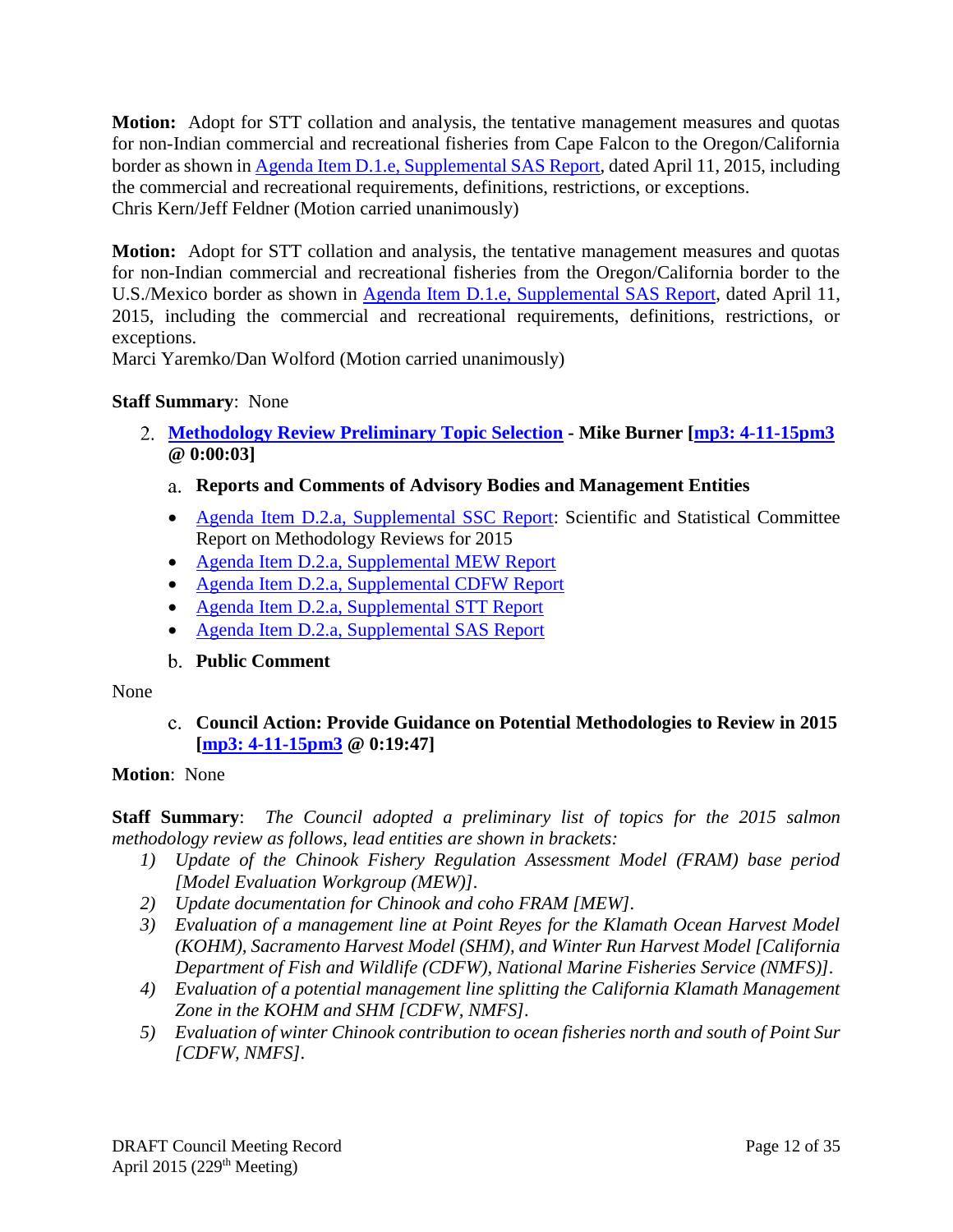*In addition, the Yurok and Hoopa Valley Tribes are interested in developing data to support active management of fisheries for Klamath River spring Chinook salmon, but think that this topic will probably not be ready for presentation at the 2015 Methodology Review.*

- <span id="page-12-1"></span><span id="page-12-0"></span>**[Clarify Council Direction on 2015 Ocean Salmon Management Measures](http://www.pcouncil.org/wp-content/uploads/2015/03/D3_SitSum_Clarify_APR2015BB.pdf) - Mike Burner [\[mp3: 4-12-15pm1](ftp://ftp.pcouncil.org/pub/R1504_April_2015_Recordings/4-12-15pm1Copy.mp3) @ 0:00:11]**
	- **a. Reports and Comments of Advisory Bodies and Management Entities**
	- [Agenda Item D.3.a, Supplemental STT Report:](http://www.pcouncil.org/wp-content/uploads/2015/04/D3a_SupSTT_Rpt_tent_measures_prelim_analysis_APR2015BB.pdf) Preliminary Analysis of Tentative 2015 Ocean Salmon Fishery Management Measures
	- **b. Public Comment**

<span id="page-12-2"></span>Christopher Hessen, Coast Side Fishing Club Alan Callaghan, Coast Side Fishing Club

**c. Council Guidance and Direction [\[mp3: 4-12-15pm1](ftp://ftp.pcouncil.org/pub/R1504_April_2015_Recordings/4-12-15pm1Copy.mp3) @ 0:11:23]**

<span id="page-12-3"></span>**Motion**: None

### **Staff Summary**: None

- <span id="page-12-5"></span><span id="page-12-4"></span>**[Additional Council Direction on 2015 Ocean Salmon Management](http://www.pcouncil.org/wp-content/uploads/2015/03/D4_SitSum_Add_Clarification_APR2015BB.pdf)  [Measures](http://www.pcouncil.org/wp-content/uploads/2015/03/D4_SitSum_Add_Clarification_APR2015BB.pdf) - Mike Burner [\[mp3: 4-13-15pm3](ftp://ftp.pcouncil.org/pub/R1504_April_2015_Recordings/4-13-15pm3Copy.mp3) @ 0:00:07]**
	- **Reports and Comments of Advisory Bodies and Management Entities**
	- [Agenda Item D.4.a, Supplemental STT Report:](http://www.pcouncil.org/wp-content/uploads/2015/04/D4a_Sup_STT_Rpt_tent_measures-additonal_GuidanceFINAL_APR2015BB.pdf) Preliminary Analysis of Tentative 2015 Ocean Salmon Fishery Management Measures
	- **Public Comment [\[mp3: 4-13-15pm3](ftp://ftp.pcouncil.org/pub/R1504_April_2015_Recordings/4-13-15pm3Copy.mp3) @ 0:04:54]**

<span id="page-12-7"></span><span id="page-12-6"></span>John Koeppen

**Council Guidance and Direction [\[mp3: 4-14-15am1](ftp://ftp.pcouncil.org/pub/R1504_April_2015_Recordings/4-14-15am1Copy.mp3) @ 0:02:37]**

**Motion**: None

#### **Staff Summary**: None

- <span id="page-12-9"></span><span id="page-12-8"></span>**[Final Action on 2015 Ocean Salmon Management Measures](http://www.pcouncil.org/wp-content/uploads/2015/03/D5_SitSum_Final_APR2015BB.pdf) - Mike Burner [\[mp3: 4-](ftp://ftp.pcouncil.org/pub/R1504_April_2015_Recordings/4-14-15pm3Copy.mp3) [14-15pm3](ftp://ftp.pcouncil.org/pub/R1504_April_2015_Recordings/4-14-15pm3Copy.mp3) @ 0:00:06] & [\[mp3: 4-15-15am1](ftp://ftp.pcouncil.org/pub/R1504_April_2015_Recordings/4-15-15am1Copy.mp3) @ 0:12:43]**
	- **Reports and Comments of Advisory Bodies and Management Entities**
	- [Agenda Item D.5.a, Supplemental Tribal Report](http://www.pcouncil.org/wp-content/uploads/2015/04/D5a_Sup_Tribal_Rpt_CRITFC_APR2015BB.pdf) (CRITFC)
	- [Agenda Item D.5.a, Supplemental ADFG Report](http://www.pcouncil.org/wp-content/uploads/2015/04/D5a_Sup_ADFG_Rpt_APR2015BB.pdf)
	- [Agenda Item D.5.a, Supplemental STT Report: STT Analysis of Tentative 2015 Ocean](http://www.pcouncil.org/wp-content/uploads/2015/04/D5a_Supp_STT_Rpt_tent_measures-additonal_Guidancefinal_APR2015BB.pdf)  [Salmon Fishery Management Measures](http://www.pcouncil.org/wp-content/uploads/2015/04/D5a_Supp_STT_Rpt_tent_measures-additonal_Guidancefinal_APR2015BB.pdf)
	- **Public Comment**

<span id="page-12-10"></span>None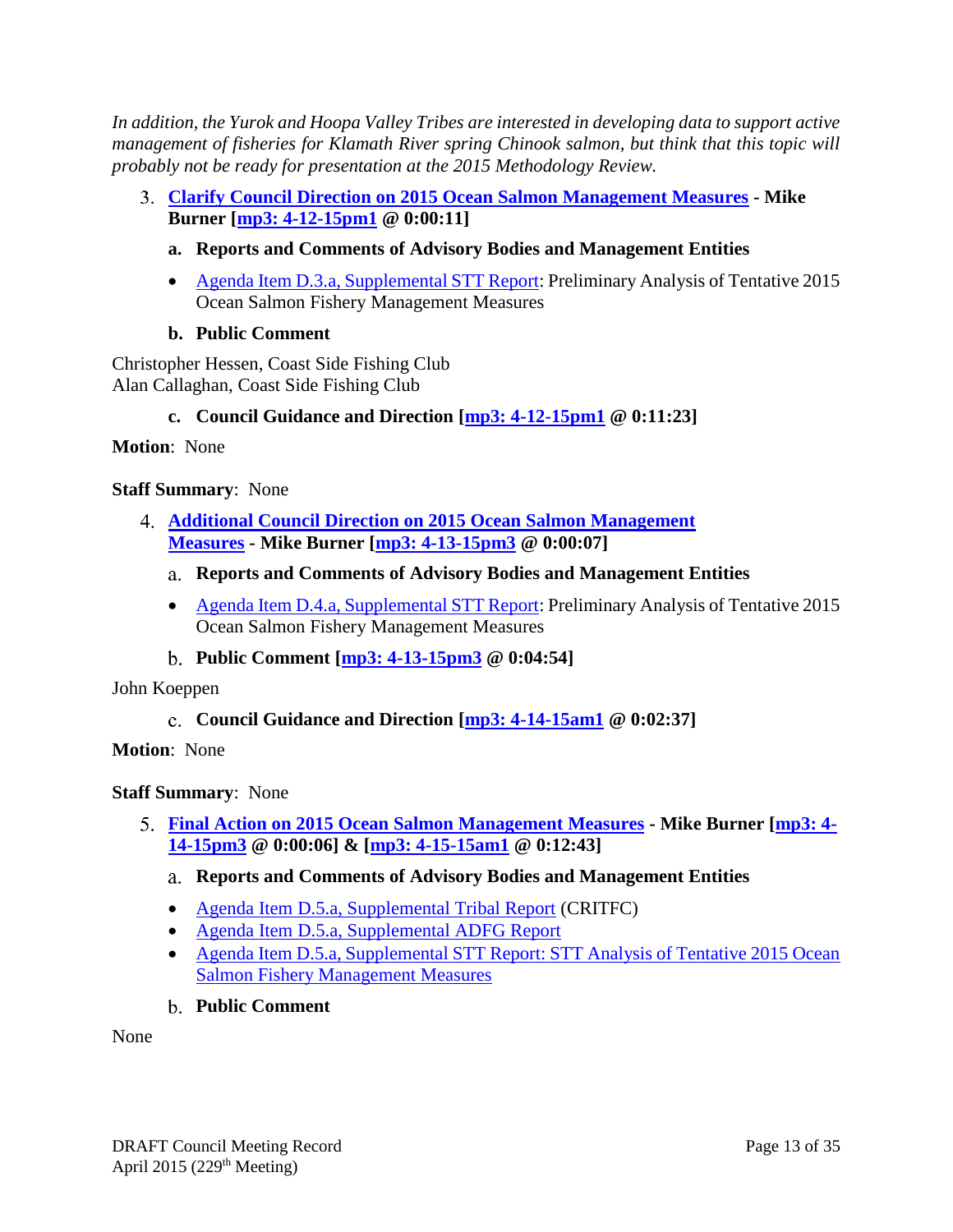### **Council Action: Adopt Final Management Measures for 2015 Ocean Salmon Fisheries [\[mp3: 4-15-15am1](ftp://ftp.pcouncil.org/pub/R1504_April_2015_Recordings/4-15-15am1Copy.mp3) @ 0:35:25]**

<span id="page-13-0"></span>**Motion**: Adopt the management measures and quotas for the Treaty Troll Fishery south of the U.S./Canada border to Cape Falcon, Oregon as shown in Agenda Item D.5.a, Supplemental STT Report, dated April 14, 2015, Table 3, including requirements, definitions, restrictions, or exceptions. The Treaty Indian ocean troll fishery would have a quota of:

- 60,000 Chinook and
- $\bullet$  42,500 coho.

The overall Chinook quota would be divided into a 30,000-Chinook sub-quota for the May 1 through June 30 Chinook-only fishery and a 30,000-Chinook sub-quota for the all-species fishery in the time period of July 1 through September 15.

David Sones/Kyle Adicks (Motion carried unanimously)

**Motion**: Adopt the non-Indian commercial and recreational salmon management measures for submission to the U.S. Secretary of Commerce for the area north of Cape Falcon as presented in Agenda Item D.5.a, Supplemental STT Report, April 14, 2015, with the following modifications:

- For the non-Indian troll fishery in the area between the U.S./Canada Border and the Queets River, May 1 through June 30, change the Chinook catch limit to 9,000 and change the inseason action trigger for that area to 6,750 Chinook.
- For the non-Indian troll fishery in the area between the U.S./Canada Border and the Queets River, May 1 through June 30, add "60 Chinook trip limit."
- For the non-Indian troll fishery in the area between Ledbetter Point and Cape Falcon, May 1 through June 30, change the Chinook catch limit to 15,000 and change the in-season action trigger for that area to 11,250 Chinook.
- For the non-Indian troll fishery in the area between the U.S./Canada Border and the Queets River, July 1 through September 22, change the Chinook catch limit to 11,000 and change the in-season action trigger to 8,250.

Kyle Adicks/Rich Lincoln (Motion carried unanimously)

**Motion**: Adopt the 2015 commercial troll and recreational management measures for South of Cape Falcon for submission to the U.S. Secretary of Commerce as described in Agenda Item D.5.a, Supplemental STT Report, dated April 14, 2015, with the following modification: for commercial troll in the area between Humbug Mt. and the OR/CA Border: modify the season described as "August 1 through the earlier of August 29 or a 500 Chinook quota" to "August 1 through the earlier of August 27 or a 500 Chinook quota."

Chris Kern/Marci Yaremko (Motion carried unanimously)

**Staff Summary**: *Detailed salmon management measures and a press release are posted on the Council's web page at:*

*[http://www.pcouncil.org/2015/04/36482/draft-council-adopted-salmon-management](http://www.pcouncil.org/2015/04/36482/draft-council-adopted-salmon-management-measures2015/)[measures2015/](http://www.pcouncil.org/2015/04/36482/draft-council-adopted-salmon-management-measures2015/) .*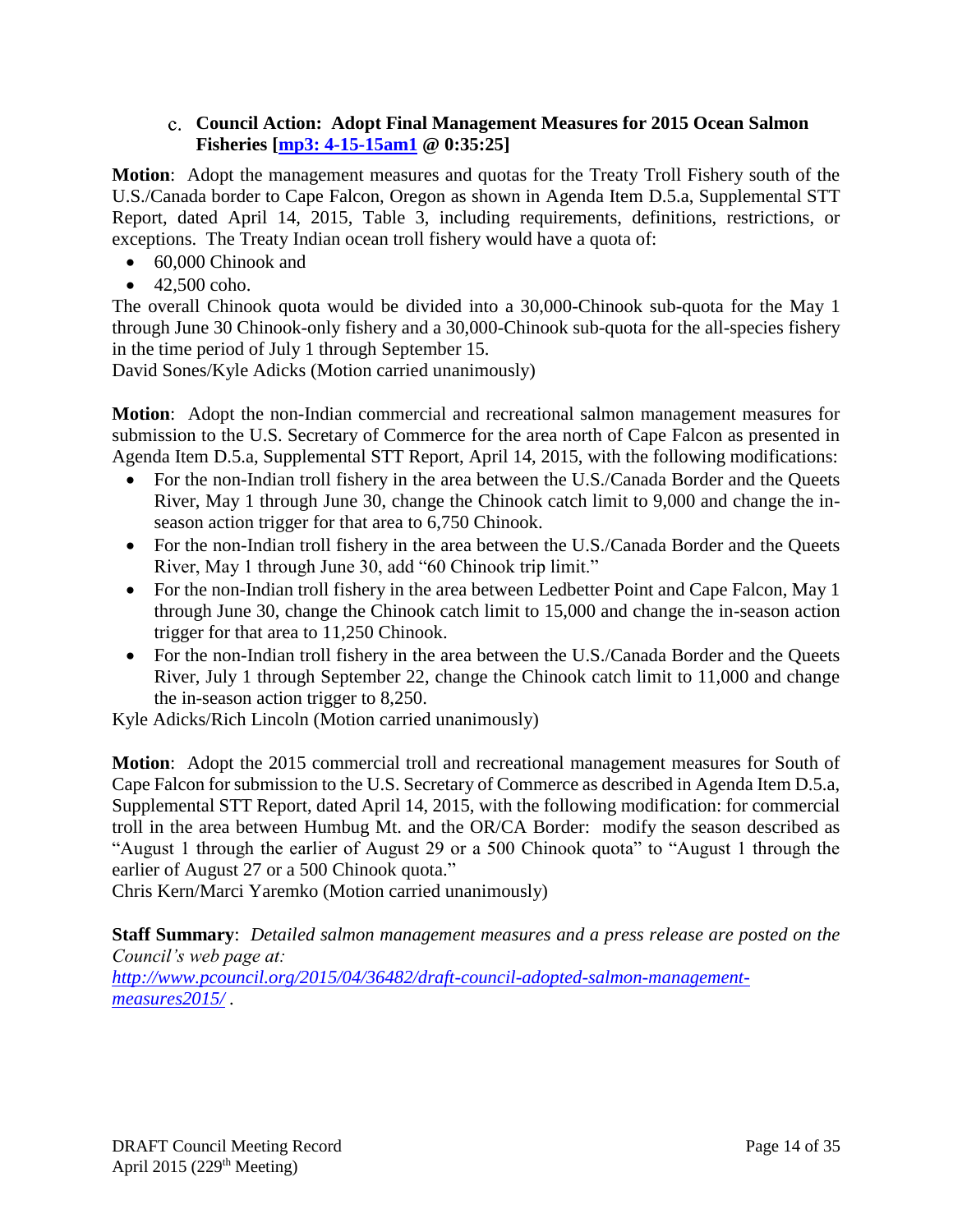### <span id="page-14-0"></span>**Groundfish Management**

- <span id="page-14-2"></span><span id="page-14-1"></span>**[National Marine Fisheries Service Report \(NMFS\)](http://www.pcouncil.org/wp-content/uploads/2015/03/E1_SitSum_NMFS_Rpt_APR2015BB.pdf) - Kelly Ames [\[mp3: 4-11-15pm3](ftp://ftp.pcouncil.org/pub/R1504_April_2015_Recordings/4-11-15pm3Copy.mp3) @ 0:46:14]**
	- **Regulatory Activities - Frank Lockhart**
	- [Agenda Item E.1.a, NMFS Report 1:](http://www.pcouncil.org/wp-content/uploads/2015/03/E1a_NMFS_Rpt1_FR_APR2015BB.pdf) Federal Register Notices Published Since the Last Council Meeting
	- [Agenda Item E.1.a, NMFS Report 2:](http://www.pcouncil.org/wp-content/uploads/2015/03/E1a_NMFS_Rpt2_Rulemaking_APR2015BB.pdf) Rulemaking Plan for 2015, Groundfish and Halibut
	- [Agenda Item E.1.a, Supplemental NMFS Report 3:](http://www.pcouncil.org/wp-content/uploads/2015/04/E1a_SupNMFS_Rpt3_Trat_APR2015BB.pdf) TRAT Compliance Summary, 2015 (*Presentation*)
	- **Fisheries Science Center Activities - John Stein, Michelle McClure**
	- [Agenda Item E.1.b, Supplemental Science Center PowerPoint:](http://www.pcouncil.org/wp-content/uploads/2015/04/E1b_SupScienceCtr_PPT_APR2015BB.pdf) Groundfish Science Report, John Stein and Michelle McClure, Northwest Fisheries Science Center
	- **Reports and Comments of Advisory Bodies and Management Entities**
	- **Public Comment**

<span id="page-14-6"></span><span id="page-14-5"></span><span id="page-14-4"></span><span id="page-14-3"></span>Daniel Platt

**Council Discussion [\[mp3: 4-11-15pm3](ftp://ftp.pcouncil.org/pub/R1504_April_2015_Recordings/4-11-15pm3Copy.mp3) @ 1:30:33]**

**Motion**: None

#### **Staff Summary**: None

- <span id="page-14-8"></span><span id="page-14-7"></span>**[Trawl Cost Recovery Report](http://www.pcouncil.org/wp-content/uploads/2015/03/E2_SitSum_CostRecovery_APR2015BB.pdf) - Jim Seger [\[mp3: 4-12-15am1](ftp://ftp.pcouncil.org/pub/R1504_April_2015_Recordings/4-12-15am1Copy.mp3) @ 0:01:24]**
	- **NMFS Report**
	- [Agenda Item E.2.a, NMFS Report:](http://www.pcouncil.org/wp-content/uploads/2015/03/E2a_NMFS_Rpt_Trat_AnnualCalc15Pymts114_APR2015BB.pdf) Trawl Rationalization Program Cost Recovery Annual Report Fee Calculation for 2015 and Fishing Year 2014 Payments
	- [Agenda Item E.2.a, Supplemental NMFS PowerPoint:](http://www.pcouncil.org/wp-content/uploads/2015/04/E2a_SupNMFS_PPT_CostRecovery_APR2015BB.pdf) 2014-2015 Cost Recovery Annual Report Trawl Rationalization Program
	- **Reports and Comments of Advisory Bodies and Management Entities**
	- [Agenda Item E.2.b, Supplemental GAP Report](http://www.pcouncil.org/wp-content/uploads/2015/04/E2b-SupGAP_Rpt_APR2015BB.pdf)
	- **Public Comment**

<span id="page-14-11"></span><span id="page-14-10"></span><span id="page-14-9"></span>Michele Longo-Eder Jeff Lackey

> **Council Action: Consider any Necessary Action Based on the Cost Recovery Report [\[mp3: 4-12-15am1](ftp://ftp.pcouncil.org/pub/R1504_April_2015_Recordings/4-12-15am1Copy.mp3) @ 0:24:56]**

**Motion**: None

**Staff Summary**: *NMFS presented a report on cost recovery rates in the groundfish trawl fishery. The Council expressed appreciation for the increased detail over the previous year's report and asked that the direction of increasing transparency be maintained for next year's report by*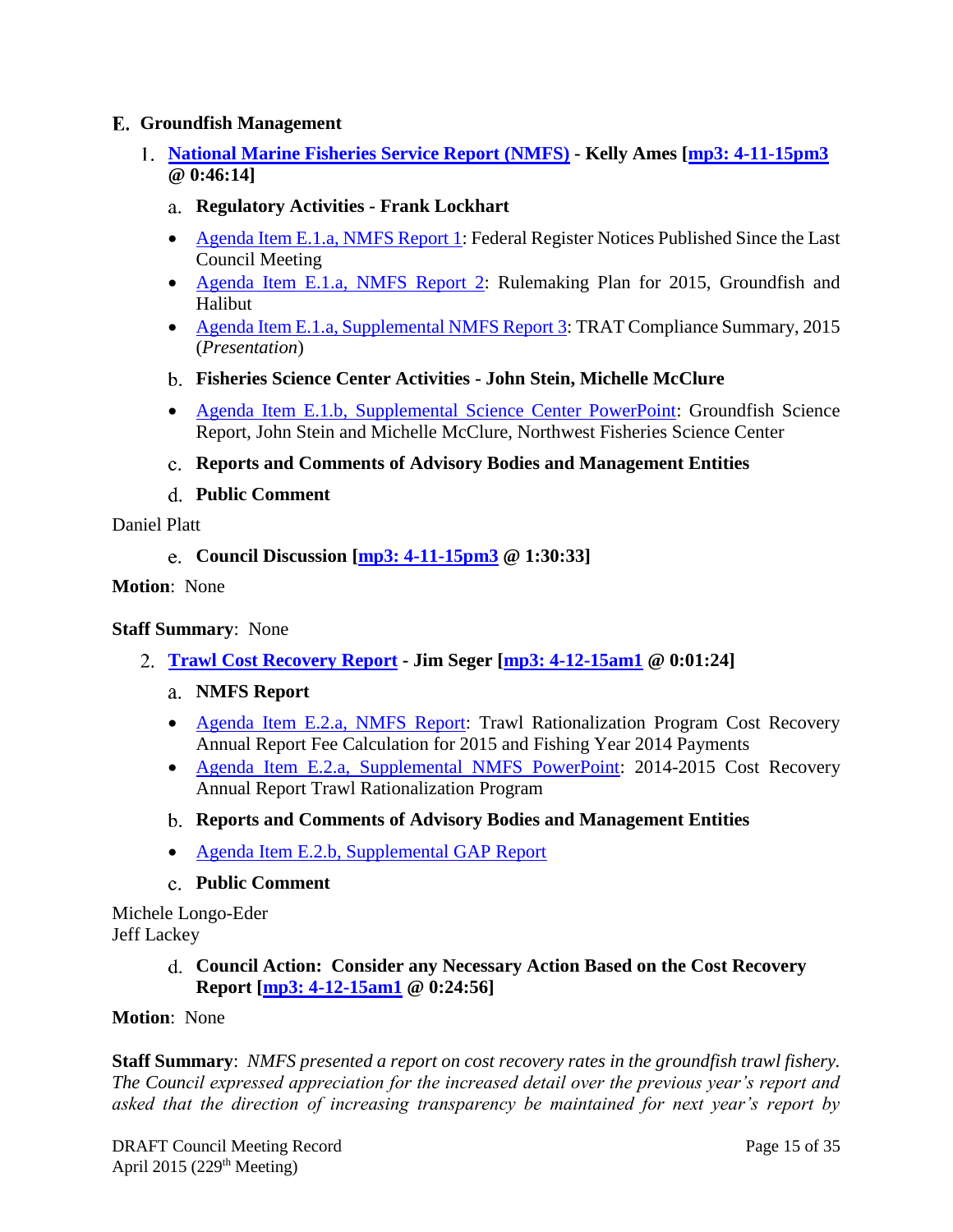*including breakdown of cost categories into more specific tasks and identifying initial and increasing cost savings resulting from the trawl rationalization program.*

- <span id="page-15-1"></span><span id="page-15-0"></span>**[Salmon Endangered Species Act Reconsultation Update](http://www.pcouncil.org/wp-content/uploads/2015/03/E3_SitSum_SalmonReconsultUpdate_APR2015BB.pdf) - Kit Dahl [\[mp3: 4-12-](ftp://ftp.pcouncil.org/pub/R1504_April_2015_Recordings/4-12-15am1Copy.mp3) [15am1](ftp://ftp.pcouncil.org/pub/R1504_April_2015_Recordings/4-12-15am1Copy.mp3) @ 0:55:25]**
	- **Reports and Comments of Advisory Bodies and Management Entities**
	- [Agenda Item E.3.a, NMFS Report](http://www.pcouncil.org/wp-content/uploads/2015/03/E3a_NMFS_Rpt_GFSalmonConsultation_APR2015BB.pdf)
	- [Agenda Item E.3.a, Supplemental NMFS Report 2:](http://www.pcouncil.org/wp-content/uploads/2015/04/E3a_SupNMFS_Rpt_Moran_Tuttle_Genetic_APR2015BB.pdf) Estimates of Chinook salmon stock composition in bycatch associated with the 2009 and 2010 US West Coast At-Sea Pacific hake fishery
	- [Agenda Item E.3.a, Supplemental GMT Report](http://www.pcouncil.org/wp-content/uploads/2015/04/E3a_SupGMT_Rpt_Salmon_APR2015BB.pdf)
	- [Agenda Item E.3.a, Supplemental GAP Report](http://www.pcouncil.org/wp-content/uploads/2015/04/E3a-SupGAP_Rpt_APR2015BB.pdf)
	- [Agenda Item E.3.a, Supplemental SAS Report](http://www.pcouncil.org/wp-content/uploads/2015/04/E3a-SupSAS_Rpt_APR2015BB.pdf)
	- **Public Comment**

<span id="page-15-3"></span><span id="page-15-2"></span>None

**Council Action: Recommend Preliminary Options for ESA Salmon Consultation Standards for Groundfish Fisheries [\[mp3: 4-12-15am1](ftp://ftp.pcouncil.org/pub/R1504_April_2015_Recordings/4-12-15am1Copy.mp3) @ 1:38:12]**

#### **Motion**: None

**Staff Summary**: *The Council requested additional information from NMFS in order to further develop the proposed action for the ESA section 7 consultation NMFS plans to reinitiate this year for listed Chinook salmon stocks taken in the groundfish fishery. This information includes a*  description of past section 7 consultations for the groundfish trawl fishery, a breakdown of *Chinook catch by fishery sector, and past and present stock composition estimates for Chinook taken in the fishery. The Council expects its advisory bodies to use this information to develop recommendations on the structure of the reconsultation threshold and mitigation measures, including those that could be implemented inseason to prevent the reconsultation threshold from being exceeded.*

- <span id="page-15-5"></span><span id="page-15-4"></span>**[Finalize Methodology Review Process Council Operating Procedure](http://www.pcouncil.org/wp-content/uploads/2015/03/E4_SitSum_GFMethRvwProcess_COP_APR2015BB.pdf) - John DeVore [\[mp3: 4-13-15am3](ftp://ftp.pcouncil.org/pub/R1504_April_2015_Recordings/4-13-15am3Copy.mp3) @ 0:09:29]**
	- [Agenda Item E.4, Attachment 1:](http://www.pcouncil.org/wp-content/uploads/2015/03/E4_Att1_COP25_ProposedDraft_APR2015BB.pdf) Proposed Draft of Council Operating Procedure 25
	- **Reports and Comments of Advisory Bodies and Management Entities [\[mp3: 4-](ftp://ftp.pcouncil.org/pub/R1504_April_2015_Recordings/4-13-15am3Copy.mp3) [13-15am3](ftp://ftp.pcouncil.org/pub/R1504_April_2015_Recordings/4-13-15am3Copy.mp3) @ 0:13:48]**
	- [Agenda Item E.4.a Supplemental SSC Report \(](http://www.pcouncil.org/wp-content/uploads/2015/04/E4a_SupSSC_Rpt_E-Version_APR2015BB.pdf)*Electronic Version Includes [Attachment](http://www.pcouncil.org/wp-content/uploads/2015/04/E4a_SupSSC_Rpt_E-Version_APR2015BB.pdf)*)
	- [Agenda Item E.4.a, Supplemental GMT Report](http://www.pcouncil.org/wp-content/uploads/2015/04/E4a_SupGMT_Rpt_APR2015BB.pdf)
	- [Agenda Item E.4.a, Supplemental GAP Report](http://www.pcouncil.org/wp-content/uploads/2015/04/E4a_SupGAP_Rpt_APR2015BB.pdf)
	- **Public Comment**

<span id="page-15-6"></span>None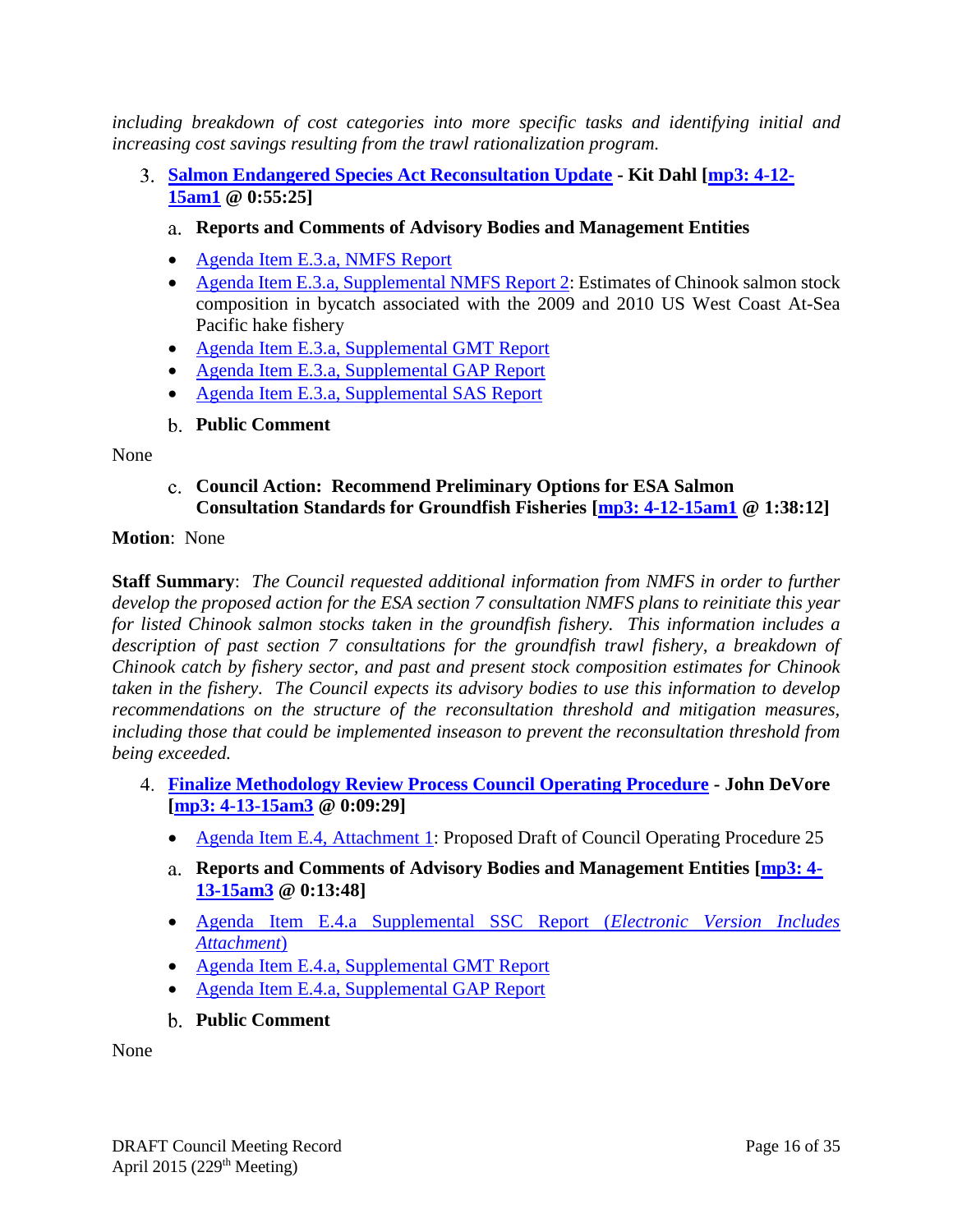# **Council Action: Adopt Groundfish Methodology Review Process COP [\[mp3: 4-](ftp://ftp.pcouncil.org/pub/R1504_April_2015_Recordings/4-13-15am3Copy.mp3) [13-15am3](ftp://ftp.pcouncil.org/pub/R1504_April_2015_Recordings/4-13-15am3Copy.mp3) @ 0:25:35]**

<span id="page-16-0"></span>**Motion**: Adopt the process and schedule for groundfish methodology reviews as shown i[n Agenda](http://www.pcouncil.org/wp-content/uploads/2015/04/E4a_SupSSC_Rpt_E-Version_APR2015BB.pdf)  Item E.4.a, Supplemental SSC Report (*[Electronic Version Includes Attachment](http://www.pcouncil.org/wp-content/uploads/2015/04/E4a_SupSSC_Rpt_E-Version_APR2015BB.pdf)*), along with the revisions from [Agenda Item E.4.a, Supplemental GMT Report.](http://www.pcouncil.org/wp-content/uploads/2015/04/E4a_SupGMT_Rpt_APR2015BB.pdf) Troy Buell/Dorothy Lowman (Motion carried unanimously)

**Staff Summary**: *The Council adopted a final version of COP 25 which formalizes a methodology review process for methodologies that inform Council groundfish decision-making. The final COP 25 includes recommendations from the Scientific and Statistical Committee (SSC) [\(Agenda Item](http://www.pcouncil.org/wp-content/uploads/2015/04/E4a_SupSSC_Rpt_E-Version_APR2015BB.pdf)  [E.4.a, Supplemental SSC Report\)](http://www.pcouncil.org/wp-content/uploads/2015/04/E4a_SupSSC_Rpt_E-Version_APR2015BB.pdf) and the Groundfish Management Team (GMT) [\(Agenda Item](http://www.pcouncil.org/wp-content/uploads/2015/04/E4a_SupGMT_Rpt_APR2015BB.pdf)  [E.4.a, Supplemental GMT Report\)](http://www.pcouncil.org/wp-content/uploads/2015/04/E4a_SupGMT_Rpt_APR2015BB.pdf).*

- <span id="page-16-2"></span><span id="page-16-1"></span>**[Groundfish Essential Fish Habitat Amendment Scoping, Including Rockfish](http://www.pcouncil.org/wp-content/uploads/2015/03/E5_SitSum_GF_EFH_AreaAdjustmts_APR2015BB.pdf)  [Conservation Area \(RCA\) and Area Adjustments](http://www.pcouncil.org/wp-content/uploads/2015/03/E5_SitSum_GF_EFH_AreaAdjustmts_APR2015BB.pdf) - Kerry Griffin and Kelly Ames [\[mp3: 4-13-15pm1](ftp://ftp.pcouncil.org/pub/R1504_April_2015_Recordings/4-13-15pm1Copy.mp3) @ 0:49:47]**
	- [Agenda Item E.5, Attachment 1:](http://www.pcouncil.org/wp-content/uploads/2015/03/E5_Att1_ScopingDocDRAFT_APR2015BB.pdf) Scoping for Essential Fish Habitat and Area Modification Actions
	- [Agenda Item E.5, Supplemental Attachment 2:](http://www.pcouncil.org/wp-content/uploads/2015/04/E5_SupAtt2_Maps_APR2015BB.pdf) Selected rockfish conservation area figures for the areas north of 48°10′ N. latitude and south of 40°10′ N. latitude including information on essential fish habitat conservation areas and substrate types
	- **Reports and Comments of Advisory Bodies and Management Entities [\[mp3: 4-](ftp://ftp.pcouncil.org/pub/R1504_April_2015_Recordings/4-13-15pm2Copy.mp3) [13-15pm2](ftp://ftp.pcouncil.org/pub/R1504_April_2015_Recordings/4-13-15pm2Copy.mp3) @ 0:00:05]**
	- Agenda Item E.5.a, [National Marine Sanctuaries Report](http://www.pcouncil.org/wp-content/uploads/2015/03/E5a_NMS_Rpt_MontereyBayCollaborativeEFH_Ltr_APR2015BB.pdf)
	- [Agenda Item E.5.a, Supplemental Tribal/WDFW Report](http://www.pcouncil.org/wp-content/uploads/2015/04/E5a_SupWDFW_Tribal_Rpt_APR2015BB.pdf)
	- [Agenda Item E.5.a, Supplemental Tribal Report](http://www.pcouncil.org/wp-content/uploads/2015/04/E5a_SupTribal_Rpt_APR2015BB.pdf)
	- [Agenda Item E.5.a, Supplemental GAP Report](http://www.pcouncil.org/wp-content/uploads/2015/04/E5a_SupGAP_Rpt_APR2015BB.pdf)
	- [Agenda Item E.5.a, Supplemental GMT Report](http://www.pcouncil.org/wp-content/uploads/2015/04/E5a_SupGMT_Rpt_APR2015BB.pdf)

[\[mp3: 4-14-15am1](ftp://ftp.pcouncil.org/pub/R1504_April_2015_Recordings/4-14-15am1Copy.mp3) @ 0:06:25]

- [Agenda Item E.5.a, Supplemental HC Report](http://www.pcouncil.org/wp-content/uploads/2015/04/E5a_SupHC_Rpt_APR2015BB.pdf)
- [Agenda Item E.5.a, Supplemental EC Report](http://www.pcouncil.org/wp-content/uploads/2015/04/E5a_SupEC_Rpt_APR2015BB.pdf)
- <span id="page-16-3"></span>**Public Comment**
- [Agenda Item E.5.b, Public Comment](http://www.pcouncil.org/wp-content/uploads/2015/03/E5b_PubCom_APR2015BB.pdf)
- Agenda Item E.5.b, [Supplemental Public Comment 2](http://www.pcouncil.org/wp-content/uploads/2015/04/E5b_SupPubCom2_FullElectronicOnly_APR2015BB.pdf) (*Full Version Electronic Only*)
- [Agenda Item E.5.b, Supplemental Public Comment 3](http://www.pcouncil.org/wp-content/uploads/2015/04/E5b_SupPubCom3_APR2015BB.pdf)
- [Agenda Item E.5.b, Supplemental Public Comment 4](http://www.pcouncil.org/wp-content/uploads/2015/04/E5b_SupPubCom4_eOnly_APR2015BB.pdf) (*Electronic Only*)
- [Agenda Item E.5.b, Supplemental Public Comment 5](http://www.pcouncil.org/wp-content/uploads/2015/04/E5b_SupPubCom5_eOnly_APR2015BB.pdf) (*Electronic Only*)

Kevin Dunn, F/V Iron Lady Dave Fraser, Dan Waldeck and Brent Paine Tara Brock, PEW Charitable Trusts Ben Enticknap, Oceana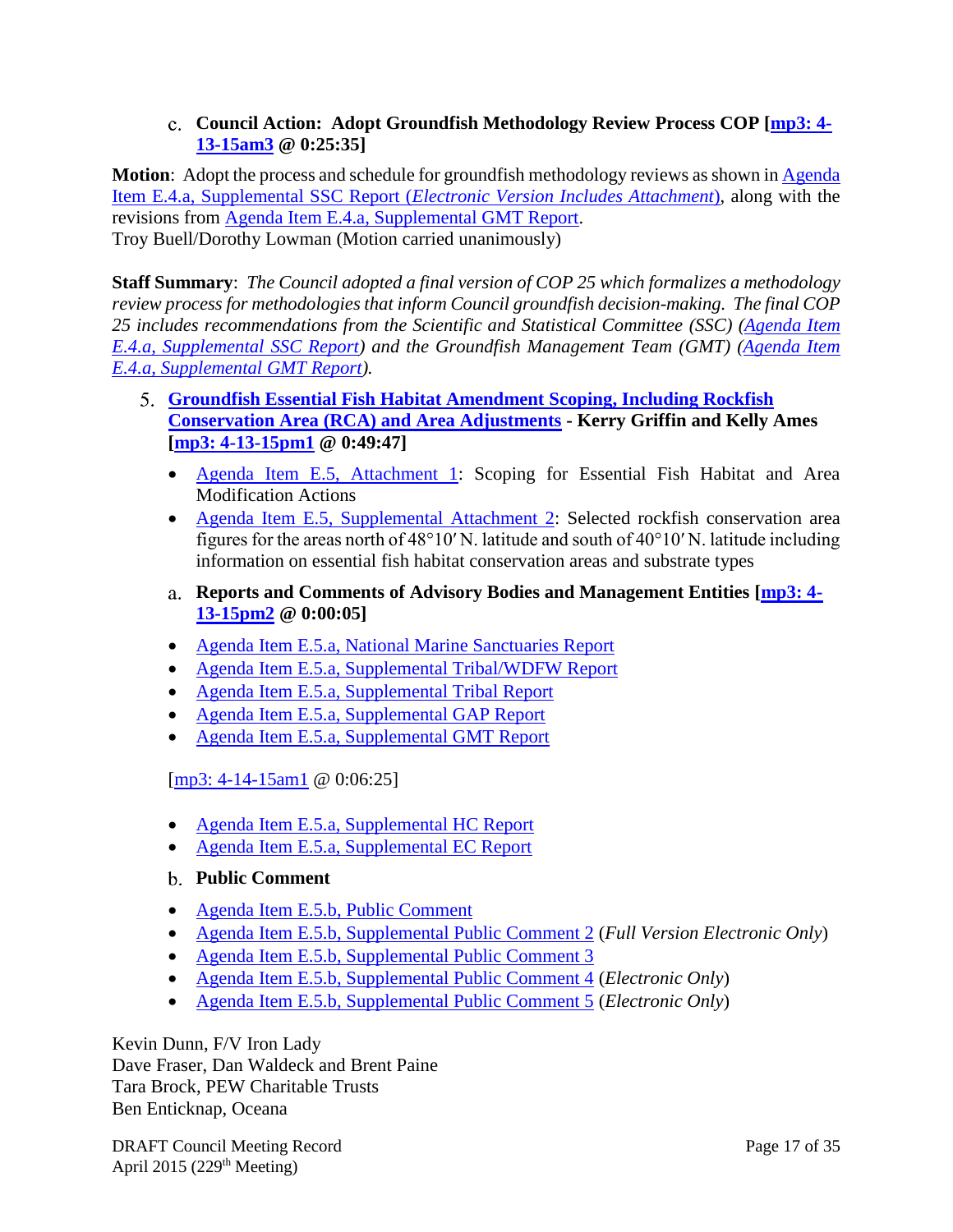Heather Mann, Midwater Trawlers Association Donna Parker, Arctic Storm Shems Jud, Environmental Defense Fund Lance Morgan (Did not testify) Tom Libby David Kirk, Port San Luis Commercial Fisherman's Association Seth Atkinson, Brad Pettinger, Muriel Combs, Shems Jud Bill James, Port San Luis Commercial Fisherman's Association

> <span id="page-17-0"></span>**Council Action: Determine Scope of Issues to be Addressed in a Fishery Management Plan (FMP) Amendment or Other Actions; Provide Guidance on Development and Analysis of Alternatives as Appropriate [\[mp3: 4-14-15am2](ftp://ftp.pcouncil.org/pub/R1504_April_2015_Recordings/4-14-15am2Copy.mp3) @0:00:02]**

**Motion**: The Council to take the following actions:

- 1. With regard to the Council's proposed actions for groundfish Essential Fish Habitat (EFH) and area modifications, ensure there are clear descriptions of the Purpose and Need for EFH protection that are separate and distinct from the Purpose and Need for any proposed modifications to Rockfish Conservation Areas (RCAs) and/or Groundfish Conservation Areas, as well as any area modifications for the purposes of protecting corals and sponges, as needed.
- 2. Relative to the scope of issues to be advanced for groundfish EFH and area modifications displayed in Agenda E.5, Attachment 1, Table 4:
	- **Item 1 – Description and Identification: Habitat Components** Revise Appendix B
	- **Item 2 – Description and Identification: Spatial Extent** Retain this within the scope of issues to advance
	- **Item 3 – Adverse Effects of Fishing (MSA and non-MSA) and Minimization Measures**:
		- a) Retain this within the scope of issues to advance, except exclude: the creation of marine reserves for the drift gillnet fishery in the Greenpeace proposal, further changes to "no bottom contact EFH conservation areas," the application of the EFH Conservation Areas to midwater trawl fisheries, and changes to EFH designations or ecological closed areas in waters off the coast of Washington that overlap with the usual and accustomed fishing areas of the Coastal Treaty Tribes.
		- b) Indicate the Council's intent to request the midwater trawl fisheries (whiting and non-whiting) voluntarily avoid contacting the bottom with trawl gear in EFH conservation areas, continue to monitor and estimate whether bottom contact occurred in a manner similar to what was presented in NMFS Informational Report 4, and assess whether regulatory measures relative to the use of midwater trawl gear in EFH conservation areas should be considered in the future, as appropriate.
	- **Item 4 – Non-Fishing Effects and Conservation Measures** Update Appendix D, but do not include this within the scope of issues to advance
	- **Item 5 – Cumulative Impacts Analysis** Include this as part of the National Environmental Policy Act analysis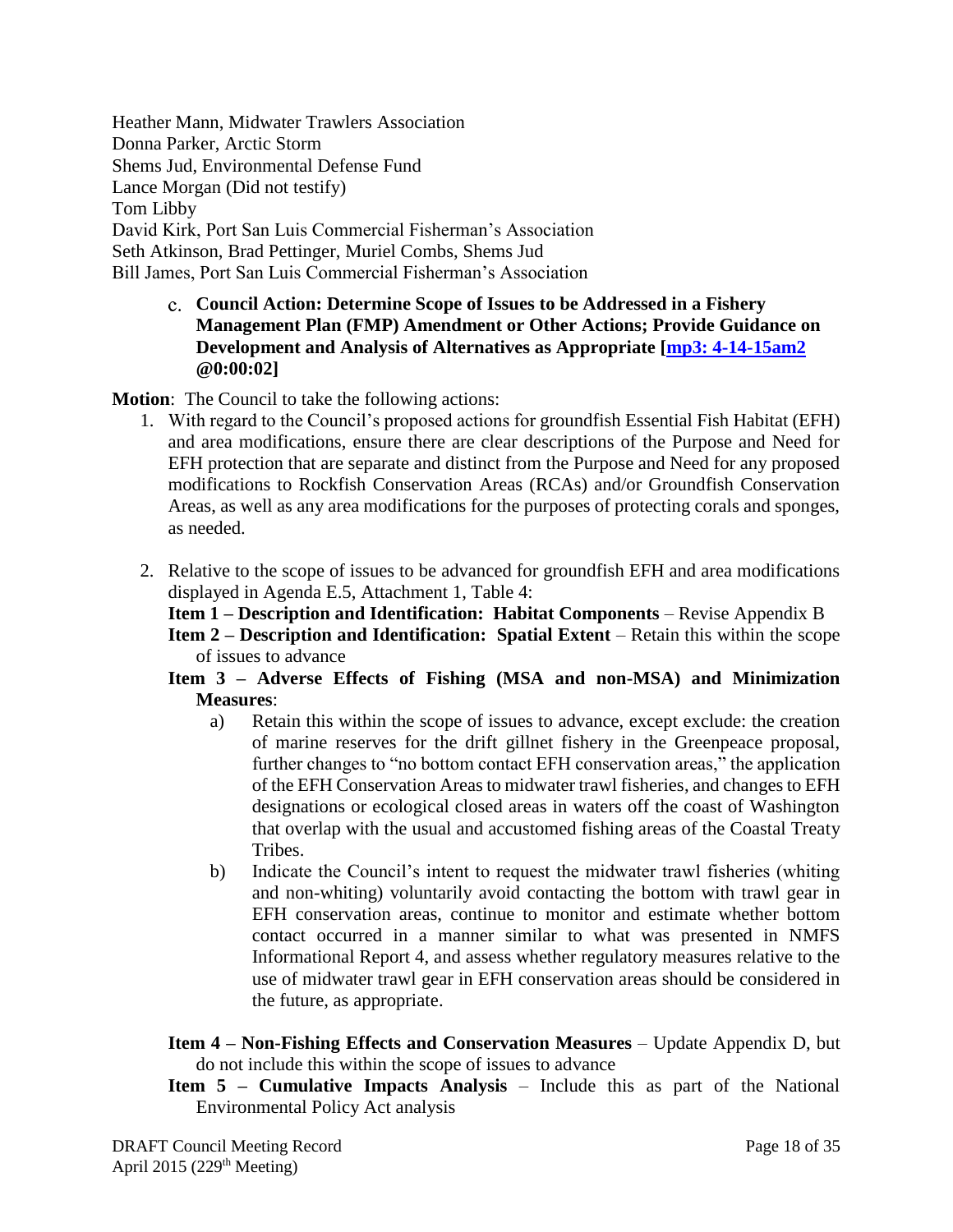- **Item 6 – Conservation and Enhancement** Do not include this within the scope of issues to advance
- **Item 7 – Prey Species** Update Appendix B, but do not include this within the scope of issues to advance
- **Item 8 – Habitat Areas of Particular Concern**  Do not include this within the scope of issues to advance
- **Item 9 – Research and Information Needs** Move prioritized research recommendations from the fishery management plan (FMP) to an appendix to allow for future updates to research and data needs without an FMP amendment and retain this within the scope of issues to advance
- **Item 10 – Review and Revise Process** Request Council staff and NMFS explore how a more detailed description could be developed to implement the process described in the FMP (e.g., through a Council Operating Procedure)
- **Item 11 – Comprehensive Trawl RCA Adjustments** Retain this within the scope of issues to advance
- **Item 12 – Allow Year-Round Midwater Non-Whiting Fishery** Consider this issue through the 2017-2018 biennial specifications and management process
- **Item 13 – Remove Small Footrope Restrictions Shoreward of the RCA** Consider this issue through the appropriate biennial specifications and management process with a focus on retaining a small footrope requirement shoreward of a depth contour delineated by coordinates (e.g., the 100-fm line) and remove any references to the RCA
- **Item 14 – Close the 60-Mile Bank to Reduce Cowcod Bycatch** Do not include this within the scope of issues to advance
- **Item 15 – Fishing in More Than One individual fishing quota (IFQ) Area** Do not include this within the scope of issues to advance
- **Item 16 – Eliminate the Selective Flatfish Trawl Requirement Shoreward of the RCA** - Consider this issue either through the "Gear Regulations Package" or the 2017-2018 biennial specifications and management process
- 3. For all issues identified above to be advanced for further Council consideration, request NMFS identify the appropriate authority for rulemaking, and either confirm or suggest alternative rulemaking or packaging for expediency purposes, and provide a report to the Council in June.
- 4. Request an update and preliminary description of the "collaborative proposal" be provided to the Council in June, and the final "collaborative proposal" be provided to the Council in September.
- 5. Request the Project Team move forward with developing draft alternatives for the scope of issues identified above, including a placeholder for the "collaborative proposal" and proposals to implement EFH closures within the current RCAs, and provide draft alternatives to the Council in September.
- 6. Also for September, request NMFS develop groundfish fishing intensity maps that reflect a more recent timeframe and post-trawl IFQ program implementation (2011-2014) and a synthesis of the proposals that were submitted in 2013.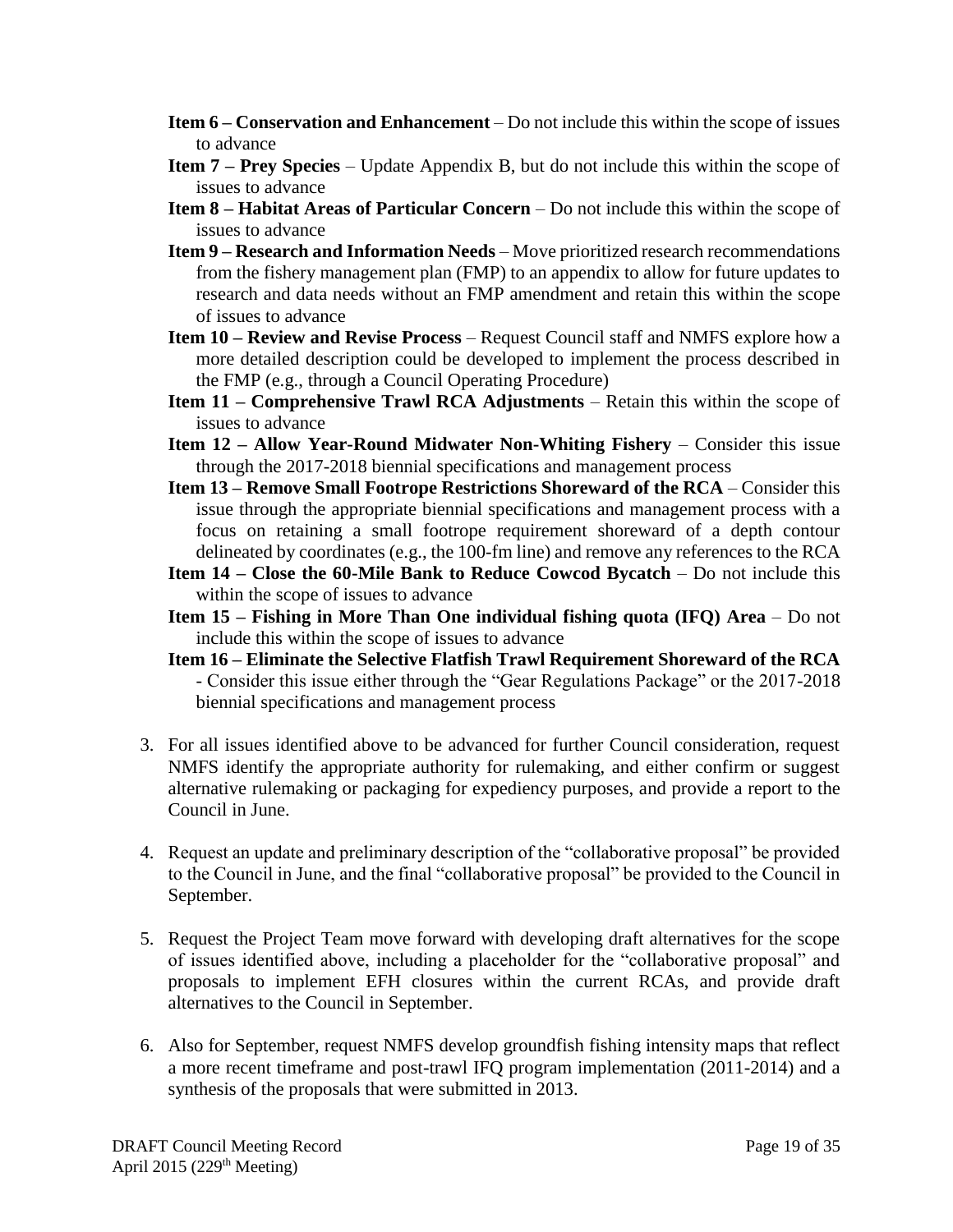Michele Culver/Rich Lincoln

**Amendment:** Amend Item 3 as follows (strike out and underline):

**Item 3 – Adverse Effects of Fishing (MSA and non-MSA) and Minimization Measures –**

a) Retain this within the scope of issues to advance, except exclude: the creation of marine reserves for the drift gillnet fishery in the Greenpeace proposal, further changes to "no bottom contact EFH conservation areas," and the application of the EFH Conservation Areas to midwater trawl fisheries. and changes to EFH designations or ecological closed areas in waters off the coast of Washington that overlap with the usual and accustomed fishing areas of the Coastal Treaty Tribes.

Troy Buell/Jeff Feldner (8/5/0) (Amendment carried; Mr. Crabbe, Mr. Myer, Mr. Ortmann, Ms. Culver, and Mr. Sones voted no)

Motion, as amended, carried unanimously

**Staff Summary**: *The Council adopted the following with regard to the scope of issues to be moved forward and the development of alternatives to be considered in the future:*

- *1. Identification and distribution (EFH habitat components): Update in Appendix B of the Groundfish FMP.*
- *2. Identification and distribution (EFH spatial extent): Retain within the scope of issues to be advanced.*
- *3. Adverse effects of Magnuson-Stevens Act (MSA) and non-MSA fishing activities on EFH, and minimization measures: Retain within the scope of issues to be advanced, with the exception of:*
	- *a. Creation of marine reserves for the drift gillnet fishery in the Greenpeace proposal;*
	- *b. Further changes to "no bottom contact EFH conservation areas"; and*
	- *c. Application of EFH conservation areas to midwater trawl fisheries.*
- *4. Non-fishing effects and conservation measures: Retain within the scope of issues to be advanced.*
- *5. Cumulative Impacts: Include this as part of the National Environmental Policy Act analysis.*
- *6. Conservation and Enhancement: Do not include this in the scope of issues to be advanced.*
- *7. Prey Species: Update Appendix B to the Groundfish FMP, but do not include this within the scope of issues to be advanced.*
- *8. Habitat Areas of Particular Concern: Do not include this within the scope of issues to be advanced.*
- *9. Research and Information Needs: Retain this within the scope of issues to be advanced. Move prioritized research recommendations from the FMP to an Appendix, to allow for future updates to research and data needs without an FMP amendment.*
- *10. Review and Revise Process: Retain this within the scope of issues to be advanced. Request that Council staff and NMFS explore how a more detailed description could be developed to implement the process described in the FMP, e.g., through a COP.*
- *11. Comprehensive trawl RCA adjustments: Retain this within the scope of issues to be advanced.*
- *12. Allow Year-round Midwater Non-Whiting Fishery: Consider this issue through the 2017- 2018 biennial specifications and management process.*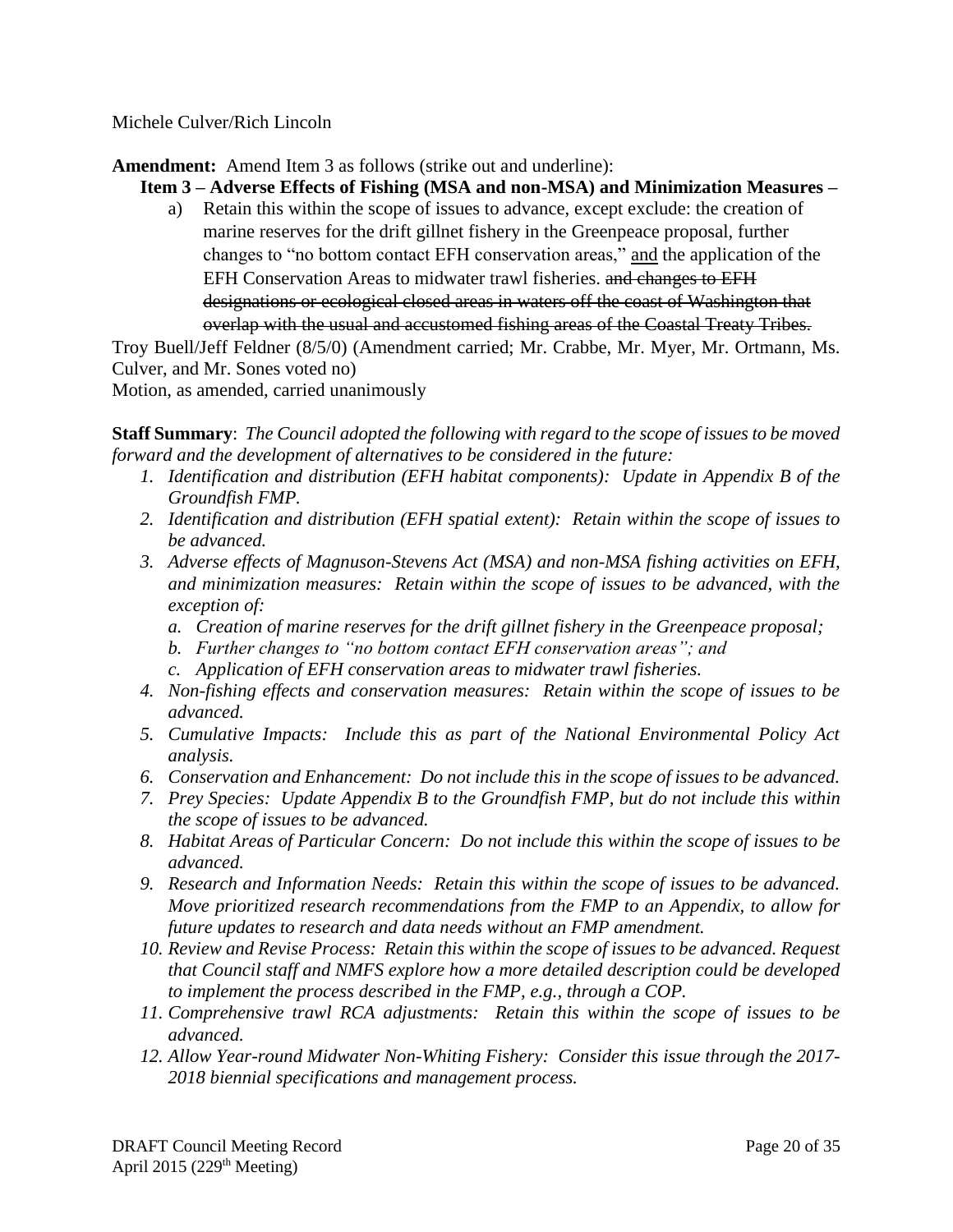- *13. Remove Small Footrope Restrictions Shoreward of the RCA: Consider this issue through the appropriate biennial specifications and management process with a focus on retaining a small footrope requirement shoreward of a depth contour delineated by coordinates (e.g., the 100-fathom line), and remove any references to the RCA.*
- *14. Close the 60-Mile Bank to Reduce Cowcod Bycatch: Do not include this within the scope of issues to be advanced.*
- *15. Fishing in More than One IFQ Area: Do not include this within the scope of issues to be advanced.*
- *16. Eliminate the Selective Flatfish Trawl Requirement Shoreward of the RCA: Consider this*  issue through either the Gear Regulations Package or the 2017-2018 biennial *specifications and management process.*

*In addition, the Council adopted the following provisions:*

- *Ensure clear descriptions of the purpose and need for EFH protection that are separate and distinct from the purpose and need for any proposed modifications to RCAs and/or Groundfish Conservation Areas, as well as any area modifications for the purposes of protecting corals and sponges, as needed.*
- *Relative to the midwater trawl fisheries (both whiting and non-whiting), request that the industry voluntarily avoid contacting the bottom with trawl gear in EFH conservation areas, continue to monitor and estimate whether bottom contact occurred in a manner similar to what was presented in NMFS [Informational Report 4](http://www.pcouncil.org/wp-content/uploads/2015/03/IR4_Groundfish_EFH_midwater_trawl_bottom_contact_Rpt_APR2015BB.pdf) (in the April 2015 briefing book), and assess whether regulatory measures relative to the use of midwater trawl gear in EFH conservation areas should be considered in the future, as appropriate.*
- *For all issues that will be advanced, request that NMFS identify the appropriate authority for rulemaking, and provide a report to the Council at its June meeting.*
- *Request an update and preliminary description of the 'collaborative proposal' for the June Council meeting, with final 'collaborative proposal' to be provided at the September Council meeting.*
- *Request the Project Team to move forward with developing draft alternatives, including a placeholder for the 'collaborative proposal' and proposals to implement EFH closures within the current RCAs, and provide draft alternatives at the September Council meeting.*
- *Request that NMFS develop groundfish fishing intensity maps that reflect a more recent timeframe and post-trawl IFQ program implementation (2011-2014) and a synthesis of the proposals that were submitted in 2013.*

# <span id="page-20-0"></span>**[Final Action on Widow Rockfish Reallocation and Divestiture Issues](http://www.pcouncil.org/wp-content/uploads/2015/03/E6_SitSum_WidowRealloc_APR2015BB.pdf) - Jim Seger [\[mp3: 4-15-15am2](ftp://ftp.pcouncil.org/pub/R1504_April_2015_Recordings/4-15-15am2Copy.mp3) @ 0:00:03]**

- [Agenda Item E.6, Supplemental PPT Presentation:](http://www.pcouncil.org/wp-content/uploads/2015/04/E6_SupPPT_Updated_APR2015BB.pdf) Final Action On Widow Rockfish Reallocation And Divestiture Issues (*Updated, Jim Seger*)
- [Agenda Item E.6, Attachment 1:](http://www.pcouncil.org/wp-content/uploads/2015/03/E6_Att1_WidowRF_DecisionDoc_APR2015BB.pdf) Trawl Rationalization Trailing Actions: Widow Rockfish Reallocation, Divestiture Deferment and Forfeiture Methodology, Magnuson Stevens Act Analysis and Draft Environmental Assessment
- [Agenda Item E.6, Attachment 2:](http://www.pcouncil.org/wp-content/uploads/2015/03/E6_Att2_AllocGuidance_APR2015BB.pdf) Guidance for Making Allocation Decisions Related to Catch Shares
- [Agenda Item E.6, Supplemental Attachment 3:](http://www.pcouncil.org/wp-content/uploads/2015/04/E6_SupAtt3_WidowRF_DecisionDoc_APR2015BB.pdf) Additional Analysis Widow QS Reallocation and Divestiture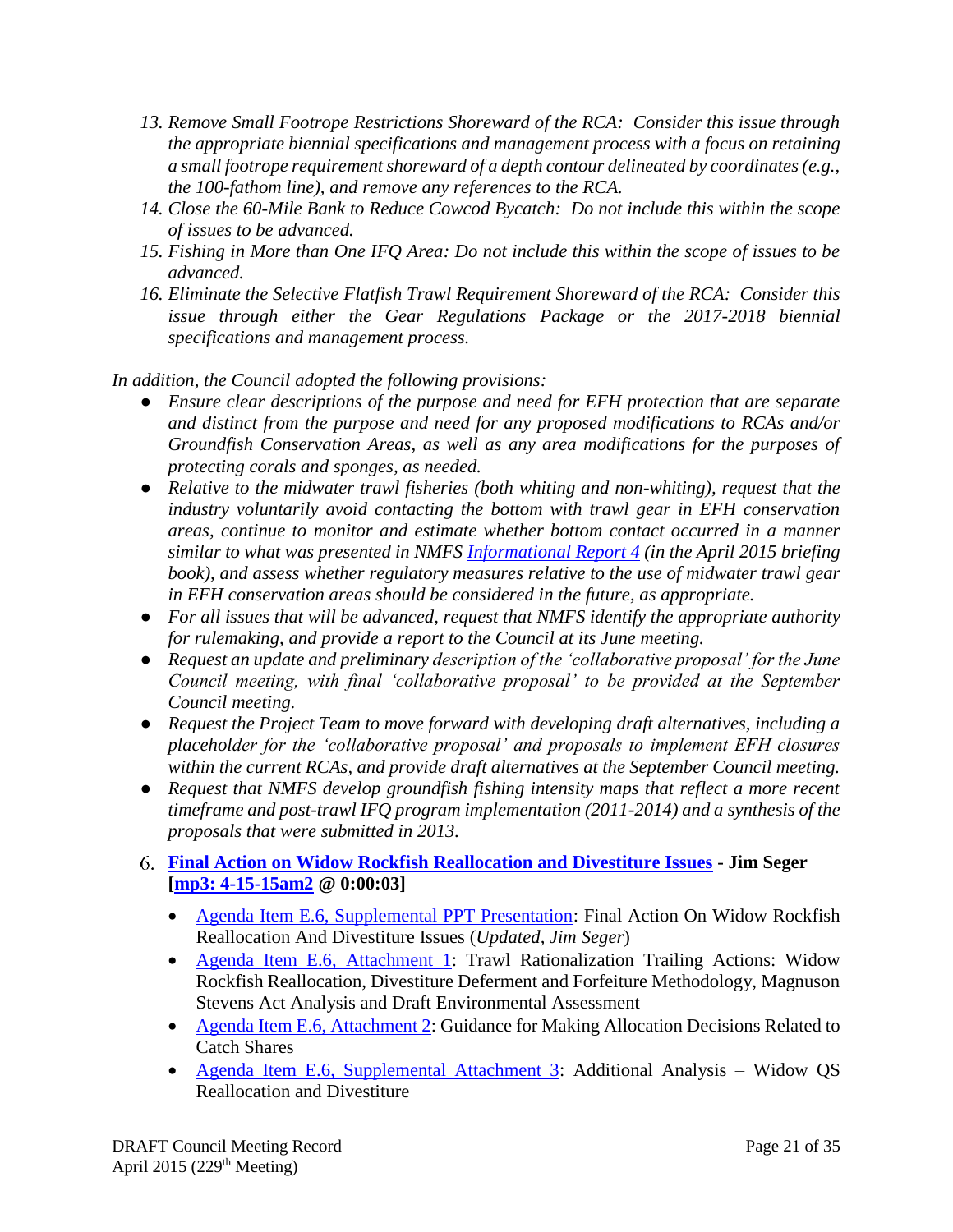- [Agenda Item E.6, Supplemental Attachment 4::](http://www.pcouncil.org/wp-content/uploads/2015/04/E6_SupAtt4_WidowRF_AlternativesFINAL_APR2015BB.pdf) Detailed Description of Reallocation **Alternatives**
- <span id="page-21-0"></span>**Reports and Comments of Advisory Bodies and Management Entities**
- [Agenda Item E.6.a, NMFS Report:](http://www.pcouncil.org/wp-content/uploads/2015/03/E6a_NMFS_Rpt_APR2015BB.pdf) NMFS widow rockfish reallocation considerations; including an overview of the range of reallocation alternatives, the individual widow QS control limit, aggregate non-whiting control limit, and divestiture considerations
- [Agenda Item E.6.a, Supplemental GMT Report](http://www.pcouncil.org/wp-content/uploads/2015/04/E6a_SupGMT_Rpt_APR2015BB.pdf)
- [Agenda Item E.6.a, Supplemental GAP Report](http://www.pcouncil.org/wp-content/uploads/2015/04/E6a_SupGAP_Rpt_APR2015BB.pdf)

### <span id="page-21-1"></span>**Public Comment [\[mp3: 4-15-15am2](ftp://ftp.pcouncil.org/pub/R1504_April_2015_Recordings/4-15-15am2Copy.mp3) @ 1:06:59]**

- [Agenda Item E.6.b, Public Comment](http://www.pcouncil.org/wp-content/uploads/2015/03/E6b_PubCom_APR2015BB.pdf)
- [Agenda Item E.6.b, Supplemental Public Comment 2](http://www.pcouncil.org/wp-content/uploads/2015/04/E6b_SupPubCom2_APR2015BB.pdf)
- [Agenda Item E.6.b, Supplemental Public Comment 3](http://www.pcouncil.org/wp-content/uploads/2015/04/E6b_SupPubCom3_APR2015BB.pdf)

Andrew Bornstein, Bornstein Seafoods Steve Bodnar, Coos Bay Trawlers Association Gary Wintersteen, Nicole Fisheries Pete Leipzig, Fisherman's Marketing Association Brett Hearne, F/V Last Straw Mike Okoniewski, Pacific Seafood Tom Estes, Fort Bragg Trawler Vincent Doyle, Fort Bragg Groundfish Association Kate Kauer, Nature Conservancy Ralph Brown Paul Kujala, F/V Cape Windy Christopher Kubiak, Morro Bay Community Quota Fund Heather Mann, Midwater Trawlers Cooperative Al Carter, Ocean Gold Seafood Travis Hunter Jeff Lackey Tom Libby Tommy Ancona

### <span id="page-21-2"></span>**Council Action: Adopt Final Preferred Alternatives for Widow Rockfish Reallocation and Divestiture Issues [\[mp3: 4-15-15am3](ftp://ftp.pcouncil.org/pub/R1504_April_2015_Recordings/4-15-15am3Copy.mp3) @ 0:00:03] & [\[mp3: 4-15-](ftp://ftp.pcouncil.org/pub/R1504_April_2015_Recordings/4-15-15pm1Copy.mp3) [15pm1](ftp://ftp.pcouncil.org/pub/R1504_April_2015_Recordings/4-15-15pm1Copy.mp3) @ 0:00:02]**

**Motion**: Adopt as FPA for widow rockfish reallocation, Alternative 2, Suboption a, as described in Agenda Item E.6, Supplemental Attachment 4. Michele Culver/ Rich Lincoln

**Amendment 1:** Change from Suboption a to Suboption b. David Crabbe/ Buzz Brizendine

**Substitute Amendment 1:** Set the allocation formula to evenly split the difference between Suboptions 2a and 2b.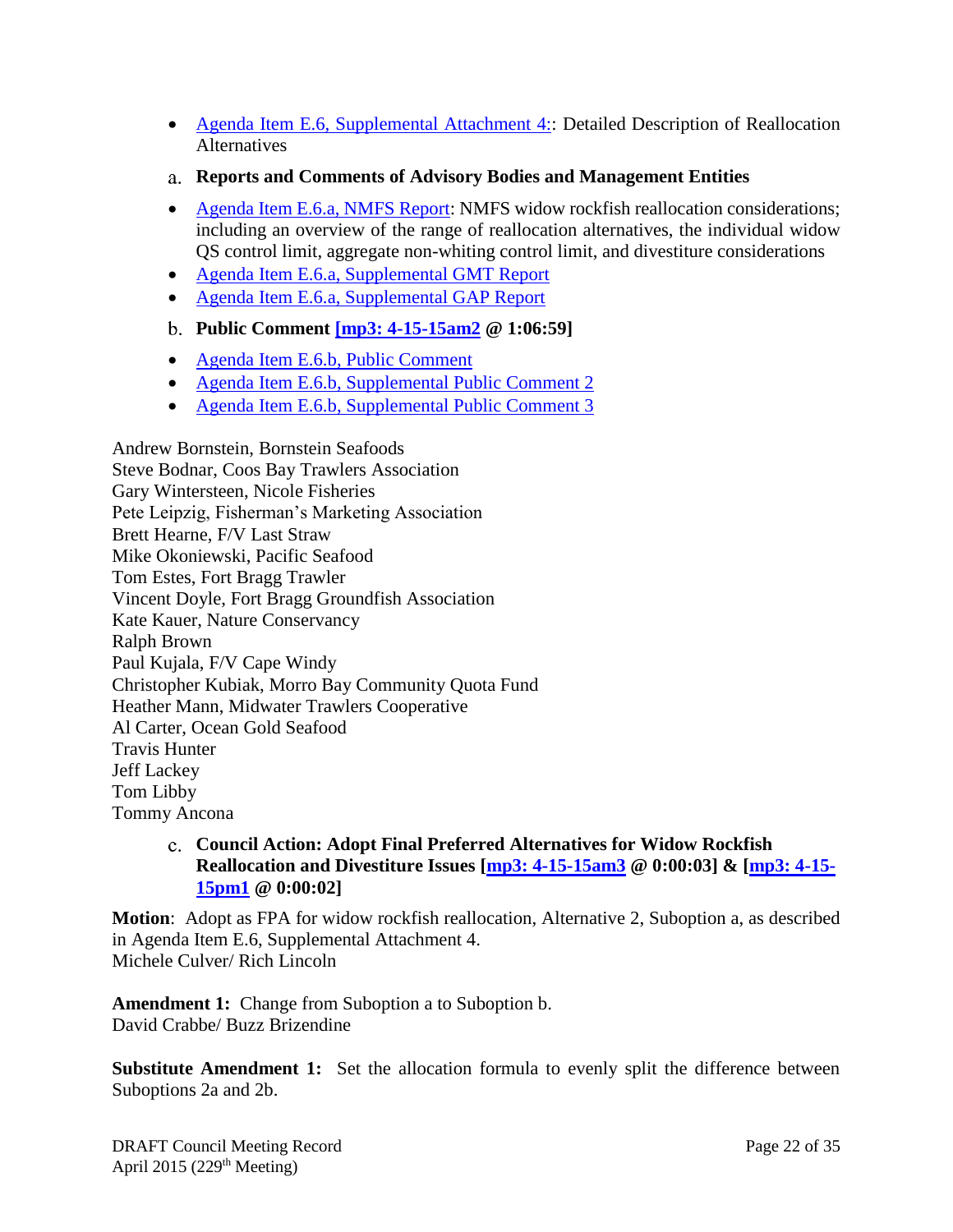Dale Myer/Rich Lincoln (10/0/3; Motion carried; Mr. Lockhart, Ms. Grebel, and Mr. Ortmann abstained) Motion, as amended, carried (12/0/1; Mr. Lockhart abstained)

**Motion:** Adopt for widow, Suboption b (recognizing NMFS comments for no trading in December; one calendar year); for nonwhiting aggregate limit adopt a divestiture deadline to coincide with the widow.

Joanna Grebel/ Dan Wolford

**Amendment:** For nonwhiting aggregate limit, adopt Suboption a – no action. Michele Culver/Rich Lincoln (amendment withdrawn with consent of the second)

**Amendment:** For nonwhiting aggregate limit, adopt Suboption a – no action. If widow reallocation puts any quota share (QS) holder above the aggregate limit, the QS holder has up to the date by which widow divestiture is required to comply with the aggregate limit.

Michele Culver/Rich Lincoln (9/4/0; Amendment carried; Mr. Wolford, Ms. Grebel, Mr. Crabbe, and Mr. Brizendine voted no)

Motion, as amended, carried unanimously

**Motion:** Allow abandonment consistent with the procedure in [Agenda Item E.6.a, NMFS Report,](http://www.pcouncil.org/wp-content/uploads/2015/03/E6a_NMFS_Rpt_APR2015BB.pdf) pages 7-8.

Michele Culver/Rich Lincoln (Motion carried unanimously)

**Staff Summary**: *The Council selected Alternative 2 as its final preferred alternative on reallocation of widow rockfish QS and a compromise between suboption a) and suboption b) such that individual permits will receive an amount that is a midpoint between what they would have received under suboption a) as compared to suboption b). Additionally, the Council recommended that the requirement that QS owners divest down to the widow rockfish QS control limit be implemented 12 calendar months after the commencement of widow QS trading after the reallocation is completed (acknowledging that there is no QS trading in the month of December). The current divestiture deadline for the aggregate nonwhiting control limit will go into effect as scheduled (November 30, 2015) however, when widow QS is reallocated, if the reallocation puts anyone above that aggregate limit, they will have until the widow QS divestiture deadline to bring themselves back within the aggregate QS control limit. Finally, the Council recommended that an opportunity be provided for QS owners to divest themselves of QS by abandoning that QS prior to the divestiture deadline and allowing the abandoned QS to be redistributed to other QS accounts in proportion to the QS holdings for that species in those accounts.*

- <span id="page-22-0"></span>**[Blackgill and Slope Rockfish Reallocation](http://www.pcouncil.org/wp-content/uploads/2015/03/E7_SitSum_BgillReallocation_APR2015BB.pdf) - John DeVore [\[mp3: 4-15-15pm2](ftp://ftp.pcouncil.org/pub/R1504_April_2015_Recordings/4-15-15pm2Copy.mp3) @ 1:20:18]**
	- [Agenda Item E.7, Attachment 1:](http://www.pcouncil.org/wp-content/uploads/2015/03/E7_Att1_BGill_Allocation_EA_APR2015BB.pdf) Preliminary Draft Analytical Document: Allocation of Harvest Opportunity Between Sectors of the Pacific Coast Groundfish Fishery of Blackgill Rockfish and Other Species Managed in the Slope Rockfish Complex South of 40°10′ N. Latitude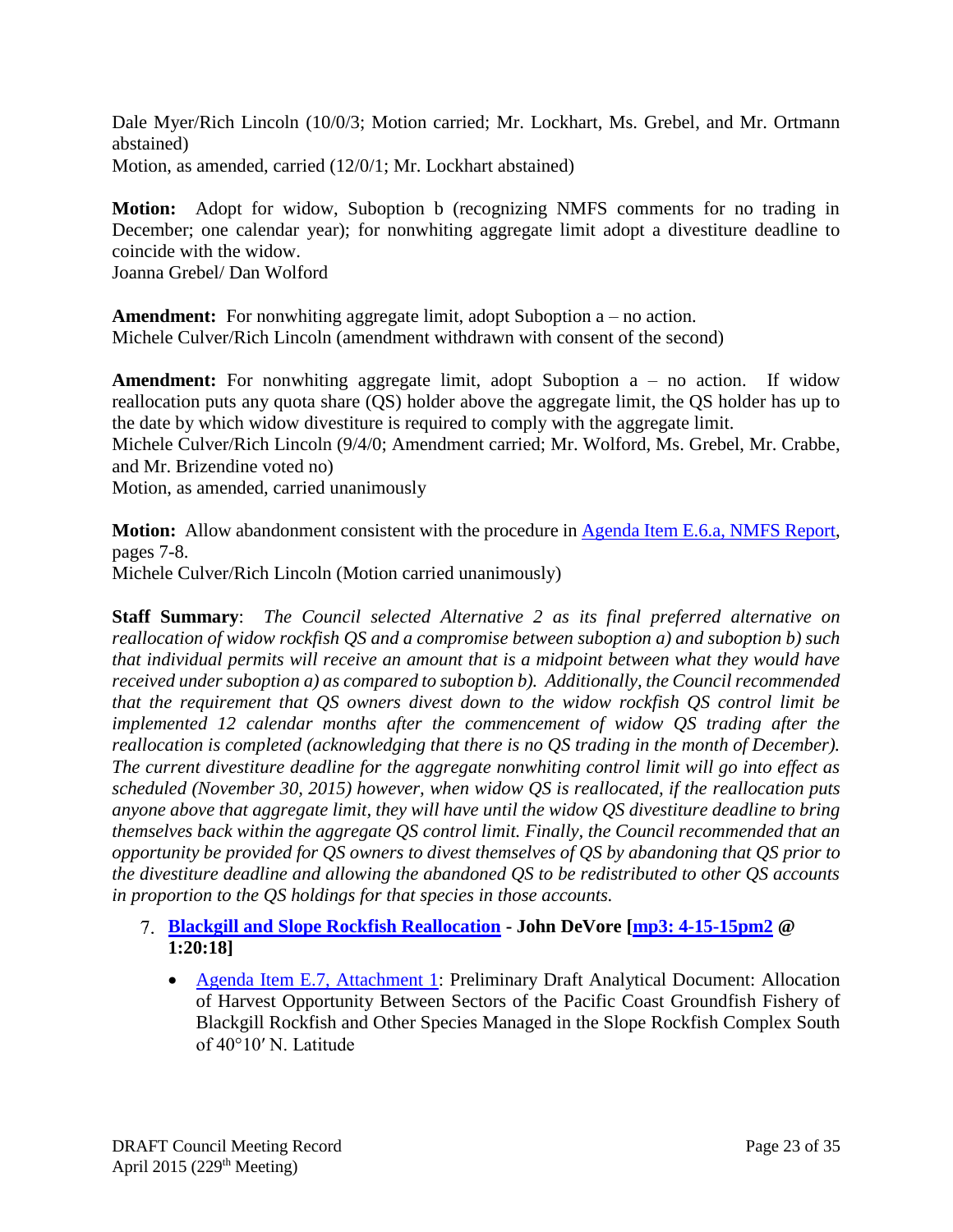- <span id="page-23-0"></span>**Reports and Comments of Advisory Bodies and Management Entities [\[mp3: 4-](ftp://ftp.pcouncil.org/pub/R1504_April_2015_Recordings/4-15-15pm2Copy.mp3) [15-15pm2](ftp://ftp.pcouncil.org/pub/R1504_April_2015_Recordings/4-15-15pm2Copy.mp3) @ 1:29:46]**
- [Agenda Item E.7.a, Supplemental GMT](http://www.pcouncil.org/wp-content/uploads/2015/04/E7a_SupGMT_Rpt_APR2015BB.pdf) Report
- [Agenda Item E.7.a, Supplemental GAP Report](http://www.pcouncil.org/wp-content/uploads/2015/04/E7a_SupGAP_Rpt_APR2015BB.pdf)

# **Public Comment [\[mp3: 4-15-15pm2](ftp://ftp.pcouncil.org/pub/R1504_April_2015_Recordings/4-15-15pm2Copy.mp3) @ 1:45:48]**

<span id="page-23-1"></span>Gerry Richter Bill James (did not testify) Tom Estes (did not testify) Vincent Doyle, Fort Bragg Groundfish Association

### <span id="page-23-2"></span>**Council Action: Adopt Preliminary Preferred Alternatives for Blackgill and Slope Rockfish Reallocation [\[mp3: 4-15-15pm2](ftp://ftp.pcouncil.org/pub/R1504_April_2015_Recordings/4-15-15pm2Copy.mp3) @ 1:51:35]**

**Motion**: For blackgill rockfish and the slope rockfish complex south of 40° 10' N. latitude, adopt the following:

Purpose and Need

Adopt the purpose and need as described in Section 1-3 of Attachment 1.

#### Blackgill rockfish

Narrow the range of alternatives for analysis based on the GAP recommendations from the Supplemental GAP report under this agenda item. The range of sector allocation alternatives forwarded for more detailed analysis include No Action, Alternative 1, Alternative 2, and a 50:50 trawl:non-trawl sharing of the available harvest of blackgill, which analyzes a range of sector allocation alternatives with potentially enough contrast to provide insight into the effects on the various sectors.

#### Remaining Slope Rockfish

Narrow the range of sector allocation alternatives for detailed analysis to include No Action, Alternative 1, and Alternative 2. These alternatives also provide contrast to evaluate the effects of various sharing percentages of the Slope Rockfish South complex (with blackgill removed) on both sectors.

#### Trawl Permit Allocation Alternatives

Adopt the GAP recommendation to include an additional alternative which bases the QS allocations of blackgill on catch histories during 2003-2014. This alternative reflects recent catch histories and provides contrast to using 1994-2003 catch histories, which is the default allocation basis under Amendment 20.

#### Sharing of Buyback QS

Adopt the GAP recommendation to remove the "no equal sharing" of buyback QS sub-option, which would be overly punitive to those QS holders who have no catch history of blackgill.

#### GMT Recommendation (Supplemental GMT report)

Reject the GMT recommendation to add or scope an alternative that pulls blackgill rockfish from the complex and apply the Amendment 21 allocation (63 percent trawl: 37 percent non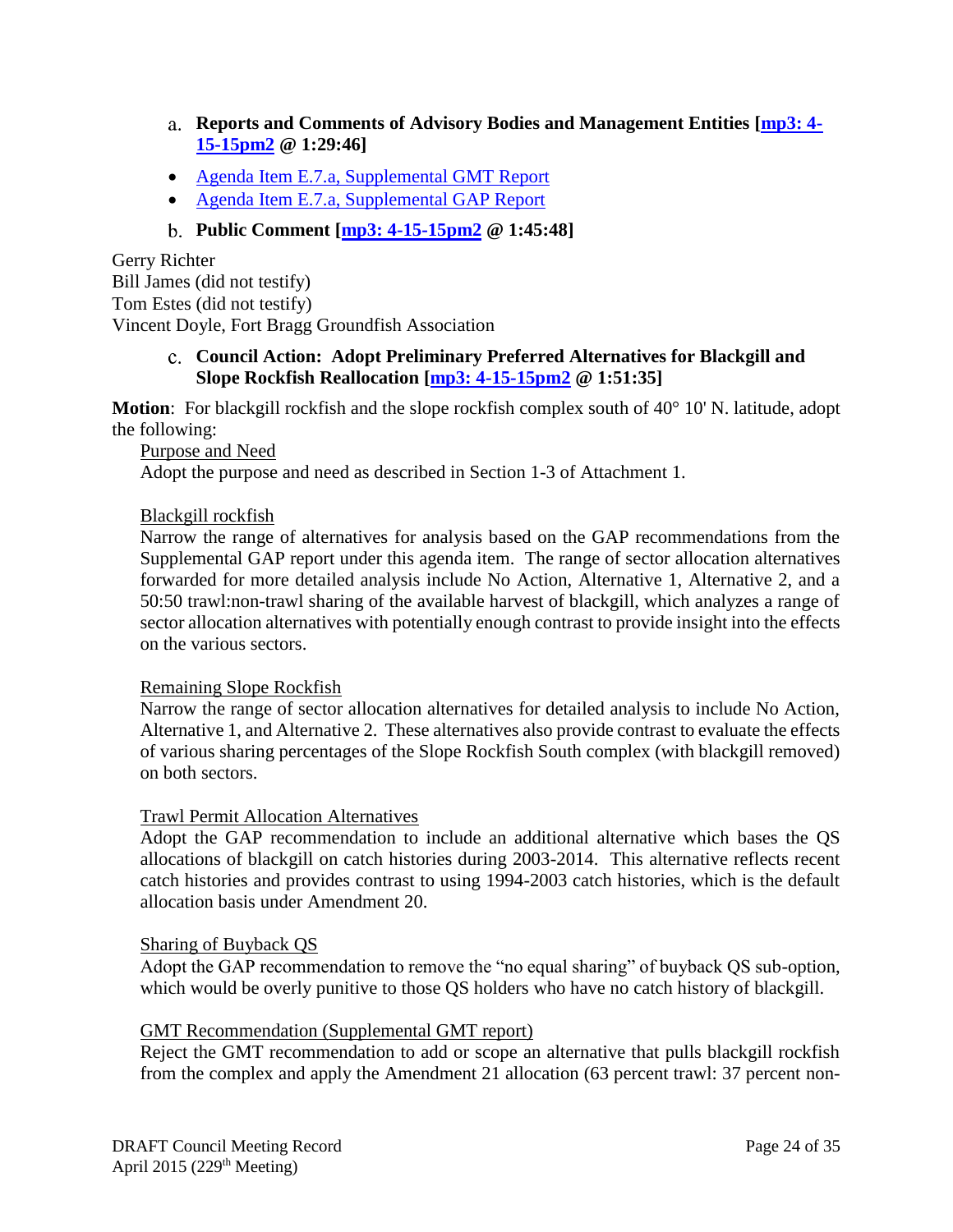trawl) to both blackgill and the remaining slope rockfish species managed in the complex, because it would violate the equitability standards in the FMP allocation framework.

- Pulling blackgill rockfish from the complex and maintaining current allocation would be inequitable to the fixed gear sectors. When the harvest guideline was implemented in 2013, this sector was effectively shut down, and the GMT alternative would have the same effect.
- Because the remaining slope rockfish trawl species are trawl-dominant in aggregate, the GMT alternative would strand valuable slope rockfish in the non-trawl sector where they cannot be accessed by the trawl sector.
- Consider this alternative in the "Rejected but Eliminated from Further Detailed Analysis" category in the NEPA analysis.

Joanna Grebel/Buzz Brizendine (Motion carried unanimously)

**Staff Summary**: *The Council adopted the range of blackgill and slope rockfish allocation alternatives recommended by the Groundfish Advisory Subpanel for detailed analysis. These alternatives contemplate removing blackgill rockfish from the Slope Rockfish complex south of 40° 10' N. lat. and allocating the future harvestable surplus of blackgill rockfish and the remaining slope rockfish species in the complex to limited entry trawl and non-trawl sectors, as well as QS allocations of these species to limited entry trawl permits. The Council will discuss alternative QS allocations of blackgill and slope rockfish in June and decide on a preferred alternative in September.*

- <span id="page-24-2"></span><span id="page-24-1"></span><span id="page-24-0"></span>**[Inseason Adjustments Including Carryover and Regulatory Amendment to Manage](http://www.pcouncil.org/wp-content/uploads/2015/03/E8_SitSum_Inseason_APR2015BB.pdf)  [Set-Asides](http://www.pcouncil.org/wp-content/uploads/2015/03/E8_SitSum_Inseason_APR2015BB.pdf) - Kelly Ames [\[mp3: 4-16-15am1](ftp://ftp.pcouncil.org/pub/R1504_April_2015_Recordings/4-16-15am1Copy.mp3) @ 0:00:39]**
	- [Agenda Item E.8, Attachment 1:](http://www.pcouncil.org/wp-content/uploads/2015/03/E8_Att1_SetAsideMgt_APR2015BB.pdf) Flexible Management of Set-Asides
	- **Reports and Comments of Advisory Bodies and Management Entities**
	- [Agenda Item E.8.a, NMFS Letter:](http://www.pcouncil.org/wp-content/uploads/2015/03/E8a_NMFS_Ltr_APR2015BB.pdf) Amendment 24 Approval and Ecosystem Component Considerations
	- [Agenda Item E.8.a Supplemental NMFS Report:](http://www.pcouncil.org/wp-content/uploads/2015/04/E8a_SupNMFS_Rpt_IFQ_APR2015BB.pdf) West Coast Groundfish, Shorebased IFQ Program First look at 2014
	- [Agenda Item E.8.a, Supplemental CDFW Report](http://www.pcouncil.org/wp-content/uploads/2015/04/E8a_SupCDFW_Rpt_APR2015BB.pdf)
	- [Agenda Item E.8.a, ODFW Report:](http://www.pcouncil.org/wp-content/uploads/2015/03/E8a_ODFW_Rpt_APR2015BB.pdf) Oregon Department of Fish and Wildlife Report on State Management of Nearshore Rockfish Complex Species
	- [Agenda Item E.8.a, Supplemental SSC Report](http://www.pcouncil.org/wp-content/uploads/2015/04/E8a_SupSSC_Rpt_APR2015BB.pdf)
	- [Agenda Item E.8.a, REVISED GMT Report 1:](http://www.pcouncil.org/wp-content/uploads/2015/03/E8a_GMT_Rpt1_OFS_APR2015BB.pdf) Groundfish Management Team Report on Overfished Species Mortality
	- [Agenda Item E.8.a, GMT Report 2:](http://www.pcouncil.org/wp-content/uploads/2015/03/E8a_GMT_Rpt2_EC_APR2015BB.pdf) Groundfish Management Team Report on Big Skate Catch and the Ecosystem Component Species Designation
	- [Agenda Item E.8.a, Supplemental GMT Report 3](http://www.pcouncil.org/wp-content/uploads/2015/04/E8a_SupGMT_Rpt3_APR2015BB.pdf)
	- [Agenda Item E.8.a, Supplemental GMT Report 4](http://www.pcouncil.org/wp-content/uploads/2015/04/E8a_SupGMT_Rpt4_APR2015BB.pdf)
	- [Agenda Item E.8.a, Supplemental](http://www.pcouncil.org/wp-content/uploads/2015/04/E8a_SupGMT_Rpt5_APR2015BB.pdf) REVISED GMT Report 5
	- [Agenda Item E.8.a, Supplemental GMT Report 6](http://www.pcouncil.org/wp-content/uploads/2015/04/E8a_SupGMT_Rpt6_APR2015BB.pdf)
	- [Agenda Item E.8.a, Supplemental GAP Report](http://www.pcouncil.org/wp-content/uploads/2015/04/E8a_SupGAP_Rpt_APR2015BB.pdf)
	- **Public Comment**
	- [Agenda Item E.8.b, Supplemental Public Comment](http://www.pcouncil.org/wp-content/uploads/2015/04/E8b_SupPubCom_APR2015BB.pdf)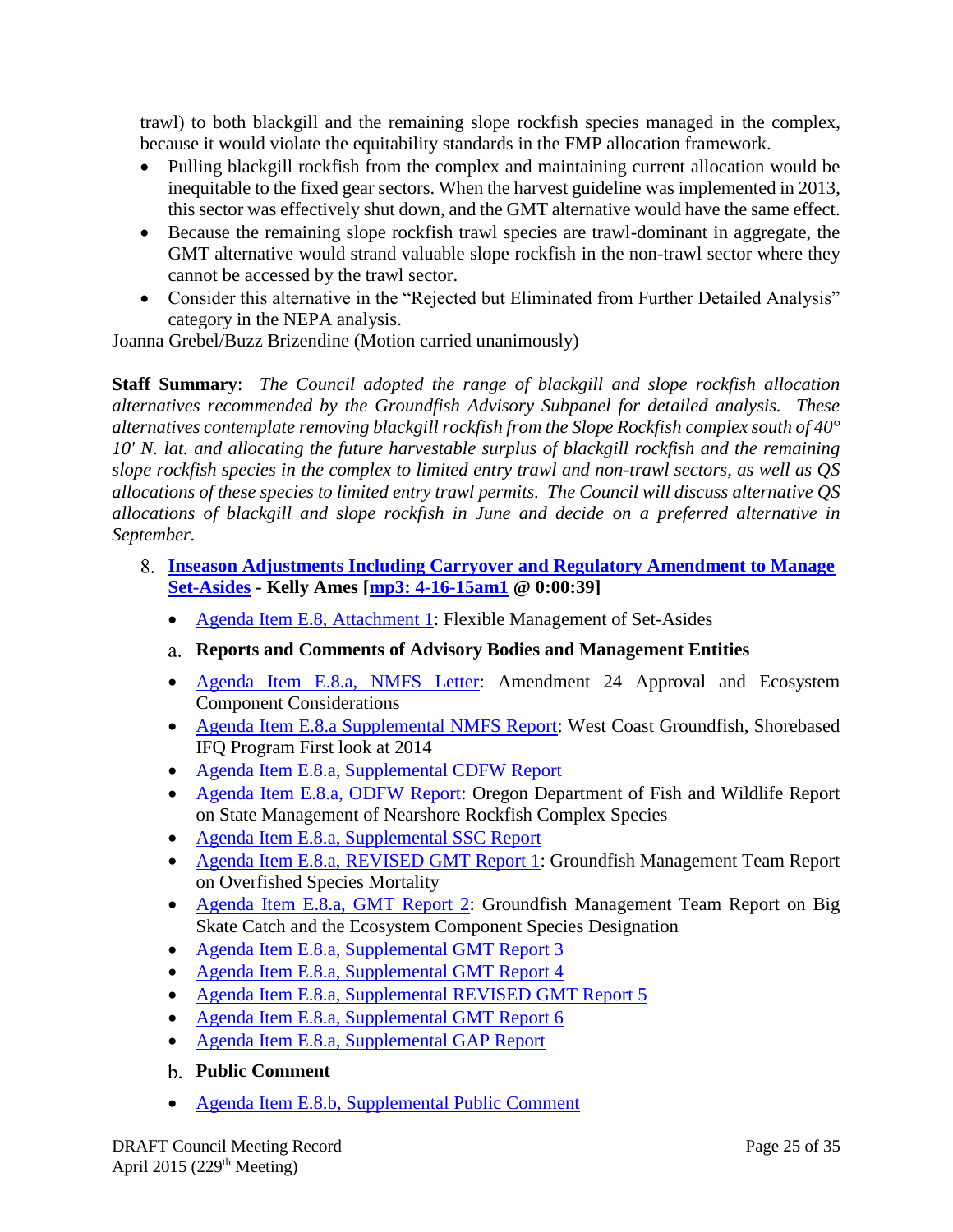Paul Kujala, F/V Cape Windy and Blair Miner Rod Moore, West Coast Seafood Processors Association Brad Pettinger, Oregon Trawl Commission Daniel Platt Bill James, Port San Luis Commercial Fisherman's Association

> <span id="page-25-0"></span>**Council Action: Consider Inseason Adjustments as necessary and Adopt Preliminary Preferred Alternatives for Management of Set-Asides [\[mp3: 4-16-](ftp://ftp.pcouncil.org/pub/R1504_April_2015_Recordings/4-16-15am2Copy.mp3) [15am2](ftp://ftp.pcouncil.org/pub/R1504_April_2015_Recordings/4-16-15am2Copy.mp3) @ 0:29:30]**

**Motion**: Approve the GMT recommendations in Agenda Item E.8.a, Supplemental GMT Report 3 and Report 6; and include for big skate the following trip limits:

- 15,000 lbs per month for the month of June
- 20,000 lbs per two months for periods 4-6.

**Staff Summary**: *The Council recommended instituting big skate trip limits for the shorebased IFQ program of 15,000 pounds per month for the month of June and 20,000 pounds per two months for periods 4-6.*

*The Council recommended that NMFS issue surplus carryover for all non-whiting IFQ species where the annual catch limit (ACL) is less than the acceptable biological catch (ABC), including sablefish north of 36° N. latitude. Surplus carryover for petrale sole is not eligible under the current NMFS policy, given that the ACL is equal to the ABC. The Council recommended NMFS issue eligible carryover pounds up to the point where the ACL plus surplus carryover equals the ABC.*

- <span id="page-25-2"></span><span id="page-25-1"></span>**[Final Action to Implement 2015 Pacific Whiting Fishery under the U.S.-Canada](http://www.pcouncil.org/wp-content/uploads/2015/03/E9_SitSum_Whiting_APR2015BB.pdf)  [Pacific Whiting Agreement](http://www.pcouncil.org/wp-content/uploads/2015/03/E9_SitSum_Whiting_APR2015BB.pdf) - John DeVore [\[mp3: 4-14-15pm2](ftp://ftp.pcouncil.org/pub/R1504_April_2015_Recordings/4-14-15pm2Copy.mp3) @ 0:31:08]**
	- [Agenda Item E.9, Attachment 1:](http://www.pcouncil.org/wp-content/uploads/2015/03/E9_Att1_Pacific_Whiting_2015_Full_E-ONLY_APR2015BB.pdf) Status of the Pacific Hake (Whiting) Stock in U.S. and Canadian Waters in 2015. (*Full Version Available Electronic Only*)
	- [Agenda Item E.9, Attachment 2:](http://www.pcouncil.org/wp-content/uploads/2015/03/E9_Att2_Whiting_SetAside_HistoricalData_APR2015BB.pdf) Table 1. Estimates of Pacific whiting mortality from 2007-2013 for Research and the Pink Shrimp Fishery
	- **Joint Management Committee Report – Frank Lockhart**
	- **Reports and Comments of Advisory Bodies and Management Entities [\[mp3: 4-](ftp://ftp.pcouncil.org/pub/R1504_April_2015_Recordings/4-14-15pm2Copy.mp3) [14-15pm2](ftp://ftp.pcouncil.org/pub/R1504_April_2015_Recordings/4-14-15pm2Copy.mp3) @ 0:48:30]**
	- [Agenda Item E.9.b, Supplemental GAP Report](http://www.pcouncil.org/wp-content/uploads/2015/04/E9b_SupGAP_Rpt_APR2015BB.pdf)
	- **Public Comment**

<span id="page-25-5"></span><span id="page-25-4"></span><span id="page-25-3"></span>None

**Council Action: Consider any Necessary Action for Implementation of the 2015 Pacific Whiting Fishery [\[mp3: 4-14-15pm2](ftp://ftp.pcouncil.org/pub/R1504_April_2015_Recordings/4-14-15pm2Copy.mp3) @ 0:52:36]**

**Motion**: Establish 1,500 metric tons as the 2015 set-aside to accommodate research needs and incidental catch.

Dale Myer/Michele Culver (Motion carried unanimously)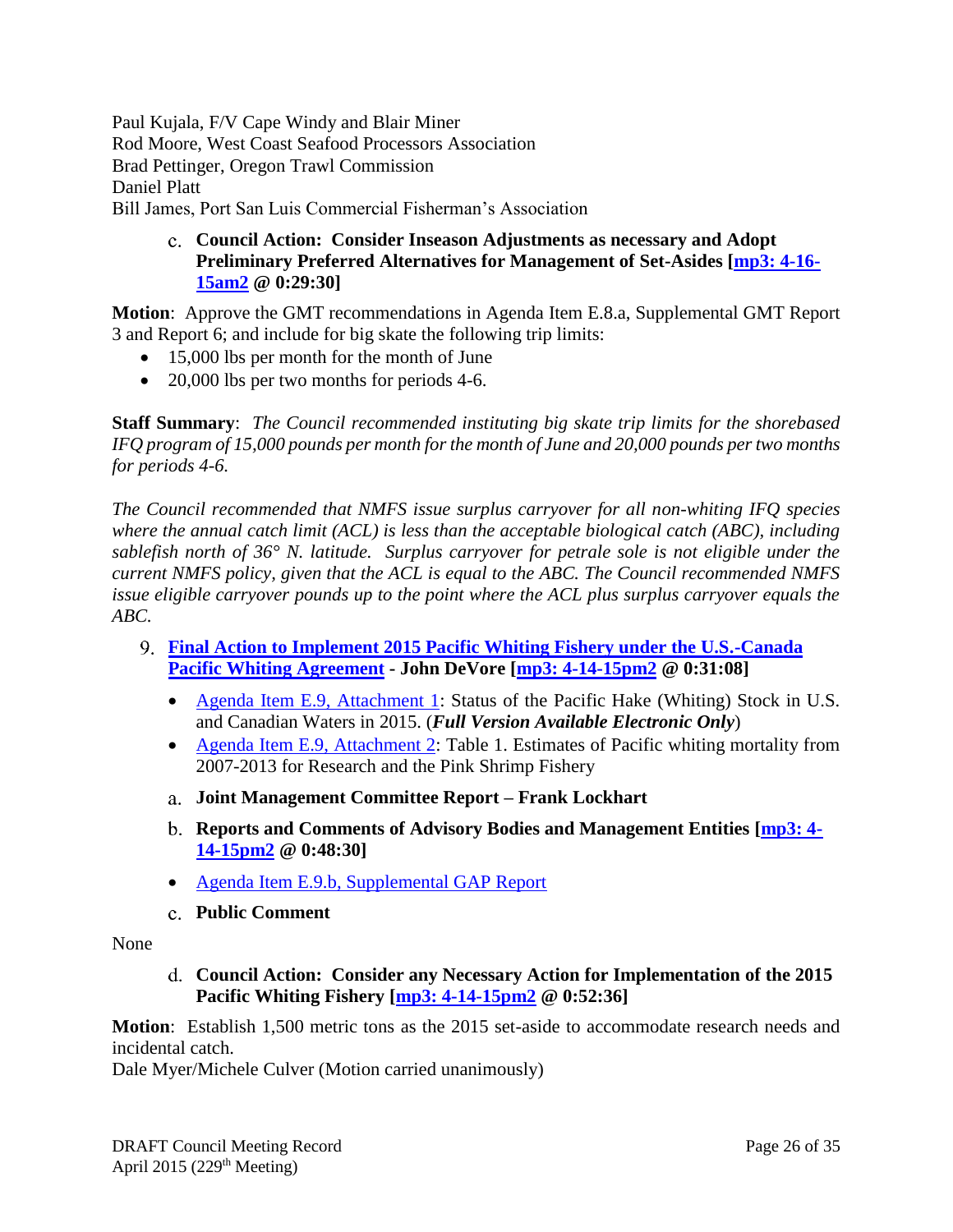**Staff Summary**: *The Council received a briefing on this year's process to set a total allowable catch of Pacific whiting under the U.S.-Canada Whiting Treaty agreement. The Council also recommended 1,500 mt of Pacific whiting be set aside from the directed fishery allocations to accommodate the anticipated catch in research activities, as well as the incidental bycatch in nonwhiting fisheries.*

# <span id="page-26-0"></span>**Administrative Matters**

- <span id="page-26-2"></span><span id="page-26-1"></span>**[Seabird Protection Update](http://www.pcouncil.org/wp-content/uploads/2015/03/F1_SitSum_SeabirdProtectionUpdate_APR2015BB.pdf) - Kit Dahl [\[mp3: 4-12-15am2](ftp://ftp.pcouncil.org/pub/R1504_April_2015_Recordings/4-12-15am2Copy.mp3) @ 0:00:14]**
	- **Washington Sea Grant Report - Ed Melvin**
	- [Agenda Item F.1.a, Supplemental Sea Grant PowerPoint:](http://www.pcouncil.org/wp-content/uploads/2015/04/F1a_SupSeaGrantPPT_Melvin_Seabirds_APR2015BB.pdf) Preventing Albatross Bycatch in the West Coast Sablefish Longline Fishery
	- **Reports and Comments of Advisory Bodies and Management Entities**
	- [Agenda Item F.1.b, Supplemental GAP Report](http://www.pcouncil.org/wp-content/uploads/2015/04/F1b_SupGAP_Rpt_APR2015BB.pdf)
	- **Public Comment**

#### <span id="page-26-5"></span><span id="page-26-4"></span><span id="page-26-3"></span>None

**Council Action: Consider Report on Seabird Protection Measures [\[mp3: 4-12-](ftp://ftp.pcouncil.org/pub/R1504_April_2015_Recordings/4-12-15am2Copy.mp3) [15am2](ftp://ftp.pcouncil.org/pub/R1504_April_2015_Recordings/4-12-15am2Copy.mp3) @ 0:44:27]**

### **Motion**: None

### **Staff Summary**: None

- <span id="page-26-6"></span>**[Prepare Comments on Proposed Changes to National Standard Guidelines 1, 3, and](http://www.pcouncil.org/wp-content/uploads/2015/03/F2_SitSum_NS137G_APR2015BB.pdf)  [7](http://www.pcouncil.org/wp-content/uploads/2015/03/F2_SitSum_NS137G_APR2015BB.pdf) - Chuck Tracy [\[mp3: 4-13-15am3](ftp://ftp.pcouncil.org/pub/R1504_April_2015_Recordings/4-13-15am3Copy.mp3) @ 0:36:51]**
	- [Agenda Item F.2, Attachment 1:](http://www.pcouncil.org/wp-content/uploads/2015/03/F2_Att1_NS137G_APR2015BB.pdf) Proposed Changes to the National Standard Guidelines
	- [Agenda Item F.2, Attachment 2:](http://www.pcouncil.org/wp-content/uploads/2015/03/F2_Att2_2012NS1G_PFMCcom_APR2015BB.pdf) Council Letter to NMFS re: NS-1 Guideline Advanced Notice of Proposed Rulemaking
	- **NMFS Report - Wes Patrick**
	- [Agenda Item F.2.a, Supplemental NMFS Report:](http://www.pcouncil.org/wp-content/uploads/2015/04/F2a_SupNMFS_Rpt_APR2015BB.pdf) Proposed Revisions to the Magnuson-Stevens Act National Standard 1, 3, & 7 Guidelines (*Wes Patrick Presentation*)

# <span id="page-26-8"></span><span id="page-26-7"></span>[\[mp3: 4-13-15pm1](ftp://ftp.pcouncil.org/pub/R1504_April_2015_Recordings/4-13-15pm1Copy.mp3) @ 0:00:26]

- **Reports and Comments of Advisory Bodies and Management Entities [\[mp3: 4-](ftp://ftp.pcouncil.org/pub/R1504_April_2015_Recordings/4-13-15pm1Copy.mp3) [13-15pm1](ftp://ftp.pcouncil.org/pub/R1504_April_2015_Recordings/4-13-15pm1Copy.mp3) @ 0:05:01]**
- [Agenda Item F.2.b, Supplemental GAP](http://www.pcouncil.org/wp-content/uploads/2015/04/F2b_SupGAP_Rpt_APR2015BB.pdf) Report
- [Agenda Item F.2.b, Supplemental GMT Report](http://www.pcouncil.org/wp-content/uploads/2015/04/F2b_SupGMT_Rpt_APR2015BB.pdf)
- [Agenda Item F.2.b, Supplemental EC Report](http://www.pcouncil.org/wp-content/uploads/2015/04/F2b_SupEC_Rpt_APR2015BB.pdf)
- [Agenda Item F.2.b, Supplemental SSC Report](http://www.pcouncil.org/wp-content/uploads/2015/04/F2b_SupSSC_Rpt_APR2015BB.pdf)
- <span id="page-26-9"></span>**Public Comment [\[mp3: 4-13-15pm1](ftp://ftp.pcouncil.org/pub/R1504_April_2015_Recordings/4-13-15pm1Copy.mp3) @ 0:26:34]**
- [Agenda Item F.2.c, Supplemental Public Comment](http://www.pcouncil.org/wp-content/uploads/2015/04/F2c_SupPubCom_APR2015BB.pdf)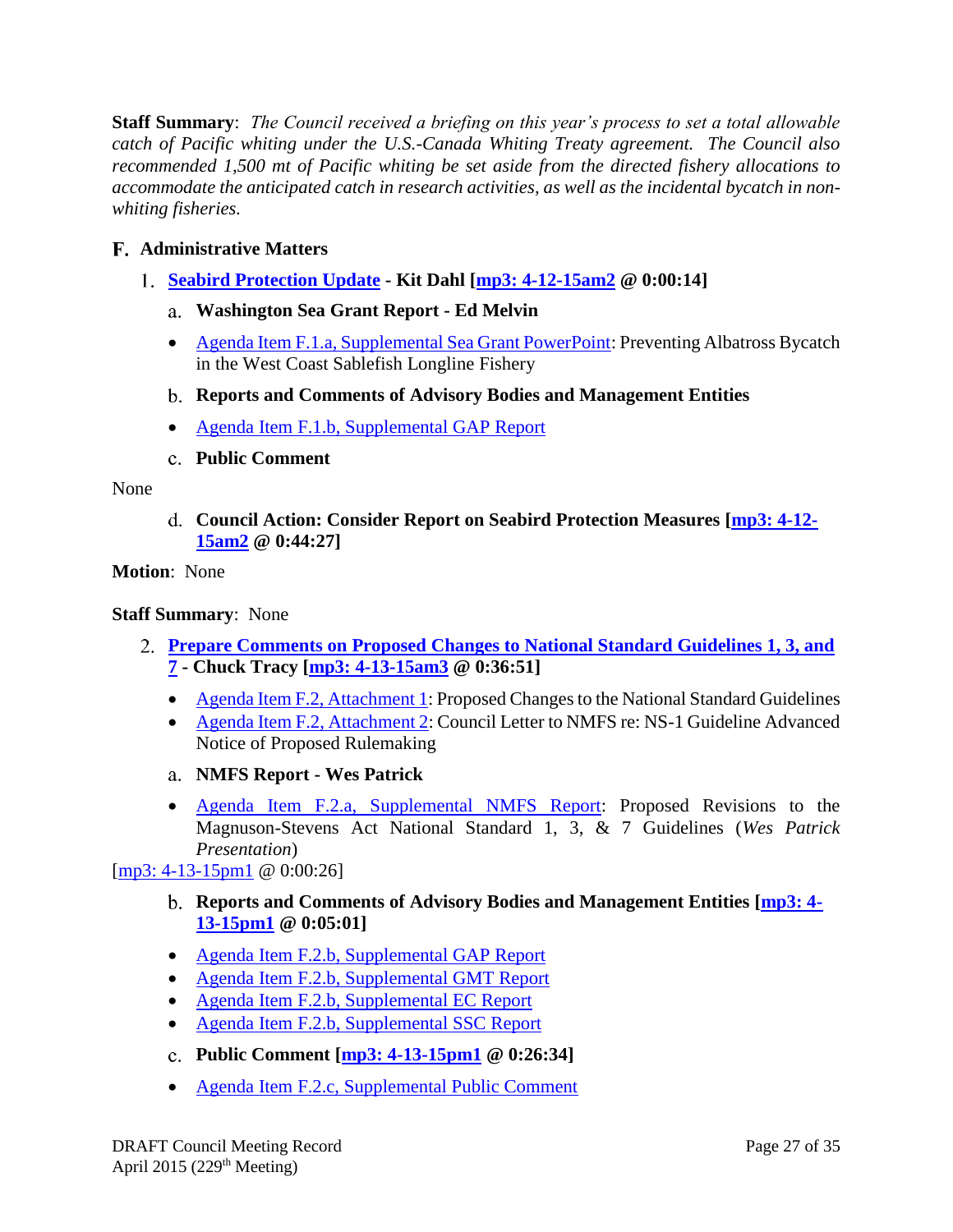<span id="page-27-0"></span>Seth Atkinson, Natural Resources Defense Council

# **Council Action: Provide Guidance for Submitting Comments on the Proposed National Standard Guideline Revisions [\[mp3: 4-13-15pm1](ftp://ftp.pcouncil.org/pub/R1504_April_2015_Recordings/4-13-15pm1Copy.mp3) @ 0:29:19]**

**Motion**: None

**Staff Summary**: *The Council directed staff to send a letter to NMFS transmitting the Council's comments on the proposed changes to National Standard 1, 3, and 7 guidelines, including the comments of the GMT and the Enforcement Consultants.*

- <span id="page-27-1"></span>**[Approval of Council Meeting Minutes](http://www.pcouncil.org/wp-content/uploads/2015/03/F3_SitSumMinutes_APR2015BB.pdf) - Dorothy Lowman** 
	- [Agenda Item F.3, Supplemental Attachment 1:](http://www.pcouncil.org/wp-content/uploads/2015/04/F3_SupAtt1_DraftSept14Minutes_APR2015BB.pdf) Draft Minutes: 225th Session of the Pacific Fishery Management Council (September 2014)
	- **Council Action: Approve Previous Council Meeting Minutes [\[mp3: 4-16-15pm1](ftp://ftp.pcouncil.org/pub/R1504_April_2015_Recordings/4-16-15pm1Copy.mp3) @ 0:00:28]**

<span id="page-27-2"></span>**Motion**: Adopt the September 2014 minutes as shown in Agenda Item F.3, Supplemental Attachment 1.

Chris Kern/Dave Ortmann (Motion carried unanimously)

#### **Staff Summary**: None

- <span id="page-27-4"></span><span id="page-27-3"></span>**[Membership Appointments and Council Operating Procedures](http://www.pcouncil.org/wp-content/uploads/2015/03/F4_SitSum_ApptsCOPs_APR2015BB.pdf) - Chuck Tracy [\[mp3: 4-16-15pm1](ftp://ftp.pcouncil.org/pub/R1504_April_2015_Recordings/4-16-15pm1Copy.mp3) @ 0:00:58]**
	- [Agenda Item F.4, Attachment 1:](http://www.pcouncil.org/wp-content/uploads/2015/03/F4_Att1_COP3_APR2015BB.pdf) Draft COP 3
	- **Reports and Comments of Advisory Bodies and Management Entities**
	- [Agenda Item F.4.a, WDFW Report](http://www.pcouncil.org/wp-content/uploads/2015/03/F4a_WDFW_Report_APR2015BB.pdf)
	- [Agenda Item F.4.a, Supplemental PSMFC Report](http://www.pcouncil.org/wp-content/uploads/2015/04/F4a_SupPSMFC_Rpt_APR2015BB.pdf)
	- [Agenda Item F.4.a, Supplemental GMT Report](http://www.pcouncil.org/wp-content/uploads/2015/04/F4a_SupGMT_Rpt_APR2015BB.pdf)
	- **Public Comment**

<span id="page-27-6"></span><span id="page-27-5"></span>None

### **Council Action: Consider Appointments to Council Committees and Advisory Bodies; Adopt Changes to Council Operating Procedures [\[mp3: 4-16-15pm1](ftp://ftp.pcouncil.org/pub/R1504_April_2015_Recordings/4-16-15pm1Copy.mp3) @ 0:07:13]**

**Motion**: Adopt an updated Council Operating Procedure 3 as presented in Agenda Item F.4, Attachment 1, which modifies the GMT Observer seat to an additional Northwest Fisheries Science Center seat.

Frank Lockhart/Herb Pollard (Motion carried unanimously)

**Motion**: Appoint Dr. Andi Stephens to the vacant NMFS NWFSC seat on the GMT. Frank Lockhart/Herb Pollard (Motion carried unanimously)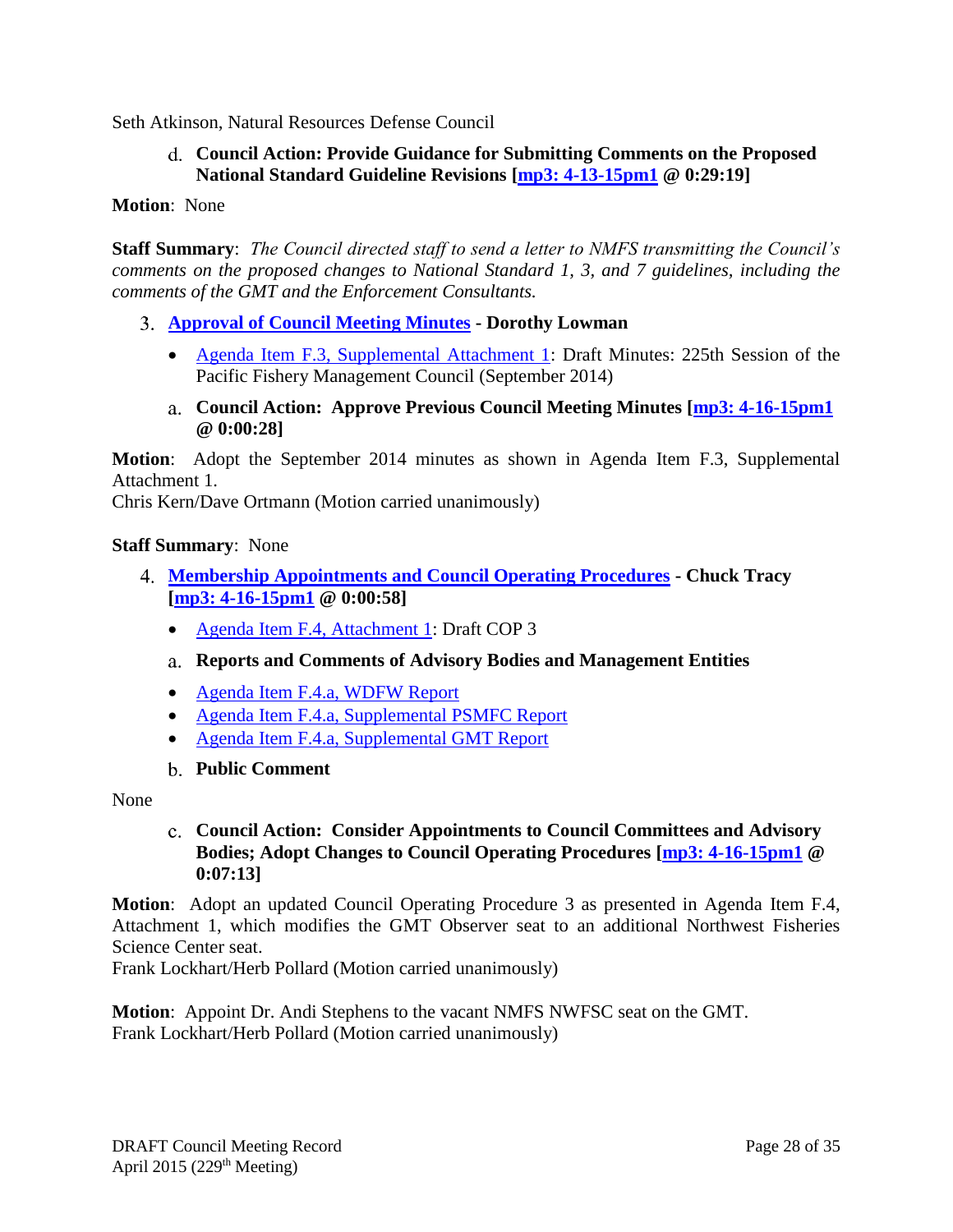**Staff Summary**: *The Council changed the West Coast Groundfish Observer seat on the GMT to a NMFS Northwest Fisheries Science Center seat and appointed Dr. Andi Stephens to fill the vacancy.*

- <span id="page-28-0"></span>**[Future Council Meeting Agenda and Workload Planning](http://www.pcouncil.org/wp-content/uploads/2015/03/F5_SitSum_CMAgendaPlanning_APR2015BB.pdf) - Don McIsaac [\[mp3: 4-](ftp://ftp.pcouncil.org/pub/R1504_April_2015_Recordings/4-16-15pm1Copy.mp3) [16-15pm1](ftp://ftp.pcouncil.org/pub/R1504_April_2015_Recordings/4-16-15pm1Copy.mp3) @ 0:10:28]**
	- [Agenda Item F.5, Attachment 1:](http://www.pcouncil.org/wp-content/uploads/2015/03/F5_Att1_YAG_APR2015BB.pdf) Pacific Council Workload Planning: Preliminary Year-at-a-Glance Summary
	- [Agenda Item F.5, Attachment 2:](http://www.pcouncil.org/wp-content/uploads/2015/03/F5_Att2_JunQR_APR2015BB.pdf) Draft Proposed Council Meeting Agenda, June 12-17, 2015 in Spokane, Washington
	- [Agenda Item F.5, Attachment 3:](http://www.pcouncil.org/wp-content/uploads/2015/03/F5_Att3_GFworkload_APR2015BB.pdf) Groundfish Workload Priorities
	- [Agenda Item F.5, Supplemental Attachment 4:](http://www.pcouncil.org/wp-content/uploads/2015/04/F5_SupAtt4_YAG_APR2015BB.pdf) Pacific Council Workload Planning: Preliminary Year-at-a-Glance Summary, dated 04/16/15
	- [Agenda Item F.5, Supplemental Attachment 5:](http://www.pcouncil.org/wp-content/uploads/2015/04/F5_SupAtt5_JunQR_APR2015BB.pdf) Draft Proposed Pacific Council Meeting Agenda, June 10-16, 2015 in Spokane, Washington (version dated 04/16/2015)
	- [Agenda Item F.5, Supplemental Attachment 6:](http://www.pcouncil.org/wp-content/uploads/2015/04/F5_SupAtt6_GFworkload_APR2015BB.pdf) Groundfish Workload Priorities

# <span id="page-28-1"></span>**Reports and Comments of Advisory Bodies and Management Entities**

- [Agenda Item F.5.a, Supplemental GMT Report](http://www.pcouncil.org/wp-content/uploads/2015/03/F5a_SupGMT_Rpt_APR2015BB.pdf)
- [Agenda Item F.5.a, Supplemental GAP Report](http://www.pcouncil.org/wp-content/uploads/2015/04/F5a_SupGAP_Rpt_APR2015BB.pdf)
- [Agenda Item F.5.a, Supplemental SAS Report](http://www.pcouncil.org/wp-content/uploads/2015/03/F5a_SupSAS_Rpt_APR2015BB.pdf)
- **Public Comment**

### <span id="page-28-3"></span><span id="page-28-2"></span>Gilly Lyons, PEW Charitable Trusts

**Council Discussion and Guidance on Future Meeting Agenda and Workload Planning [\[mp3: 4-16-15pm1](ftp://ftp.pcouncil.org/pub/R1504_April_2015_Recordings/4-16-15pm1Copy.mp3) @ 0:57:56]**

**Motion**: None

**Staff Summary**: None

#### <span id="page-28-4"></span>**Coastal Pelagic Species Management**

- <span id="page-28-6"></span><span id="page-28-5"></span>**[Final Action on Sardine Assessment, Specifications, and Management Measures](http://www.pcouncil.org/wp-content/uploads/2015/04/G1_Sitsum_SardineSpex_APR2015BB.pdf) – Kerry Griffin [\[mp3: 4-12-15pm1](ftp://ftp.pcouncil.org/pub/R1504_April_2015_Recordings/4-12-15pm1Copy.mp3) @ 0:18:12]**
	- **Stock Assessment Report - Kevin Hill**
	- [Agenda Item G.1.a, Stock Assessment Report Executive Summary:](http://www.pcouncil.org/wp-content/uploads/2015/03/G1a_ExecSumSardine_Assessment_Print_APR2015BB.pdf) Assessment of the Pacific Sardine Resource in 2015 for U.S.A Management in 2015-16
	- [Agenda Item G.1.a, Stock Assessment Report:](http://www.pcouncil.org/wp-content/uploads/2015/03/G1a_FullSardine_Assessment_E-ONLY_APR2015BB.pdf) Assessment of the Pacific Sardine Resource in 2015 for U.S.A Management in 2015-16 (*Full Report ELECTRONIC ONLY*)
	- [Agenda Item G.1.a, Supplemental SWFSC-FRD PowerPoint:](http://www.pcouncil.org/wp-content/uploads/2015/04/G1a_SupSWFSC_PPT_SardineAssessment_APR2015BB.pdf) Assessment of the Pacific Sardine Resource in 2015 for USA Management in 2015-16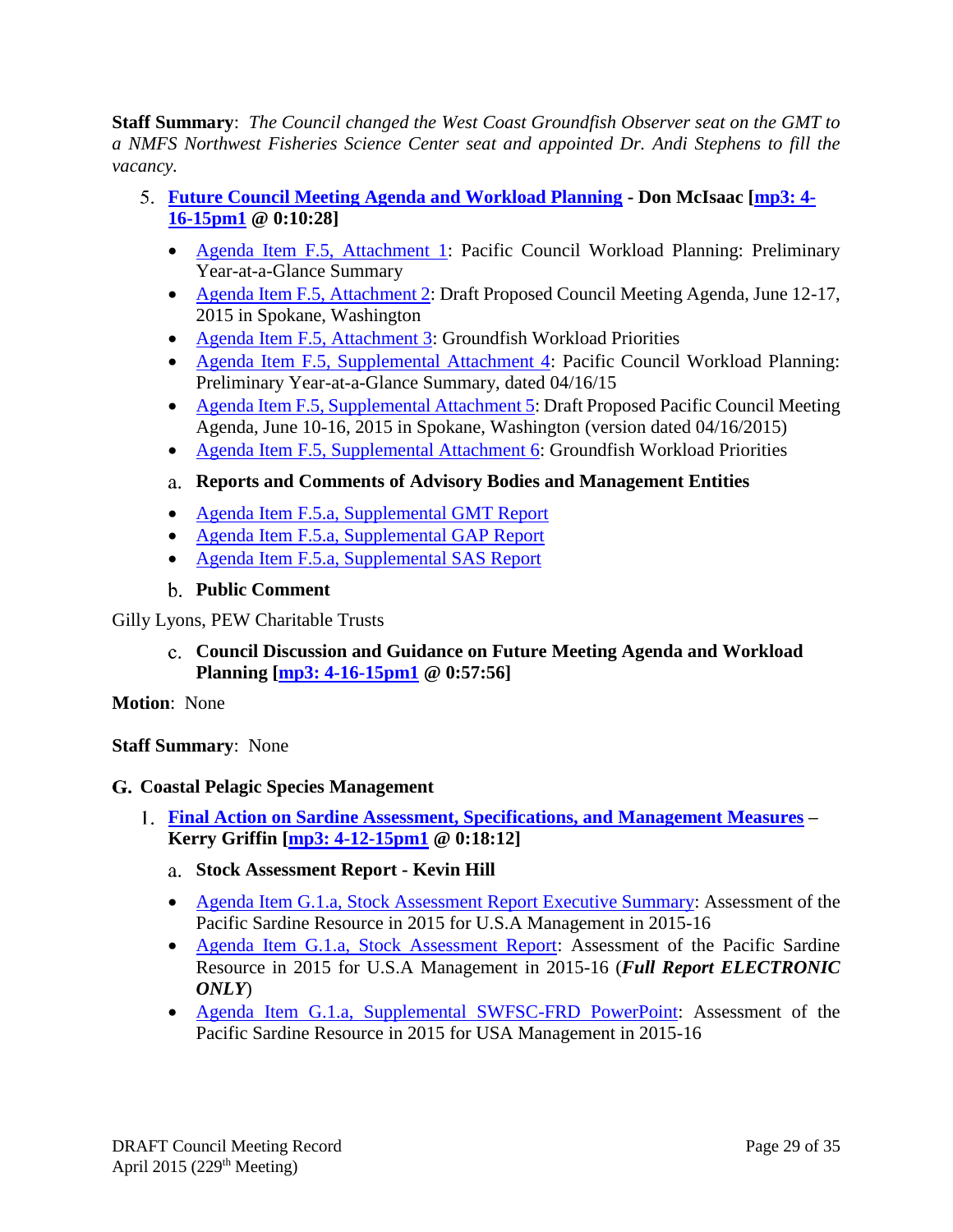- <span id="page-29-0"></span>**Reports and Comments of Advisory Bodies and Management Entities [\[mp3: 4-](ftp://ftp.pcouncil.org/pub/R1504_April_2015_Recordings/4-12-15pm2Copy.mp3) [12-15pm2](ftp://ftp.pcouncil.org/pub/R1504_April_2015_Recordings/4-12-15pm2Copy.mp3) @ 0:00:30]**
- [Agenda Item G.1.b, Tribal Report:](http://www.pcouncil.org/wp-content/uploads/2015/03/G1b_Tribal-Report_Quinault-Sardine-request.pdf) Letter from Ed Johnstone, Quinault Fisheries Policy Spokesperson, regarding the Quinault Indian Nation's intent to establish a tribal allocation and to enter the 2015-16 Pacific sardine fishery
- [Agenda Item G.1.b, Supplemental CPSMT Report](http://www.pcouncil.org/wp-content/uploads/2015/04/G1b_SupCPSMT_Rpt_APR2015BB.pdf)
- [Agenda Item G.1.b, Supplemental SSC Report](http://www.pcouncil.org/wp-content/uploads/2015/04/G1b_SupSSC_Rpt_APR2015BB.pdf)
- [Agenda Item G.1.b, Supplemental CPSAS Report](http://www.pcouncil.org/wp-content/uploads/2015/04/G1b_SupCPSAS_Rpt_APR2015BB.pdf)
- <span id="page-29-1"></span>**Public Comment**
- [Agenda Item G.1.c, Public Comment](http://www.pcouncil.org/wp-content/uploads/2015/03/G1c_Public_Comment.pdf)
- [Agenda Item G.1.c, Supplemental Public Comment 2](http://www.pcouncil.org/wp-content/uploads/2015/04/G1c_SupPubCom2_FullElectronicOnly_APR2015BB.pdf) (*Full Version Electronic Only*)
- [Agenda Item G.1.c, Supplemental Public Comment 3](http://www.pcouncil.org/wp-content/uploads/2015/04/G1c_SupPubCom3_APR2015BB.pdf)
- [Agenda Item G.1.c, Supplemental Public Comment 4](http://www.pcouncil.org/wp-content/uploads/2015/04/G1c_SupPubCom4_eOnly_APR2015BB.pdf) (*PowerPoint, Electronic Only*)

Steve Crooke, Sportfishing Association of California Gilly Lyons, PEW Charitable Trusts Geoff Shester, Oceana Diane Pleschner-Steele, California Wetfish Producers Association

> <span id="page-29-2"></span>**Council Action: Adopt Pacific Sardine Assessment and Final Harvest Specifications and Management Measures for 2015-2016 Sardine Fishery [\[mp3:](ftp://ftp.pcouncil.org/pub/R1504_April_2015_Recordings/4-12-15pm3Copy.mp3)  [4-12-15pm3](ftp://ftp.pcouncil.org/pub/R1504_April_2015_Recordings/4-12-15pm3Copy.mp3) @ 0:00:06]**

**Motion**: Council to:

- 1. Adopt the Pacific sardine assessment for use in management for the 2015-2016 season as shown in the stock assessment report under Agenda Item G.1.a.
- 2. Approve the values for biomass, OFL. P\* buffer, ABC, ACL, and annual catch target (ACT) as shown in Table 3 of [Agenda Item G.1.b, Supplemental CPSMT Report,](http://www.pcouncil.org/wp-content/uploads/2015/04/G1b_SupCPSMT_Rpt_APR2015BB.pdf) with the following amendment: change the ACL value to 7,000 mt, from 8,000 mt.
- 3. Approve the CPSMT List of Recommended Accountability Measures as shown on page 4 of [Agenda Item G.1.b, Supplemental CPSMT Report,](http://www.pcouncil.org/wp-content/uploads/2015/04/G1b_SupCPSMT_Rpt_APR2015BB.pdf) with a modification to the fourth (last) bullet point to remove the term "incidental" for clarity.
- 4. Recommend the Southwest Fisheries Science Center proceed with the methodology review of the acoustic trawl survey, as recommended by the Coastal Pelagic Species Management Team (CPSMT) and SSC.

Marci Yaremko/Buzz Brizendine (Motion carried, Mr. Lincoln voted no)

**Staff Summary**: *The Council adopted the 2015 stock assessment and approved the biomass estimate of 96,688 metric tons. The Council adopted an overfishing limit of 13,227 mt, selected a P\* buffer of 0.4, and established an ABC of 12,074 mt, an ACL of 7,000 mt, and an ACT of 4,000 mt. A fall 2015 in-season review of incidental catch will be scheduled, so that the Coastal Pelagic Species (CPS) Management Team and the Council can consider revisions for incidental trip allowances.*

*The Council also adopted the following accountability measures for incidental catch:*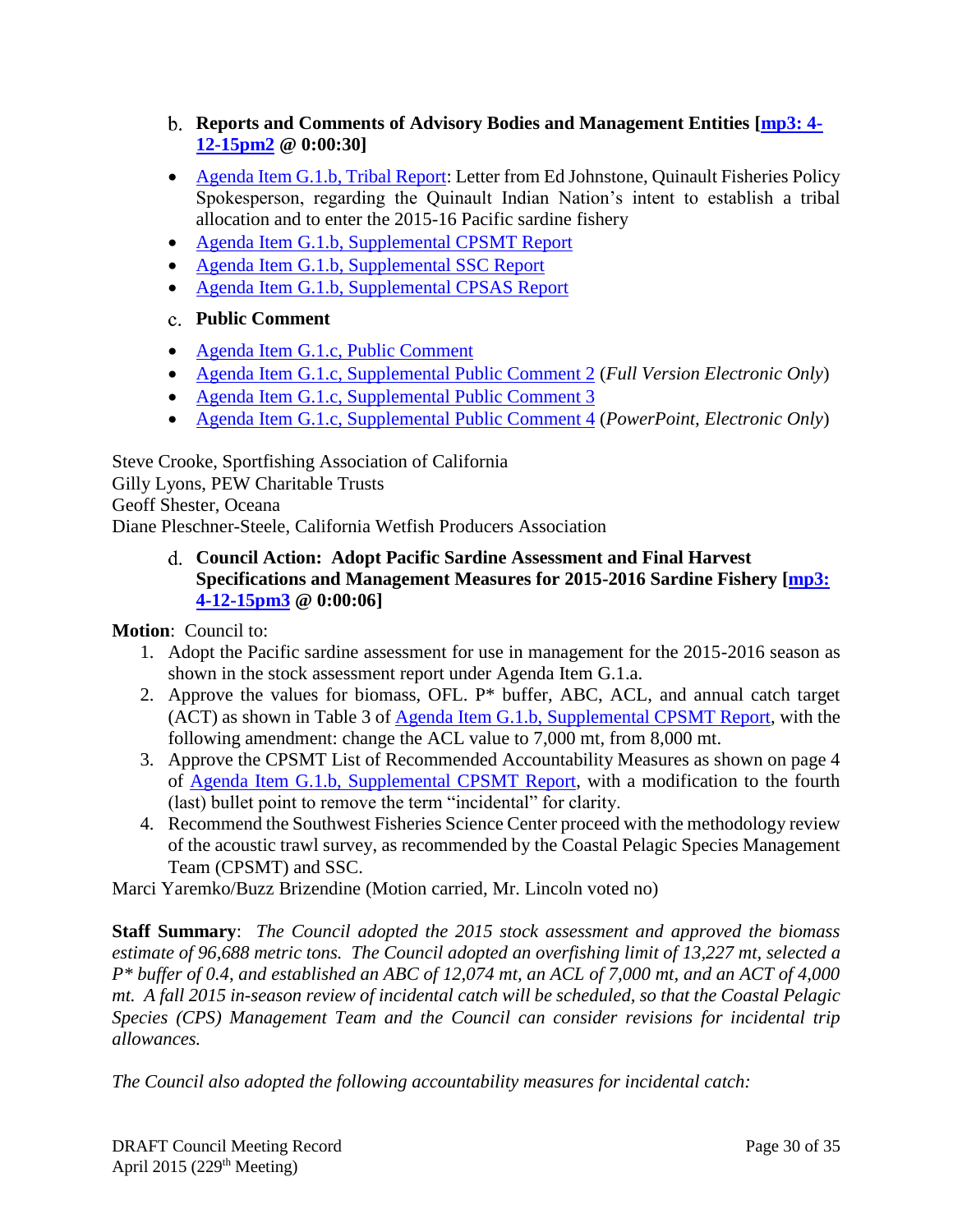- *An incidental per landing allowance of 40 percent Pacific sardine in non-treaty CPS fisheries until a total of 1,500 mt are landed*
- *When the 1,500 mt is achieved, the incidental per-landing allowance will be reduced to 30 percent*
- *When the ACT (4,000 mt) is reached, the incidental per landing allowance would be reduced to 5 percent for the remainder of the 2015-2016 fishing year*
- *A 2 mt incidental per landing allowance in non-CPS fisheries*

*Because the biomass estimate is below the cutoff value of 150,000 mt, there will be no directed non-tribal fishery for the 2015-2016 sardine season. The only catch allowed will be Tribal, incidental catch while targeting other species, live bait, research, and other minor sources of mortality.* 

*The Council also reiterated its support of a methodology review for the Southwest Fisheries Science Center Acoustic-Trawl survey.*

# <span id="page-30-0"></span>**[Finalize Methodology Review COP](http://www.pcouncil.org/wp-content/uploads/2015/03/G2_Sitsum_CPS_COP26_APR2015BB.pdf) - Kerry Griffin [\[mp3: 4-13-15am2](ftp://ftp.pcouncil.org/pub/R1504_April_2015_Recordings/4-13-15am2Copy.mp3) @ 0:52:38]**

- [Agenda Item G.2, Attachment 1:](http://www.pcouncil.org/wp-content/uploads/2015/03/G2_Att1_CPS_MethReviewCOP26_APR2015BB.pdf) Draft Council Operating Procedure 26
- [Agenda Item G.2, Supplemental Attachment 2:](http://www.pcouncil.org/wp-content/uploads/2015/04/G2_Sup_Att2_COP26_APR2015BB.pdf) COP 26, Methodology and Data Review Process for Coastal Pelagic Species
- <span id="page-30-1"></span>**Reports and Comments of Advisory Bodies and Management Entities**
- [Agenda Item G.2.a, Supplemental SSC Report](http://www.pcouncil.org/wp-content/uploads/2015/04/G2a_SupSSC_Rpt_APR2015BB.pdf)
- [Agenda Item G.2.a, Supplemental CPSMT Report](http://www.pcouncil.org/wp-content/uploads/2015/04/G2a_SupCPSMT_Rpt_APR2015BB.pdf)
- [Agenda Item G.2.a, Supplemental CPSAS Report](http://www.pcouncil.org/wp-content/uploads/2015/04/G2a_SupCPSAS_Rpt_APR2015BB.pdf)

# **Public Comment**

#### <span id="page-30-3"></span><span id="page-30-2"></span>None

**Council Action: Adopt Coastal Pelagic Species Methodology Review Process COP [\[mp3: 4-13-15am2](ftp://ftp.pcouncil.org/pub/R1504_April_2015_Recordings/4-13-15am2Copy.mp3) @ 0:58:30]**

**Motion:** Adopt COP 26 as shown in [Agenda Item G.2, Supplemental Attachment 2.](http://www.pcouncil.org/wp-content/uploads/2015/04/G2_Sup_Att2_COP26_APR2015BB.pdf) Jeff Feldner/Chris Kern (Motion carried unanimously)

**Staff Summary**: *The Council adopted COP 26, which describes the process for proposing and conducting methodology reviews for CPS.*

**[Note:** At this time [\[mp3: 4-13-15am3](ftp://ftp.pcouncil.org/pub/R1504_April_2015_Recordings/4-13-15am3Copy.mp3) @ 0:00:27], the Council heard comments by Mr. Chuck Bonham, CDFW Director, regarding water issues in California**]**

# <span id="page-30-4"></span>**Pacific Halibut Management**

- <span id="page-30-5"></span>**[Final Action on Incidental Landing Restrictions for 2015-2016 Salmon Troll Fishery](http://www.pcouncil.org/wp-content/uploads/2015/03/H1_SitSum_-Hal_Regs_APR2015BB.pdf) - Kelly Ames [\[mp3: 4-14-15am2](ftp://ftp.pcouncil.org/pub/R1504_April_2015_Recordings/4-14-15am2Copy.mp3) @1:09:40]**
	- [Agenda Item H.1, Attachment 1:](http://www.pcouncil.org/wp-content/uploads/2015/03/H1_Att1_History_APR2015BB.pdf) Summary of Pacific Halibut Incidental Catch Management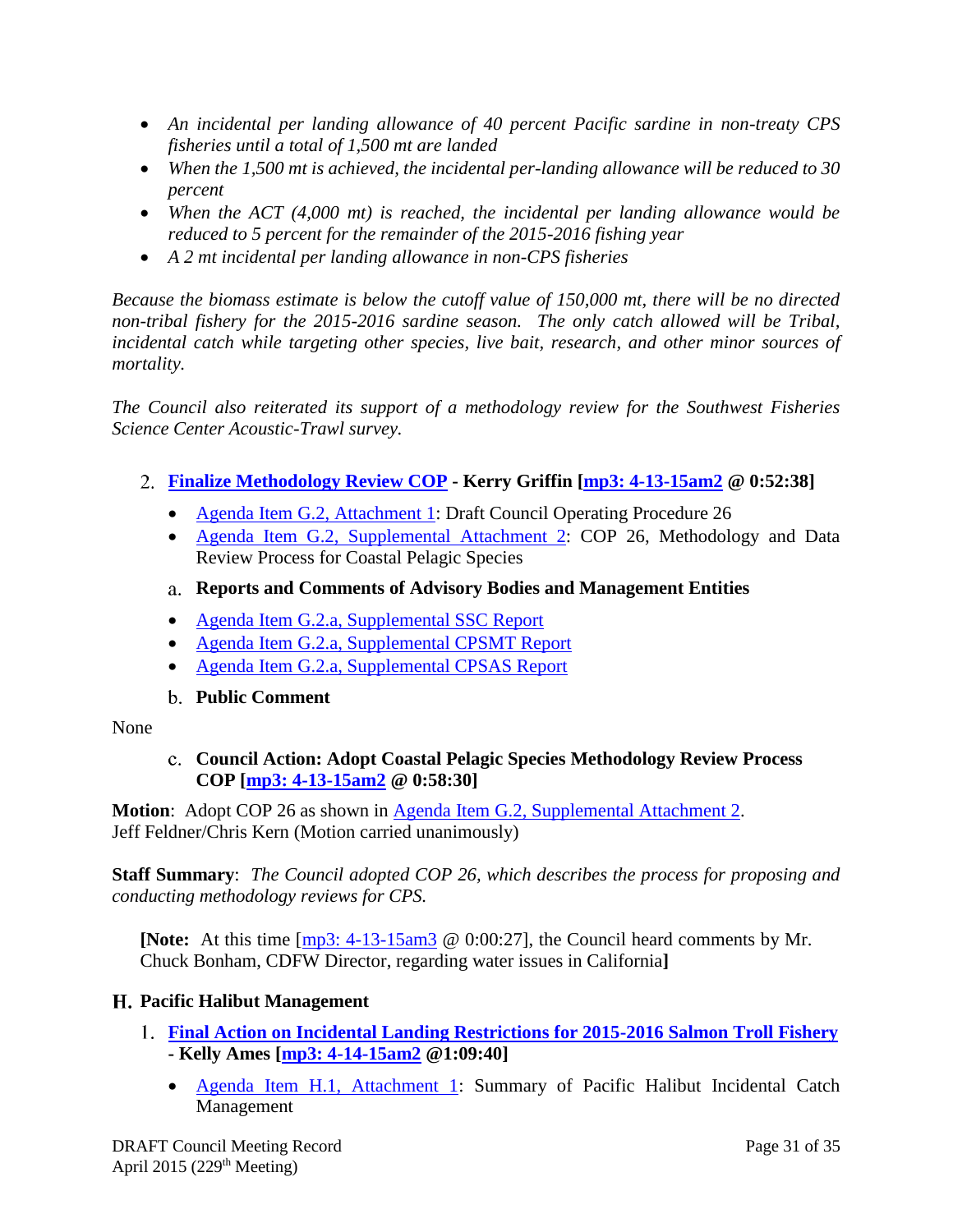- <span id="page-31-0"></span>**Reports and Comments of Advisory Bodies and Management Entities**
- [Agenda Item H.1.a, Supplemental SAS Report](http://www.pcouncil.org/wp-content/uploads/2015/04/H1a_SupSAS_Rpt_APR2015BB.pdf)
- **Public Comment**

<span id="page-31-2"></span><span id="page-31-1"></span>Joel Kawahara

**Council Action: Adopt Final Incidental Pacific Halibut Catch Recommendations for 2015 and April 2016 Non-Indian Salmon Troll Fisheries [\[mp3: 4-14-15am2](ftp://ftp.pcouncil.org/pub/R1504_April_2015_Recordings/4-14-15am2Copy.mp3) @1:14:27]**

**Motion**: Adopt as the final landing restrictions for Pacific halibut caught incidentally in the non-Indian salmon troll fishery May 1, 2015 through December 31, 2015 and April 1-30, 2016, as recommended by the SAS (Agenda Item H.1.a, Supplemental SAS Report):

Alternative I: May 1, 2015 through December 31, 2015 and April 1-30, 2016, license holders may land no more than one Pacific halibut per each four Chinook, except one Pacific halibut may be landed without meeting the ratio requirement, and no more than 12 halibut landed per trip.

Incidental Pacific halibut catch regulations in the commercial salmon troll fishery may be modified by inseason action.

Dale Myer/Rich Lincoln (Motion carried unanimously)

**Staff Summary**: *The Council confirmed the existing halibut landing ratios for the commercial salmon troll fisheries will remain in place from May 1, 2015 through December 31, 2015 and April 1-30, 2016, unless modified by inseason action. The limit is no more than one halibut per each four Chinook, except one halibut may be landed without meeting the ratio requirement and no more than 12 halibut may be possessed or landed per trip.*

#### <span id="page-31-3"></span>**Enforcement Issues**

- <span id="page-31-6"></span><span id="page-31-5"></span><span id="page-31-4"></span>**[Regulations for Vessel Movement Monitoring](http://www.pcouncil.org/wp-content/uploads/2015/03/I1_SitSum_VMM_APR2015BB.pdf) - Brett Wiedoff [\[mp3: 4-14-15pm1](ftp://ftp.pcouncil.org/pub/R1504_April_2015_Recordings/4-14-15pm1Copy.mp3) @ 0:00:03]**
	- [Agenda Item I.1, Supplemental Staff Overview Presentation \(Wiedoff\):](http://www.pcouncil.org/wp-content/uploads/2015/04/I1_SupStaffPPTOverview_Wiedoff_APR2015BB.pdf) Vessel Movement Monitoring –Scoping and Strawmen Alternatives
	- [Agenda Item I.1, Attachment 1:](http://www.pcouncil.org/wp-content/uploads/2015/03/I1a_VMM_ScopingDoc_APR2015BB.pdf) Vessel Movement Monitoring Public Scoping Document
	- **Reports and Comments of Advisory Bodies and Management Entities [\[mp3: 4-](ftp://ftp.pcouncil.org/pub/R1504_April_2015_Recordings/4-14-15pm1Copy.mp3) [14-15pm1](ftp://ftp.pcouncil.org/pub/R1504_April_2015_Recordings/4-14-15pm1Copy.mp3) @ 0:32:14]**
	- [Agenda Item I.1.a, Supplemental EC Report](http://www.pcouncil.org/wp-content/uploads/2015/04/I1a_SupEC_Rpt_APR2015BB.pdf)
	- [Agenda Item I.1.a, Supplemental SAS Report](http://www.pcouncil.org/wp-content/uploads/2015/04/I1a_SupSAS_Rpt_APR2015BB.pdf)
	- [Agenda Item I.1.a, Supplemental GAP Report](http://www.pcouncil.org/wp-content/uploads/2015/04/I1a_SupGAP_Rpt_APR2015BB.pdf)
	- [Agenda Item I.1.b, HMSAS Report](http://www.pcouncil.org/wp-content/uploads/2015/03/I1b_HMSAS_Rpt_APR2015BB.pdf)
	- **Public Comment [\[mp3: 4-14-15pm2](ftp://ftp.pcouncil.org/pub/R1504_April_2015_Recordings/4-14-15pm2Copy.mp3) @ 0:00:10]**
	- [Agenda Item I.1.c, Public Comment:](http://www.pcouncil.org/wp-content/uploads/2015/03/I1c_PubCom_VMS_Athens_APR2015BB.pdf) Athens Letter
	- [Agenda Item I.1.c, Supplemental Public Comment 2:](http://www.pcouncil.org/wp-content/uploads/2015/04/I1c_SupPubCom2_VMM_APR2015BB.pdf) VMM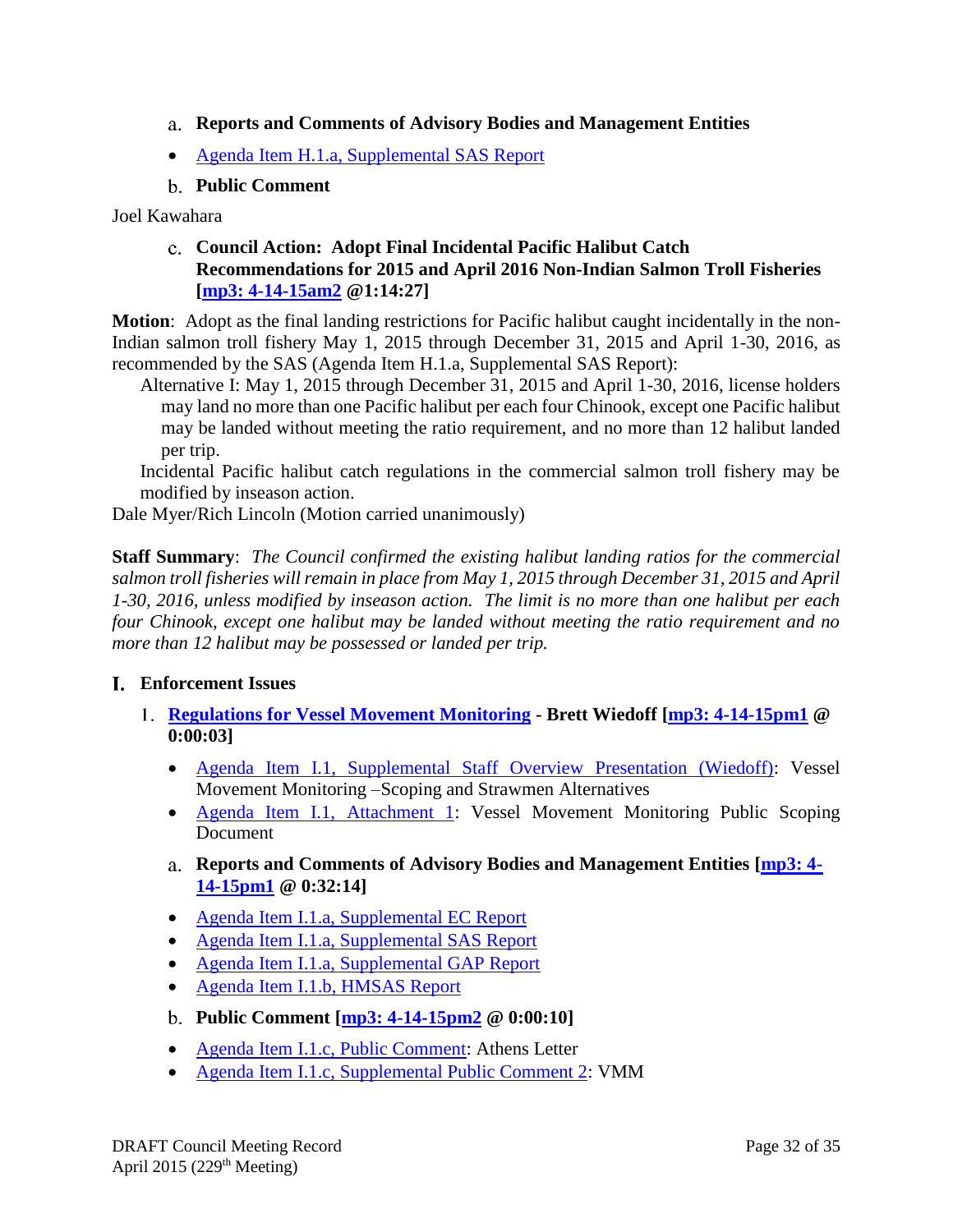Tara Brock, PEW Charitable Trusts Seth Atkinson, Natural Resources Defense Council Bill James, Port San Luis Commercial Fisherman's Association

# <span id="page-32-0"></span>**Council Action: Adopt a Range of Alternatives for Vessel Movement Monitoring Regulations in Council Area Commercial Fisheries [\[mp3: 4-14-15pm2](ftp://ftp.pcouncil.org/pub/R1504_April_2015_Recordings/4-14-15pm2Copy.mp3) @ 0:06:48]**

**Motion**: Adopt the range of alternatives and the purpose and needs outlined in the staff report included in Agenda Item I.1, Attachment 1; and the recommendations in Agenda Item I.1.a, Supplemental GAP Report for further analysis. Bob Farrell/David Crabbe

**Amendment**: Amend Alternative E under Derelict Gear Removal (page 11 of [Agenda Item I.1,](http://www.pcouncil.org/wp-content/uploads/2015/03/I1a_VMM_ScopingDoc_APR2015BB.pdf)  [Attachment 1\)](http://www.pcouncil.org/wp-content/uploads/2015/03/I1a_VMM_ScopingDoc_APR2015BB.pdf) to read as follows: Alternative  $E -$  Allow limited entry groundfish vessels to retrieve derelict gear from RCAs (with or without groundfish on board) provided the vessel has a non-trawl VMS unit described in Alternatives C, D, E, or F, or Alternative B with an observer onboard.

Michele Culver/Rich Lincoln (Amendment carried unanimously) Motion, as amended, carried unanimously.

**Staff Summary**: *The Council adopted the purpose and need statements and a range of alternatives for each management measure as presented in the [Council staff public scoping](http://www.pcouncil.org/wp-content/uploads/2015/03/I1a_VMM_ScopingDoc_APR2015BB.pdf)  [document.](http://www.pcouncil.org/wp-content/uploads/2015/03/I1a_VMM_ScopingDoc_APR2015BB.pdf) Under Management Measure 2 of the scoping document, Removal of Derelict Crab Pots from the RCA, the Council modified Alternative E to include additional vessel monitoring requirements. The Council also supported the recommendations for further analysis and clarifications provided in the Groundfish Advisory Subpanel Supplemental Report.*

# <span id="page-32-1"></span>**Emergency Sardine Considerations**

- <span id="page-32-3"></span><span id="page-32-2"></span>**[Consideration to Schedule Emergency Action for Changes to the 2014-2015 Pacific](http://www.pcouncil.org/wp-content/uploads/2015/04/J1_SupSitsum_ConsiderSardine_APR2015BB.pdf)  [Sardine Directed Fishery](http://www.pcouncil.org/wp-content/uploads/2015/04/J1_SupSitsum_ConsiderSardine_APR2015BB.pdf) - Kerry Griffin [\[mp3: 4-13-15am1](ftp://ftp.pcouncil.org/pub/R1504_April_2015_Recordings/4-13-15am1Copy.mp3) @ 0:02:25]**
	- [Agenda Item J.1, Supplemental Attachment 1:](http://www.pcouncil.org/wp-content/uploads/2015/04/J1_SupAtt1_ProcedureSardine_APR2015BB.pdf) Procedural Considerations for Emergency Council Action for Changes to the 2014-15 Pacific Sardine Fishery
	- [Agenda Item J.1, Supplemental Attachment 2:](http://www.pcouncil.org/wp-content/uploads/2015/04/J1_SupAtt2_Graphs_APR2015BB.pdf) Long-term Productivity of Pacific Sardines under Four Different Harvest Control Rules
	- **Reports and Comments of Advisory Bodies and Management Entities**
	- [Agenda Item J.1.a, Supplemental SSC Report](http://www.pcouncil.org/wp-content/uploads/2015/04/J1a_SupSSC_Rpt_APR2015BB.pdf)
	- [Agenda Item J.1.a, Supplemental CPSMT Report](http://www.pcouncil.org/wp-content/uploads/2015/04/J1a_SupCPSMT_Rpt_APR2015BB.pdf)
	- [Agenda Item J.1.a, Supplemental CPSAS Report](http://www.pcouncil.org/wp-content/uploads/2015/04/J1a_SupCPSAS_Rpt_APR2015BB.pdf)
	- **Public Comment [mp3: [4-13-15am1](ftp://ftp.pcouncil.org/pub/R1504_April_2015_Recordings/4-13-15am1Copy.mp3) @ 0:59:56]**
	- [Agenda Item J.1.b, Supplemental Public Comment](http://www.pcouncil.org/wp-content/uploads/2015/04/J1b_SupPubCom_eOnly_APR2015BB.pdf) (*PowerPoint, Electronic Only*)

<span id="page-32-4"></span>Andrea Treece, Earthjustice Geoff Shester, Oceana Ben Enticknap, Oceana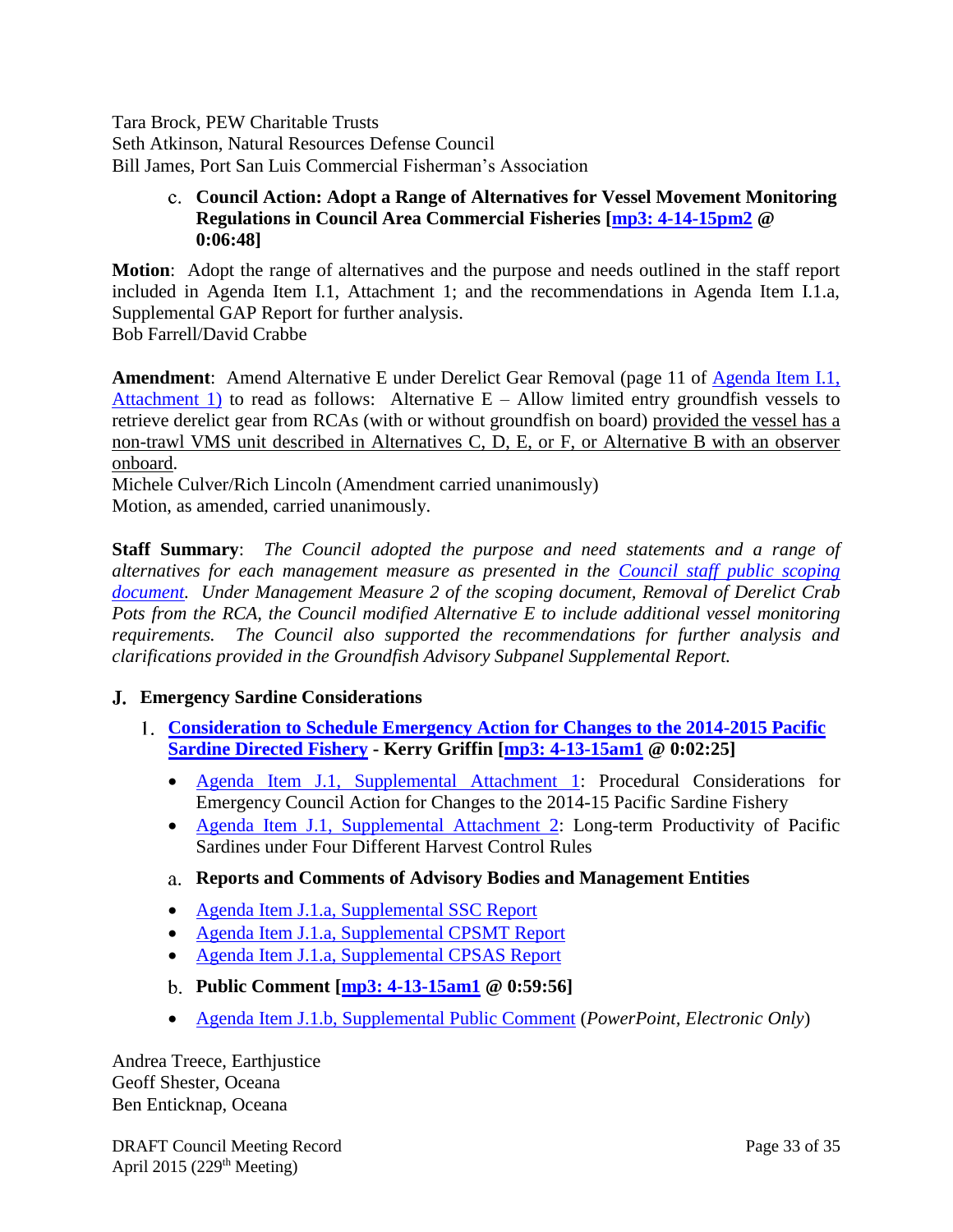<span id="page-33-0"></span>Gilly Lyons, PEW Charitable Trusts

**Council Action: Consider Scheduling Emergency Action to Consider Changes to the 2014-15 Pacific Sardine Fishery [mp3: [4-13-15am2](ftp://ftp.pcouncil.org/pub/R1504_April_2015_Recordings/4-13-15am2Copy.mp3) @ 0:00:11]**

**Motion**: Council to schedule consideration of emergency action during the course of this meeting. Dan Wolford/Michele Culver (Motion carried, Mr. Lockhart voted no)

**Motion**: Amend the previously adopted Agenda Item A.4, for the purpose of adding another agenda item.

Dan Wolford/Dale Myer (Motion carried unanimously)

**Motion**: Amend our agenda to add "Agenda Item J.2: Consider the emergency action on the 2014-2015 sardine fishery.

Dan Wolford/Chris Kern (Motion carried unanimously)

#### **Staff Summary**: None

- <span id="page-33-2"></span><span id="page-33-1"></span>**[Emergency In-Season Action in the 2014-2015 Pacific Sardine Fishery](http://www.pcouncil.org/wp-content/uploads/2015/04/J2_SupSitsum_EmergencySardine_APR2015BB.pdf) – Kerry Griffin [mp3: [4-15-15pm2](ftp://ftp.pcouncil.org/pub/R1504_April_2015_Recordings/4-15-15pm2Copy.mp3) @ 0:00:08]**
	- **Reports and Comments of Advisory Bodies and Management Entities [\[mp3:](ftp://ftp.pcouncil.org/pub/R1504_April_2015_Recordings/4-15-15pm2Copy.mp3) 4- [15-15pm2](ftp://ftp.pcouncil.org/pub/R1504_April_2015_Recordings/4-15-15pm2Copy.mp3) @ 0:03:55]**
	- [Agenda Item J.2.a, Supplemental CPSMT Report](http://www.pcouncil.org/wp-content/uploads/2015/04/J2a_SupCPSMT_Rpt_APR2015BB.pdf)
	- [Agenda Item J.2.a, Supplemental CPSAS Report](http://www.pcouncil.org/wp-content/uploads/2015/04/J2a_SupCPSAS_Rpt_APR2015BB.pdf)
	- *[Agenda Item J.1.a, Supplemental SSC Report](http://www.pcouncil.org/wp-content/uploads/2015/04/J1a_SupSSC_Rpt_APR2015BB.pdf)*
	- *[Agenda Item J.1.a, Supplemental CPSMT Report](http://www.pcouncil.org/wp-content/uploads/2015/04/J1a_SupCPSMT_Rpt_APR2015BB.pdf)*
	- *[Agenda Item J.1.a, Supplemental CPSAS Report](http://www.pcouncil.org/wp-content/uploads/2015/04/J1a_SupCPSAS_Rpt_APR2015BB.pdf)*
	- **Public Comment [mp3: [4-15-15pm2](ftp://ftp.pcouncil.org/pub/R1504_April_2015_Recordings/4-15-15pm2Copy.mp3) @ 0:27:30]**
	- [Agenda Item J.2.b, Supplemental Public Comment](http://www.pcouncil.org/wp-content/uploads/2015/04/J2b_SupPubCom_eOnly_APR2015BB.pdf) (*Electronic Only*)

<span id="page-33-3"></span>Ben Enticknap, Oceana Al Carter, Ocean Gold Seafoods John Huelman, Fish Spotter Keary Sorenson Sally Sorenson Andrea Treece, Earthjustice Gilly Lyons, PEW Charitable Trusts

> <span id="page-33-4"></span>**Council Action: consider Emergency Action for Changes to the 2014-15 Pacific Sardine Fishery [mp3: [4-15-15pm2](ftp://ftp.pcouncil.org/pub/R1504_April_2015_Recordings/4-15-15pm2Copy.mp3) @ 1:01:40]**

**Motion:** Request NMFS adopt regulations as quickly as possible to close the current 2014-2015 directed non-tribal sardine fishery.

Michele Culver/Rich Lincoln (Motion carried (12/1/0; Mr. Lockhart voted no)

**Staff Summary**: *The Council recommended that NMFS close the current Pacific sardine fishery as quickly as possible to stay within the remaining quota. NMFS will immediately work with the*